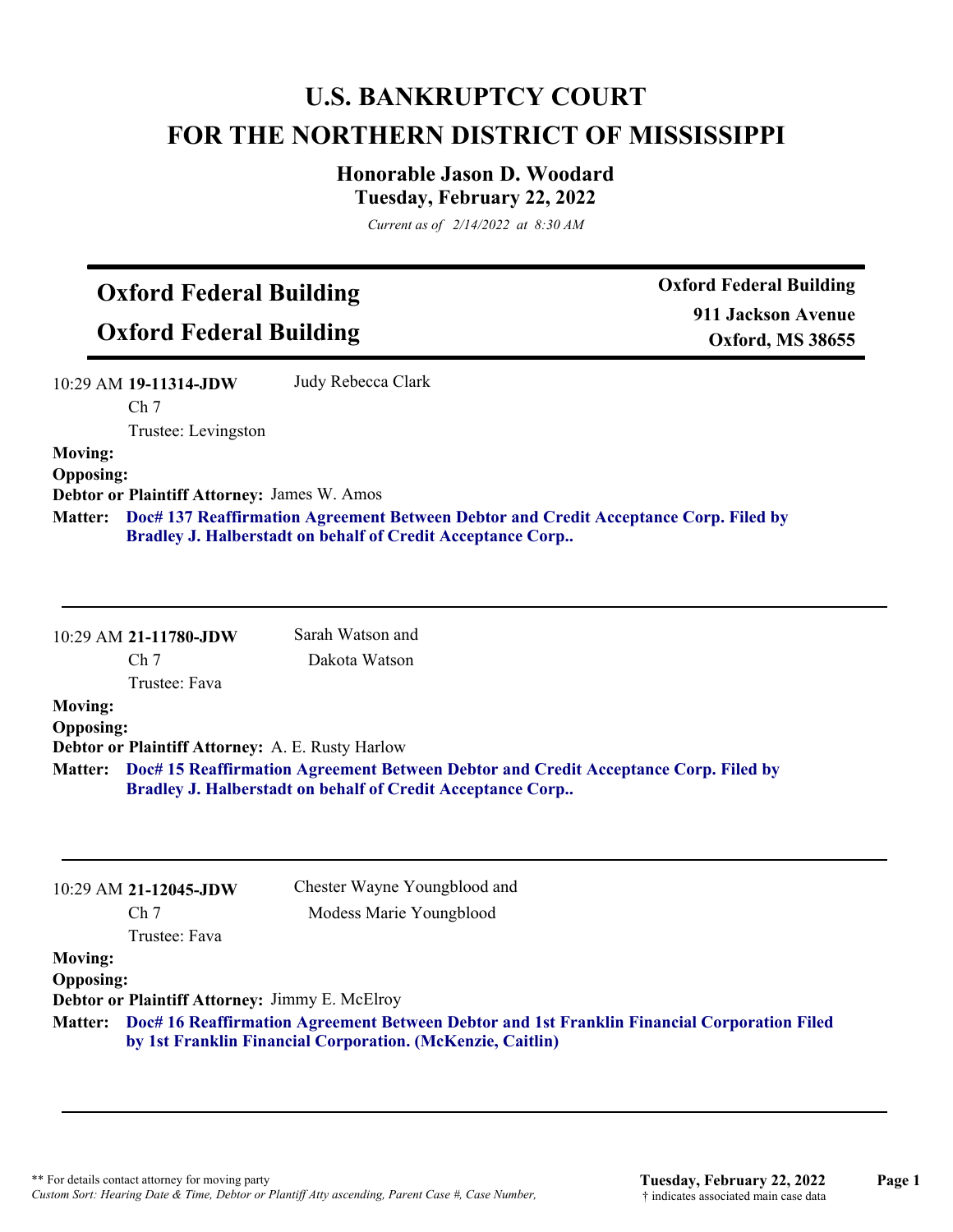|                  | $10:29$ AM 21-12098-JDW<br>Ch <sub>7</sub>            | Audrey Jean Weeks-Randolph                                                               |
|------------------|-------------------------------------------------------|------------------------------------------------------------------------------------------|
|                  | Trustee: Levingston                                   |                                                                                          |
| <b>Moving:</b>   |                                                       |                                                                                          |
| <b>Opposing:</b> |                                                       |                                                                                          |
|                  | <b>Debtor or Plaintiff Attorney: Jimmy E. McElroy</b> |                                                                                          |
| <b>Matter:</b>   | by Bridgecrest Credit Company, LLC.                   | Doc# 14 Reaffirmation Agreement Between Debtor and Bridgecrest Credit Company, LLC Filed |
|                  |                                                       |                                                                                          |

|                  | 10:29 AM 21-12098-JDW                          | Audrey Jean Weeks-Randolph                                                             |
|------------------|------------------------------------------------|----------------------------------------------------------------------------------------|
|                  | Ch <sub>7</sub>                                |                                                                                        |
|                  | Trustee: Levingston                            |                                                                                        |
| <b>Moving:</b>   |                                                |                                                                                        |
| <b>Opposing:</b> |                                                |                                                                                        |
|                  | Debtor or Plaintiff Attorney: Jimmy E. McElroy |                                                                                        |
| <b>Matter:</b>   |                                                | Doc# 17 Reaffirmation Agreement Between Debtor and Ally Capital Filed by Ally Capital. |

|                  | 10:29 AM 21-12098-JDW                          | Audrey Jean Weeks-Randolph                                                                         |
|------------------|------------------------------------------------|----------------------------------------------------------------------------------------------------|
|                  | Ch 7                                           |                                                                                                    |
|                  | Trustee: Levingston                            |                                                                                                    |
| <b>Moving:</b>   |                                                |                                                                                                    |
| <b>Opposing:</b> |                                                |                                                                                                    |
|                  | Debtor or Plaintiff Attorney: Jimmy E. McElroy |                                                                                                    |
|                  |                                                | Matter: Doc# 20 Reaffirmation Agreement Between Debtor and Pace Financial Filed by Pace Financial, |
|                  | LLC. (Attachments: #1 Exhibit POA)             |                                                                                                    |

|                  | 10:29 AM 21-12034-JDW                               | Roszetta Ranier Blackmon                                                                                                                                          |
|------------------|-----------------------------------------------------|-------------------------------------------------------------------------------------------------------------------------------------------------------------------|
|                  | Ch <sub>7</sub>                                     |                                                                                                                                                                   |
|                  | Trustee: Levingston                                 |                                                                                                                                                                   |
| <b>Moving:</b>   |                                                     |                                                                                                                                                                   |
| <b>Opposing:</b> |                                                     |                                                                                                                                                                   |
|                  | Debtor or Plaintiff Attorney: Heidi Schneller Milam |                                                                                                                                                                   |
|                  |                                                     | Matter: Doc# 11 Reaffirmation Agreement Between Debtor and Santander Consumer USA Inc. Filed by<br>Bradley J. Halberstadt on behalf of Santander Consumer USA Inc |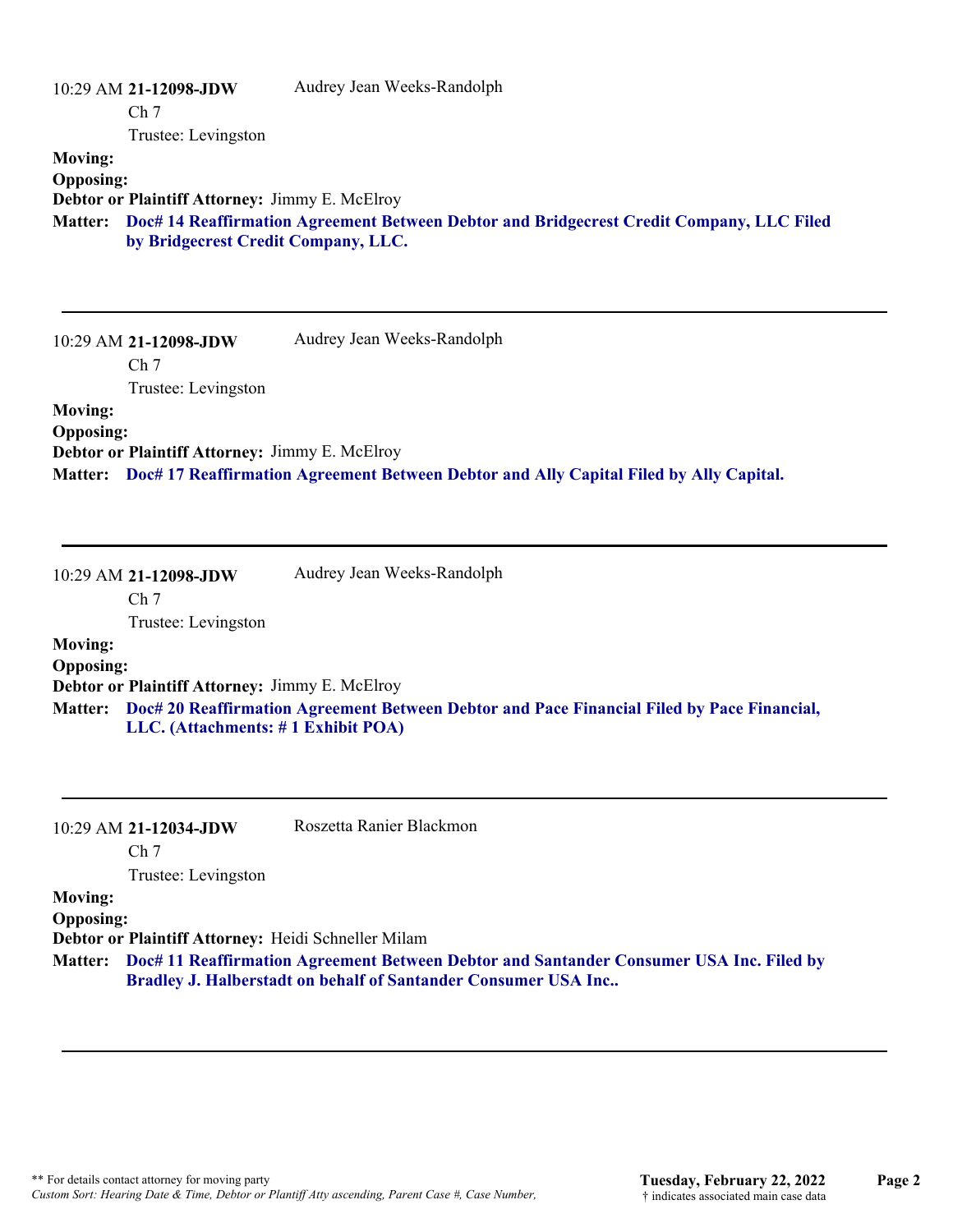|                                    | 10:29 AM 21-11878-JDW<br>Ch <sub>7</sub>                        | <b>Torrie Romel Chambers</b>                                                                                                                                                                                           |
|------------------------------------|-----------------------------------------------------------------|------------------------------------------------------------------------------------------------------------------------------------------------------------------------------------------------------------------------|
|                                    | Trustee: Fava                                                   |                                                                                                                                                                                                                        |
| <b>Moving:</b><br><b>Opposing:</b> |                                                                 |                                                                                                                                                                                                                        |
|                                    |                                                                 | Debtor or Plaintiff Attorney: Catherine Anne Umberger                                                                                                                                                                  |
| <b>Matter:</b>                     |                                                                 | Doc# 23 Reaffirmation Agreement Between Debtor and WESTLAKE FINANCIAL SERVICES<br>Filed by Westlake Financial Svcs C/O Peritus Portfolio Svcs. (Peritus Portfolio Services - gay)                                      |
|                                    | 10:29 AM 21-12318-JDW<br>Ch <sub>7</sub><br>Trustee: Fava       | Joe P. Anderson                                                                                                                                                                                                        |
| <b>Moving:</b><br><b>Opposing:</b> |                                                                 |                                                                                                                                                                                                                        |
| <b>Matter:</b>                     |                                                                 | Debtor or Plaintiff Attorney: Catherine Anne Umberger<br>Doc# 31 Reaffirmation Agreement Between Debtor and WestLake Services, LLC; Jefferson<br>Capital Systems, LLC Assignee Filed by JEFFERSON CAPITAL SYSTEMS LLC. |
|                                    | 10:29 AM 21-12030-JDW<br>Ch <sub>7</sub><br>Trustee: Levingston | Sarah E. Ingram                                                                                                                                                                                                        |
| <b>Moving:</b><br><b>Opposing:</b> |                                                                 |                                                                                                                                                                                                                        |
|                                    |                                                                 | Debtor or Plaintiff Attorney: Tracy Buster Walsh                                                                                                                                                                       |
| <b>Matter:</b>                     |                                                                 | Doc# 12 Reaffirmation Agreement Between Debtor and Trustmark National Bank Secured by<br>Deed of Trust Filed by Trustmark National Bank.                                                                               |
|                                    |                                                                 |                                                                                                                                                                                                                        |

|                  | 10:29 AM 21-12270-JDW                                   | Alfred C. Carter and                                                                                                                                                                                     |
|------------------|---------------------------------------------------------|----------------------------------------------------------------------------------------------------------------------------------------------------------------------------------------------------------|
|                  | Ch <sub>7</sub>                                         | Billie H. Carter                                                                                                                                                                                         |
|                  | Trustee: Fava                                           |                                                                                                                                                                                                          |
| <b>Moving:</b>   |                                                         |                                                                                                                                                                                                          |
| <b>Opposing:</b> |                                                         |                                                                                                                                                                                                          |
|                  | <b>Debtor or Plaintiff Attorney: Tracy Buster Walsh</b> |                                                                                                                                                                                                          |
|                  | my)                                                     | Matter: Doc# 12 Reaffirmation Agreement Between Debtor and Americredit Financial Services, Inc. Dba<br><b>GM Financial Filed by AmeriCredit Financial Services, Inc. dba GM Financial. (GM Financial</b> |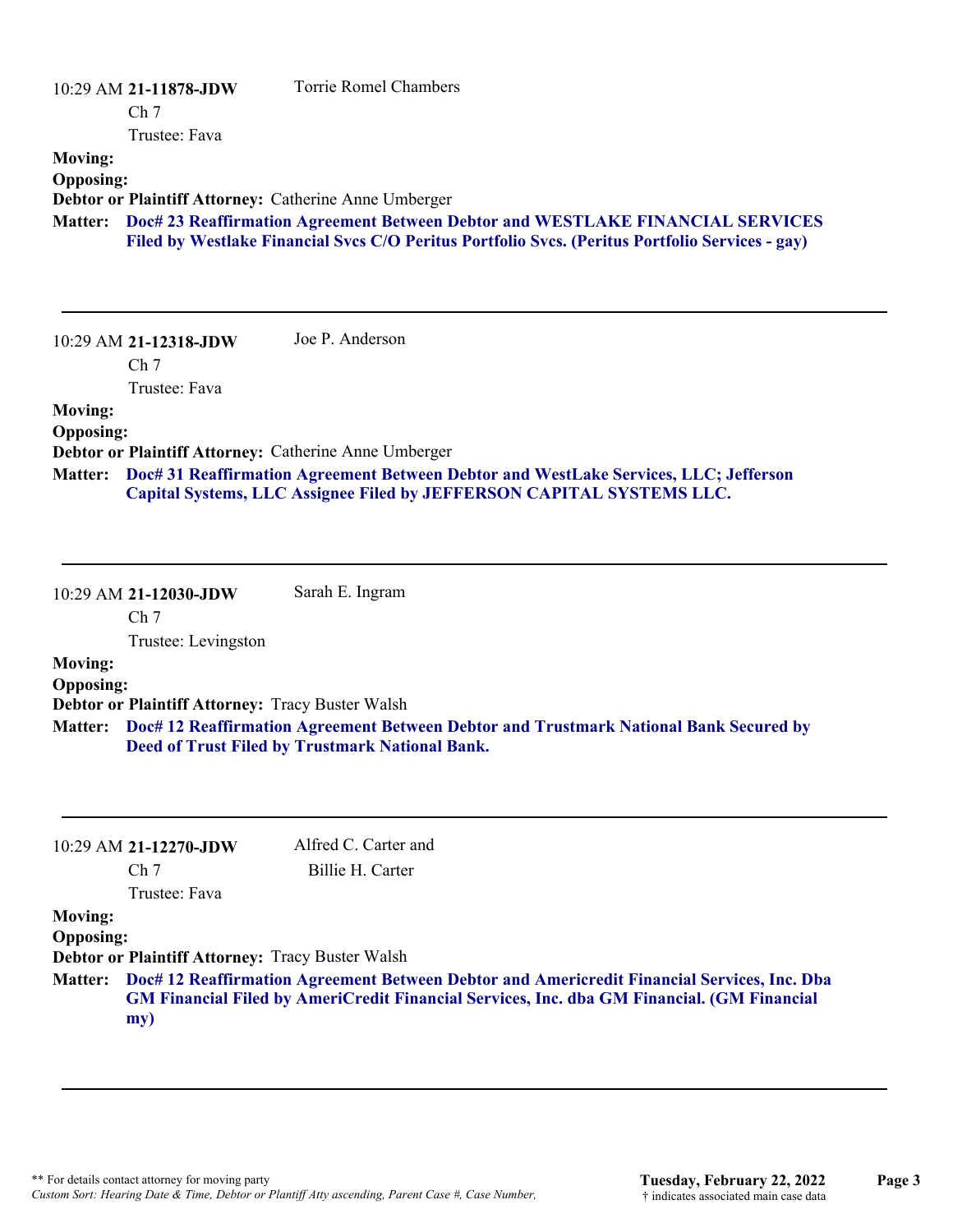|                       | 10:29 AM 20-11708-JDW                         | Daniel P. Sullivan and                                                                                                                                                           |
|-----------------------|-----------------------------------------------|----------------------------------------------------------------------------------------------------------------------------------------------------------------------------------|
|                       | Ch <sub>7</sub>                               | Robin R. Sullivan                                                                                                                                                                |
|                       | Trustee: Fava                                 |                                                                                                                                                                                  |
| <b>Moving:</b>        | James L. Weir Jr.                             |                                                                                                                                                                                  |
| <b>Opposing:</b>      |                                               |                                                                                                                                                                                  |
|                       | Debtor or Plaintiff Attorney: James L. Weir   |                                                                                                                                                                                  |
| <b>Matter:</b>        |                                               | Doc# 102 Reaffirmation Agreement Between Debtor and Peritus Portfolio Services II, LLC<br>Amended Filed by James L. Weir Jr. on behalf of Daniel P. Sullivan, Robin R. Sullivan. |
|                       |                                               |                                                                                                                                                                                  |
|                       |                                               |                                                                                                                                                                                  |
|                       |                                               |                                                                                                                                                                                  |
|                       | 10:30 AM 16-12421-JDW                         | Therapy Zone, LLC                                                                                                                                                                |
|                       |                                               |                                                                                                                                                                                  |
|                       | Ch <sub>7</sub>                               |                                                                                                                                                                                  |
|                       | Trustee: Levingston                           |                                                                                                                                                                                  |
| <b>Status Hearing</b> |                                               |                                                                                                                                                                                  |
| <b>Moving:</b>        | Robert Gambrell                               |                                                                                                                                                                                  |
| <b>Opposing:</b>      |                                               |                                                                                                                                                                                  |
|                       | Debtor or Plaintiff Attorney: Robert Gambrell |                                                                                                                                                                                  |
| <b>Matter:</b>        | ombudsman due by 08/18/2016                   | Doc# 1 Chapter 7 Voluntary Petition for Non-Individuals  Appointment of health care                                                                                              |
|                       |                                               |                                                                                                                                                                                  |

|                  | 10:30 AM 21-11856-JDW                            | Justin Keith Towery and                                                                                                                                                                                                              |
|------------------|--------------------------------------------------|--------------------------------------------------------------------------------------------------------------------------------------------------------------------------------------------------------------------------------------|
|                  | Ch <sub>7</sub>                                  | Samantha Gene Towery                                                                                                                                                                                                                 |
|                  | Trustee: Fava                                    |                                                                                                                                                                                                                                      |
| <b>Moving:</b>   | A. E. Rusty Harlow Jr.                           |                                                                                                                                                                                                                                      |
| <b>Opposing:</b> |                                                  |                                                                                                                                                                                                                                      |
|                  | Debtor or Plaintiff Attorney: A. E. Rusty Harlow |                                                                                                                                                                                                                                      |
| <b>Matter:</b>   |                                                  | Doc# 13 Motion to Avoid Lien on Household Goods under Section 522(f)(1)(B)(i) Tower Loan<br>Filed by A. E. Rusty Harlow Jr. on behalf of Justin Keith Towery, Samantha Gene Towery.<br>(Attachments: #1 Proposed Order) (Harlow, A.) |

|                  | $10:30$ AM 21-11313-JDW                     | Derrick Hill                                                           |                                                                                                                                                                                          |  |
|------------------|---------------------------------------------|------------------------------------------------------------------------|------------------------------------------------------------------------------------------------------------------------------------------------------------------------------------------|--|
|                  | Ch <sub>7</sub>                             |                                                                        |                                                                                                                                                                                          |  |
|                  | Trustee: Levingston                         |                                                                        |                                                                                                                                                                                          |  |
| <b>Moving:</b>   | Karen A. Maxcy                              |                                                                        |                                                                                                                                                                                          |  |
| <b>Opposing:</b> |                                             |                                                                        |                                                                                                                                                                                          |  |
|                  | Debtor or Plaintiff Attorney: John F Hughes |                                                                        |                                                                                                                                                                                          |  |
| <b>Matter:</b>   |                                             |                                                                        | Doc# 38 Motion for Relief from Stay., Motion to Abandon and Certificate of Service (7678<br>Brierfield Dr E, Southaven, Mississippi 38672). Filed by Karen A. Maxcy on behalf of Freedom |  |
|                  |                                             | Mortgage Corporation. (Attachments: $\# 1$ Exhibit A $\# 2$ Exhibit B) |                                                                                                                                                                                          |  |
|                  |                                             |                                                                        |                                                                                                                                                                                          |  |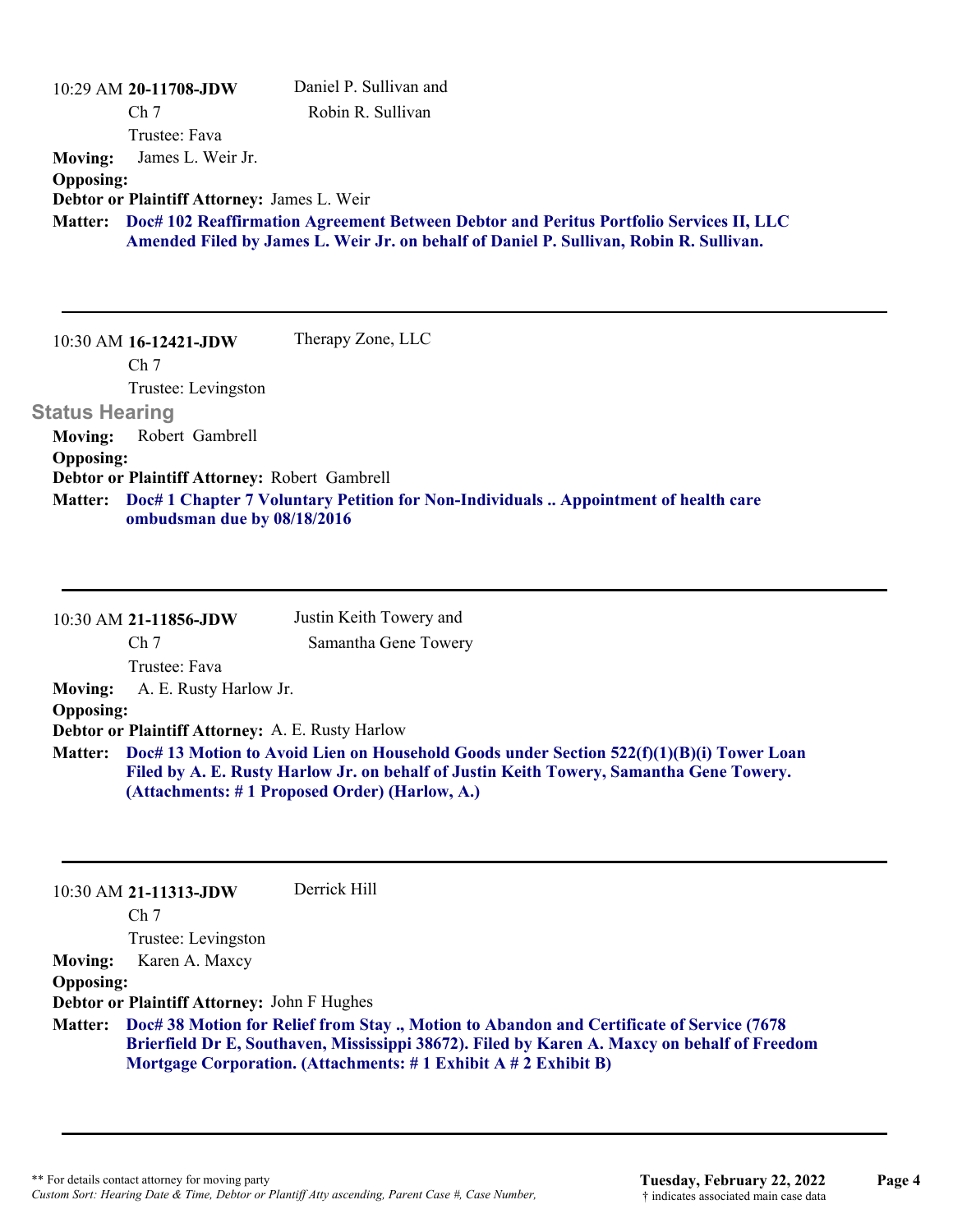|                  | $10:30$ AM 21-12254-JDW                     | Brenetta A Hoskins                                                                             |
|------------------|---------------------------------------------|------------------------------------------------------------------------------------------------|
|                  | Ch <sub>7</sub>                             |                                                                                                |
|                  | Trustee: Fava                               |                                                                                                |
| <b>Moving:</b>   | Jeff D. Rawlings                            |                                                                                                |
| <b>Opposing:</b> |                                             |                                                                                                |
|                  | Debtor or Plaintiff Attorney: John F Hughes |                                                                                                |
| <b>Matter:</b>   | of Southern Bancorp Capital Partners.       | Doc# 45 Motion to Abandon ., Motion for Relief from Stay . Filed by Jeff D. Rawlings on behalf |

10:30 AM **21-11926-JDW**  Ch 7 Trustee: Levingston **Status Hearing**  Cleothia Elliott **Moving:** Robert Hudson Lomenick Jr. **Opposing: Debtor or Plaintiff Attorney:** Robert Hudson Lomenick **Matter: Doc# 1 Chapter 7 Voluntary Petition for Individuals ..**

10:30 AM **14-10614-JDW**  Ch 7 Trustee: Levingston **Status Hearing**  Melinda Marie Knight **Moving:** Jimmy E. McElroy **Opposing: Debtor or Plaintiff Attorney:** Jimmy E. McElroy **Matter: Doc# 1 Chapter 7 Voluntary Petition . (McElroy, Jimmy)**

|                  | 10:30 AM 21-12454-JDW                          | Chaiam Kalain Harris and                                                                           |
|------------------|------------------------------------------------|----------------------------------------------------------------------------------------------------|
|                  | Ch <sub>7</sub>                                | Ronesha Lavae Harris                                                                               |
|                  | Trustee: Fava                                  |                                                                                                    |
|                  | Moving: Kent D. McPhail                        |                                                                                                    |
| <b>Opposing:</b> |                                                |                                                                                                    |
|                  | Debtor or Plaintiff Attorney: Jimmy E. McElroy |                                                                                                    |
|                  |                                                | Matter: Doc# 10 Motion for Relief from Stay . Filed by Kent D. McPhail on behalf of American Honda |
|                  |                                                | Finance Corp (Attachments: # 1 Exhibit # 2 Exhibit # 3 Exhibit) (McPhail, Kent)                    |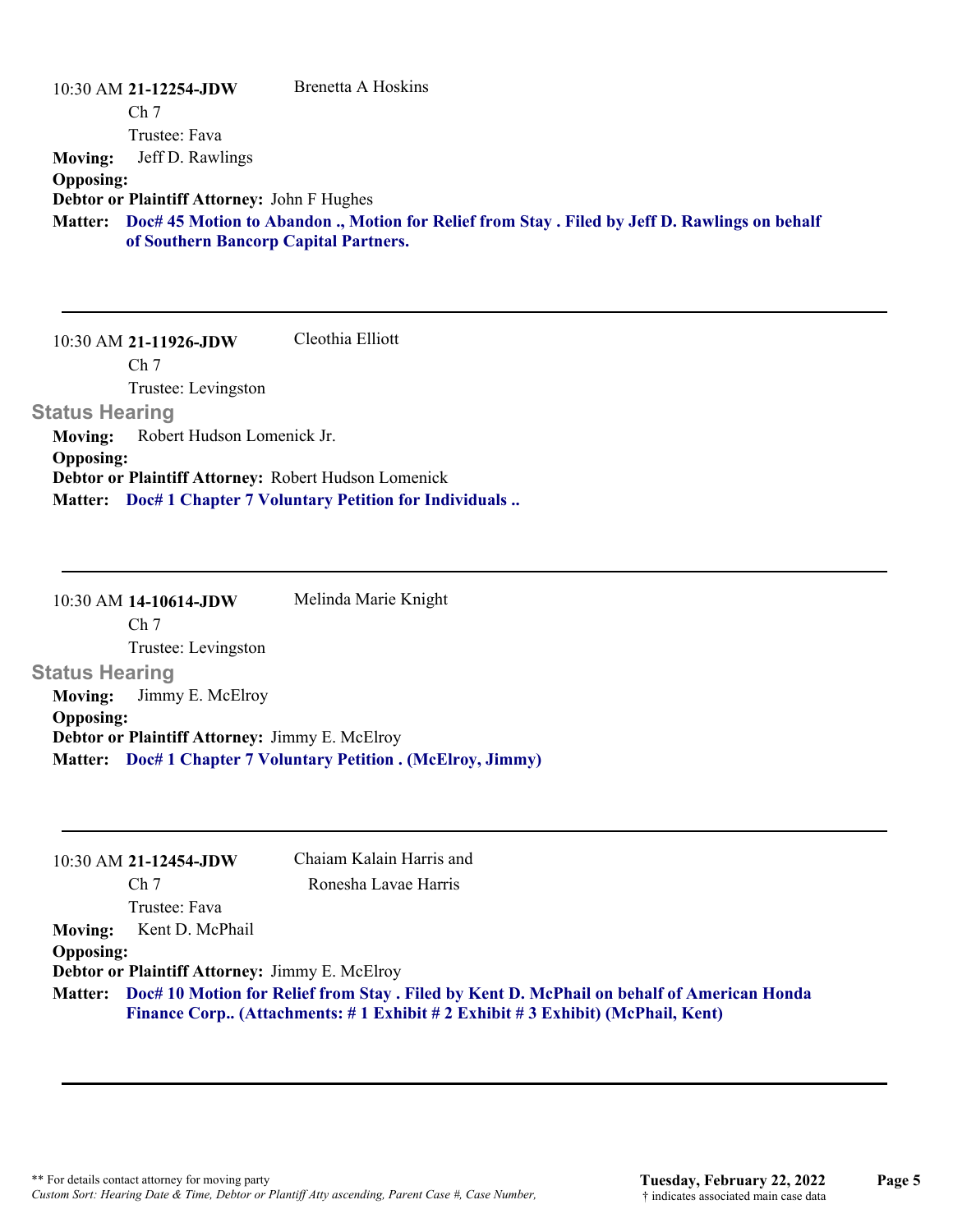10:30 AM **11-11991-JDW**  Ch 7 Trustee: Levingston **Status Hearing**  Bobby Whitehead and Deborah Whitehead **Moving:** R. Gawyn Mitchell **Opposing: Debtor or Plaintiff Attorney:** R. Gawyn Mitchell **Matter: Doc# 1 Chapter 7 Voluntary Petition . (Mitchell, R.)**

10:30 AM **11-10419-JDW**  Ch 7 Trustee: Levingston **Status Hearing**  Jody R. Baxter **Moving:** Kevin F. O'Brien **Opposing: Debtor or Plaintiff Attorney:** Kevin F. O'Brien **Matter: Doc# 1 Chapter 7 Voluntary Petition . (O'Brien, Kevin)**

10:30 AM **20-12472-JDW**  Ch 7 Trustee: Fava Paula Reed **Moving:** John M. Sherman **Opposing: Debtor or Plaintiff Attorney:** John M. Sherman **Doc# 26 Motion to Avoid Judicial Lien with Greenwood Leflore Hospital with Certificate of Matter: Service Filed by John M. Sherman on behalf of Paula Reed.**

|                  | 10:30 AM 21-12301-JDW   | Mildred Logan McBride                                                                                                                                                    |
|------------------|-------------------------|--------------------------------------------------------------------------------------------------------------------------------------------------------------------------|
|                  | Ch <sub>7</sub>         |                                                                                                                                                                          |
|                  | Trustee: Levingston     |                                                                                                                                                                          |
| <b>Moving:</b>   | Catherine Anne Umberger |                                                                                                                                                                          |
| <b>Opposing:</b> |                         |                                                                                                                                                                          |
|                  |                         | Debtor or Plaintiff Attorney: Catherine Anne Umberger                                                                                                                    |
|                  |                         | Matter: Doc# 20 Motion to Avoid Lien on Household Goods under Section 522(f)(1)(B)(i) Tower Loan<br>Filed by Catherine Anne Umberger on behalf of Mildred Logan McBride. |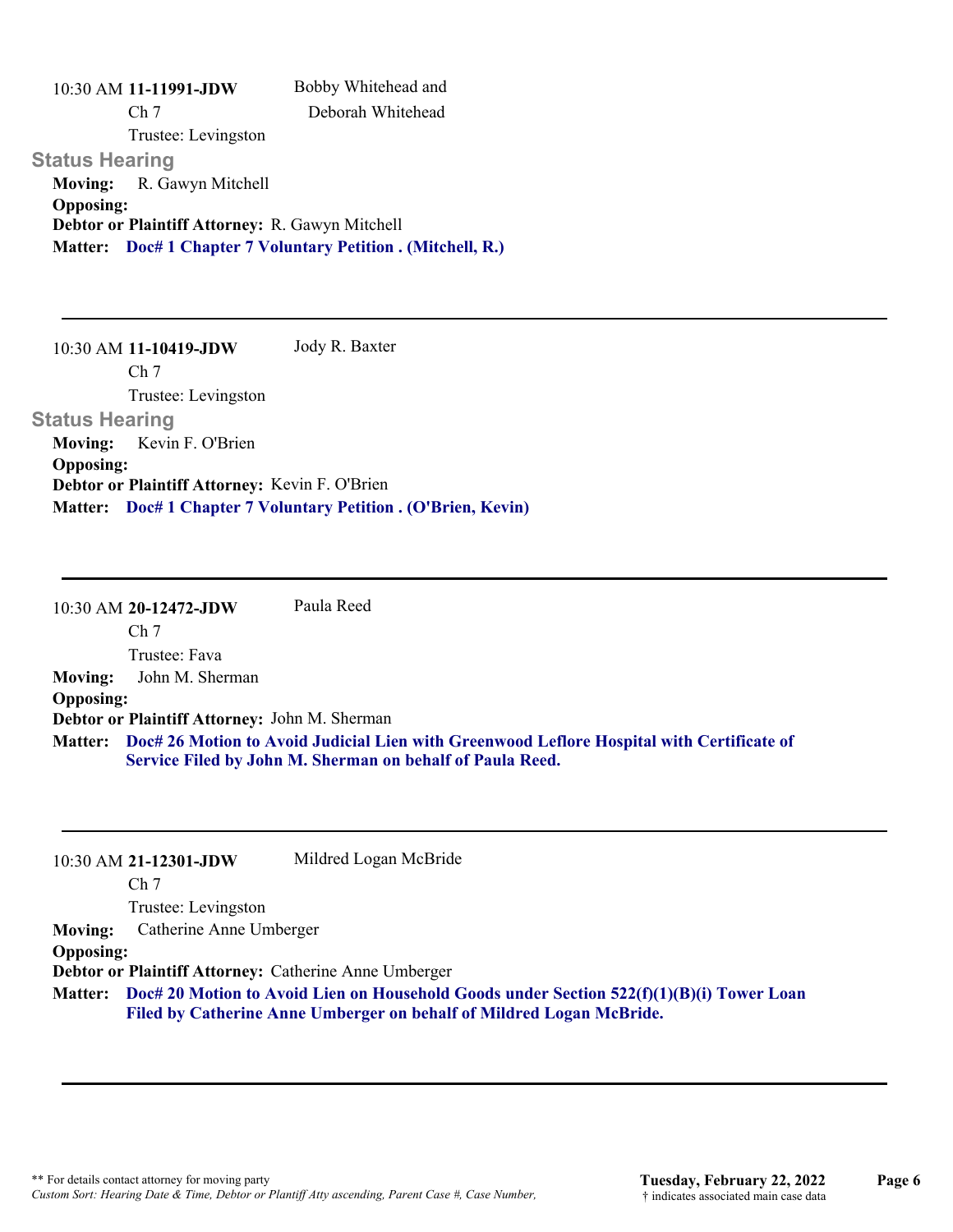|                  | 10:30 AM 21-12329-JDW   | Donnie Browning and                                                                                                                                                                    |
|------------------|-------------------------|----------------------------------------------------------------------------------------------------------------------------------------------------------------------------------------|
|                  | Ch <sub>7</sub>         | Martha Browning                                                                                                                                                                        |
|                  | Trustee: Fava           |                                                                                                                                                                                        |
| <b>Moving:</b>   | Catherine Anne Umberger |                                                                                                                                                                                        |
| <b>Opposing:</b> |                         |                                                                                                                                                                                        |
|                  |                         | Debtor or Plaintiff Attorney: Catherine Anne Umberger                                                                                                                                  |
| <b>Matter:</b>   | <b>Martha Browning.</b> | Doc# 22 Motion to Avoid Lien on Household Goods under Section 522(f)(1)(B)(i) Capitol Loans of<br>Mississippi dba R & R Filed by Catherine Anne Umberger on behalf of Donnie Browning, |

10:30 AM **18-14794-JDW**  Ch 7 Trustee: Levingston **Status Hearing**  Camika R. Dancy Jones **Moving:** Tracy Buster Walsh **Opposing: Debtor or Plaintiff Attorney:** Tracy Buster Walsh

**Matter: Doc# 1 Chapter 7 Voluntary Petition for Individuals ..**

10:30 AM **21-11431-JDW**  Ch 7 Trustee: Fava Janet Blakely Pace **Moving:** Tracy Buster Walsh **Opposing: Debtor or Plaintiff Attorney:** Tracy Buster Walsh **Doc# 57 Motion to Reconsider Filed by Tracy Buster Walsh on behalf of Janet Blakely Pace (RE: Matter: related document(s)55 Order on Motion to Compel).**

|                  | 10:30 AM 21-12348-JDW                                   | Shirley Cochran                                                                                  |
|------------------|---------------------------------------------------------|--------------------------------------------------------------------------------------------------|
|                  | Ch <sub>7</sub>                                         |                                                                                                  |
|                  | Trustee: Fava                                           |                                                                                                  |
| <b>Moving:</b>   | Tracy Buster Walsh                                      |                                                                                                  |
| <b>Opposing:</b> |                                                         |                                                                                                  |
|                  | <b>Debtor or Plaintiff Attorney: Tracy Buster Walsh</b> |                                                                                                  |
|                  |                                                         | Matter: Doc# 11 Motion to Avoid Lien on Household Goods under Section 522(f)(1)(B)(i) Tower Loan |
|                  |                                                         | Filed by Tracy Buster Walsh on behalf of Shirley Cochran.                                        |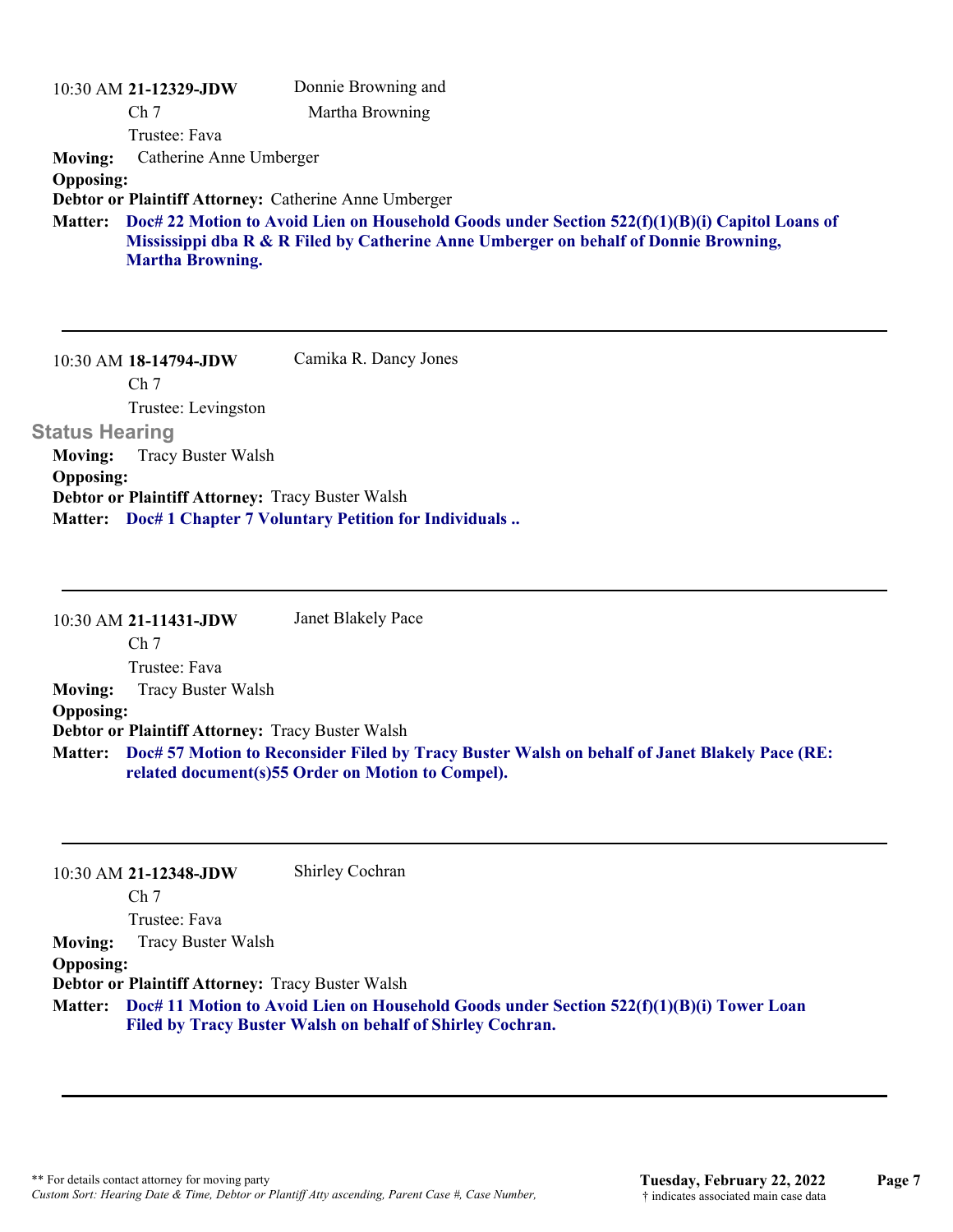|                  | 10:30 AM 21-12258-JDW    | Jeremy Wigington and                                                                       |
|------------------|--------------------------|--------------------------------------------------------------------------------------------|
|                  | Ch <sub>7</sub>          | Stephanie Wigington                                                                        |
|                  | Trustee: Fava            |                                                                                            |
| <b>Moving:</b>   | Miranda Linton Williford |                                                                                            |
| <b>Opposing:</b> |                          |                                                                                            |
|                  |                          | Debtor or Plaintiff Attorney: Miranda Linton Williford                                     |
| <b>Matter:</b>   |                          | Doc# 14 Motion to Avoid Lien on Household Goods under Section $522(f)(1)(B)(i)$ Tower Loan |
|                  |                          | Filed by Miranda Linton Williford on behalf of Jeremy Wigington, Stephanie Wigington.      |
|                  |                          |                                                                                            |

10:30 AM **13-14622-JDW**  Ch 7 Trustee: Levingston **Status Hearing**  Sherry Porterfield **Moving:** Allison A. Worley **Opposing: Debtor or Plaintiff Attorney:** Allison A. Worley **Matter: Doc# 1 Chapter 7 Voluntary Petition .**

1:30 PM **17-12171-JDW**  Ch 13 Trustee: Barkley Keithry L. Eppenger **Moving: Opposing: Debtor or Plaintiff Attorney:** C. Gaines Baker Sarah Baker **Doc# 46 Trustee's Notice and Motion to Dismiss Case for Failure to Make Plan Payments . Matter: Responses due by 1/3/2022.**

| 1:30 PM          | 17-13252-JDW<br>Ch <sub>13</sub><br>Trustee: Barkley | Jimmy DeWayne Youngblood and<br>Heather Houston Youngblood                                     |
|------------------|------------------------------------------------------|------------------------------------------------------------------------------------------------|
| <b>Moving:</b>   |                                                      |                                                                                                |
| <b>Opposing:</b> |                                                      |                                                                                                |
|                  | <b>Debtor or Plaintiff Attorney: C. Gaines Baker</b> |                                                                                                |
|                  |                                                      | Sarah Baker                                                                                    |
|                  | Responses due by 1/3/2022.                           | Matter: Doc# 97 Trustee's Notice and Motion to Dismiss Case for Failure to Make Plan Payments. |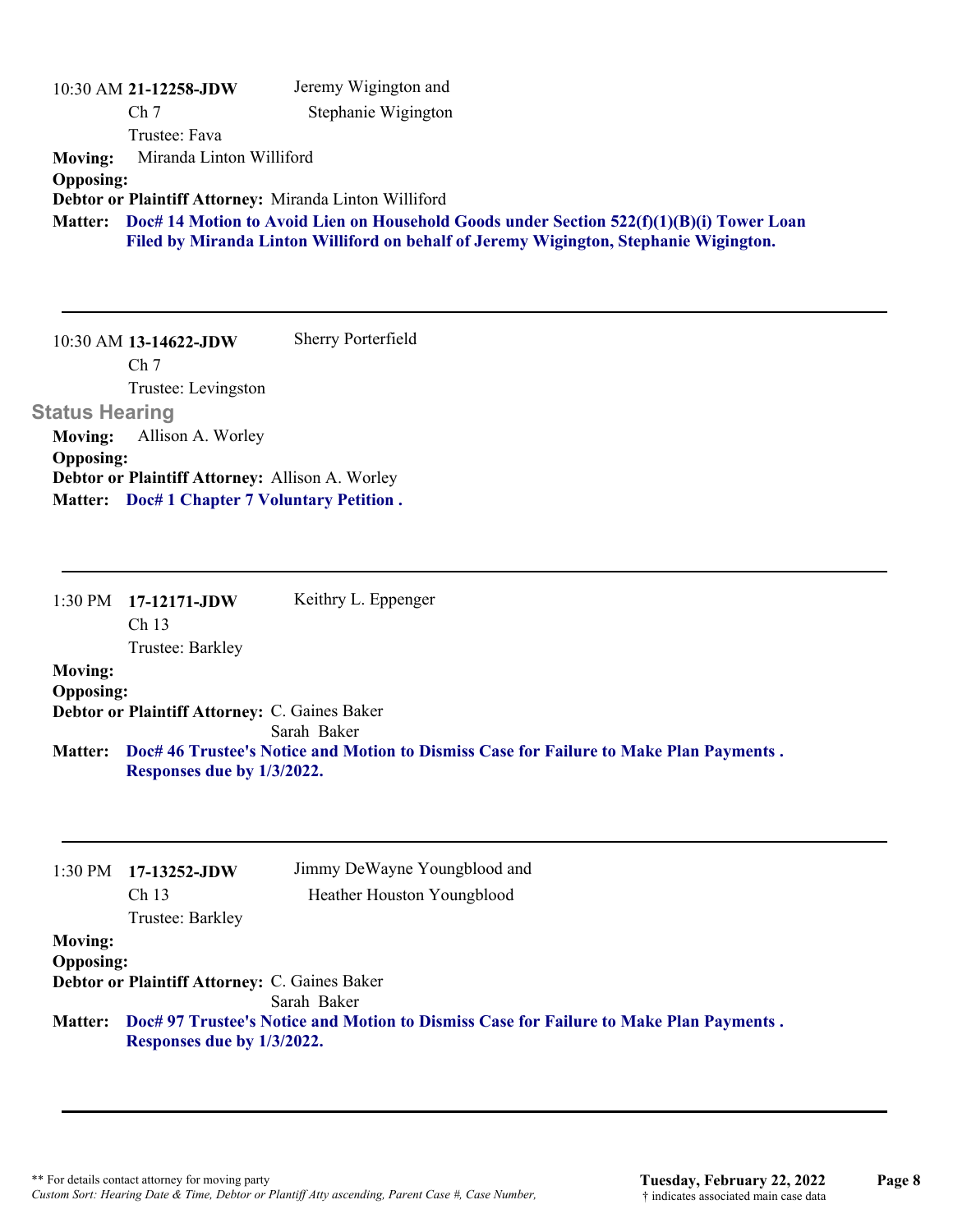|                  | $1:30 \text{ PM}$ 19-13894-JDW                       | <b>Tyrone Jones</b>                                                                      |
|------------------|------------------------------------------------------|------------------------------------------------------------------------------------------|
|                  | Ch <sub>13</sub>                                     |                                                                                          |
|                  | Trustee: Barkley                                     |                                                                                          |
| <b>Moving:</b>   |                                                      |                                                                                          |
| <b>Opposing:</b> |                                                      |                                                                                          |
|                  | <b>Debtor or Plaintiff Attorney: C. Gaines Baker</b> |                                                                                          |
|                  |                                                      | Sarah Baker                                                                              |
|                  |                                                      | Matter: Doc# 74 Trustee's Notice and Motion to Modify Plan. Responses due by 12/20/2021. |

| 1:30 PM          | $-20-11126$ -JDW                              | James Watson Hunt and                                                                  |
|------------------|-----------------------------------------------|----------------------------------------------------------------------------------------|
|                  | Ch <sub>13</sub>                              | Tona Mae Hunt                                                                          |
|                  | Trustee: Barkley                              |                                                                                        |
| <b>Moving:</b>   |                                               |                                                                                        |
| <b>Opposing:</b> |                                               |                                                                                        |
|                  | Debtor or Plaintiff Attorney: C. Gaines Baker |                                                                                        |
|                  |                                               | Sarah Baker                                                                            |
| <b>Matter:</b>   |                                               | Doc# 79 Trustee's Notice and Motion to Dismiss Case for Failure to Make Plan Payments. |
|                  | Responses due by 1/3/2022.                    |                                                                                        |

|                  | $1:30 \text{ PM}$ 20-11726-JDW                | Jason L Smith                                                                          |
|------------------|-----------------------------------------------|----------------------------------------------------------------------------------------|
|                  | Ch <sub>13</sub>                              |                                                                                        |
|                  | Trustee: Barkley                              |                                                                                        |
| <b>Moving:</b>   |                                               |                                                                                        |
| <b>Opposing:</b> |                                               |                                                                                        |
|                  | Debtor or Plaintiff Attorney: C. Gaines Baker |                                                                                        |
|                  |                                               | Sarah Baker                                                                            |
| <b>Matter:</b>   |                                               | Doc# 68 Trustee's Notice and Motion to Dismiss Case for Failure to Make Plan Payments. |
|                  | Responses due by 1/3/2022.                    |                                                                                        |

|                  | $1:30 \text{ PM}$ 20-11770-JDW                       | Alice Grace Ford                                                                               |
|------------------|------------------------------------------------------|------------------------------------------------------------------------------------------------|
|                  | Ch <sub>13</sub>                                     |                                                                                                |
|                  | Trustee: Barkley                                     |                                                                                                |
| <b>Moving:</b>   | C. Gaines Baker                                      |                                                                                                |
| <b>Opposing:</b> |                                                      |                                                                                                |
|                  | <b>Debtor or Plaintiff Attorney: C. Gaines Baker</b> |                                                                                                |
|                  |                                                      | Sarah Baker                                                                                    |
| <b>Matter:</b>   |                                                      | Doc# 42 Objection to Notice of Postpetition Mortgage Fees, Expenses and Charges Filed by Sarah |
|                  |                                                      | Baker on behalf of Alice Grace Ford RE: (related document(s)40 Notice of Postpetition Mortgage |
|                  |                                                      | Fees, Expenses, and Charges (B10 Supplement 2) filed by Creditor Paramount Financial Group,    |
|                  | LLC).                                                |                                                                                                |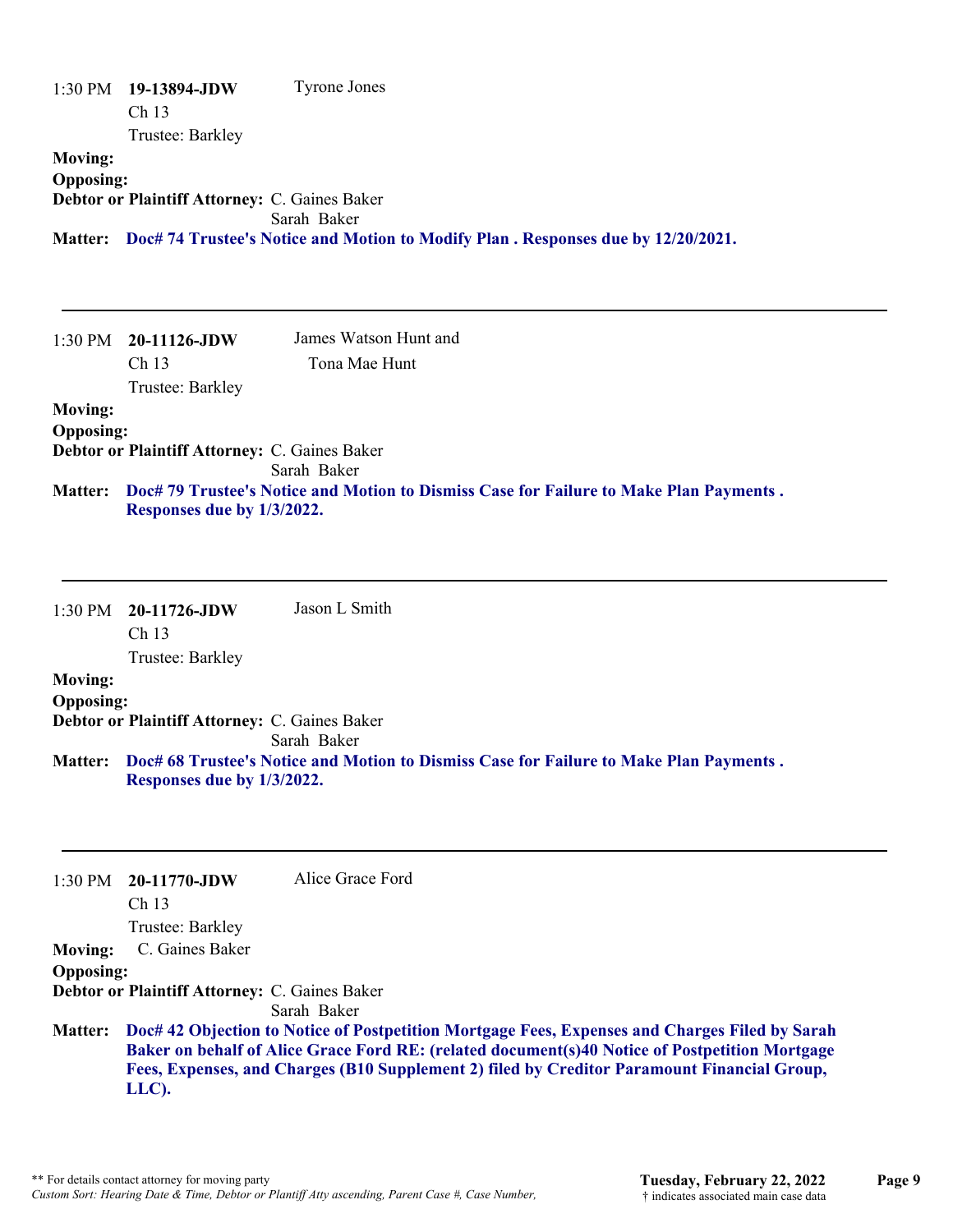| $1:30$ PM        | 20-12066-JDW                                         | Lawanda S Gooch                                                                        |
|------------------|------------------------------------------------------|----------------------------------------------------------------------------------------|
|                  | Ch <sub>13</sub>                                     |                                                                                        |
|                  | Trustee: Barkley                                     |                                                                                        |
| <b>Moving:</b>   |                                                      |                                                                                        |
| <b>Opposing:</b> |                                                      |                                                                                        |
|                  | <b>Debtor or Plaintiff Attorney: C. Gaines Baker</b> |                                                                                        |
|                  |                                                      | Sarah Baker                                                                            |
| <b>Matter:</b>   | Responses due by 1/3/2022.                           | Doc# 41 Trustee's Notice and Motion to Dismiss Case for Failure to Make Plan Payments. |

1:30 PM **20-12443-JDW**  Ch 13 Trustee: Barkley Mary A Jones **Moving: Opposing: Debtor or Plaintiff Attorney:** C. Gaines Baker Sarah Baker **Doc# 16 Trustee's Notice and Motion to Dismiss Case for Failure to Make Plan Payments . Matter: Responses due by 1/3/2022.**

| Doc# 55 Trustee's Notice and Motion to Dismiss Case for Failure to Make Plan Payments. |
|----------------------------------------------------------------------------------------|
|                                                                                        |
|                                                                                        |
|                                                                                        |
|                                                                                        |

|                  | $1:30 \text{ PM}$ 20-13291-JDW                       | Steffan Bruner and                                                                     |
|------------------|------------------------------------------------------|----------------------------------------------------------------------------------------|
|                  | Ch 13                                                | Kristen Bruner                                                                         |
|                  | Trustee: Barkley                                     |                                                                                        |
| <b>Moving:</b>   |                                                      |                                                                                        |
| <b>Opposing:</b> |                                                      |                                                                                        |
|                  | <b>Debtor or Plaintiff Attorney: C. Gaines Baker</b> |                                                                                        |
|                  |                                                      | Sarah Baker                                                                            |
| <b>Matter:</b>   |                                                      | Doc# 42 Trustee's Notice and Motion to Dismiss Case for Failure to Make Plan Payments. |
|                  | Responses due by 1/3/2022.                           |                                                                                        |
|                  |                                                      |                                                                                        |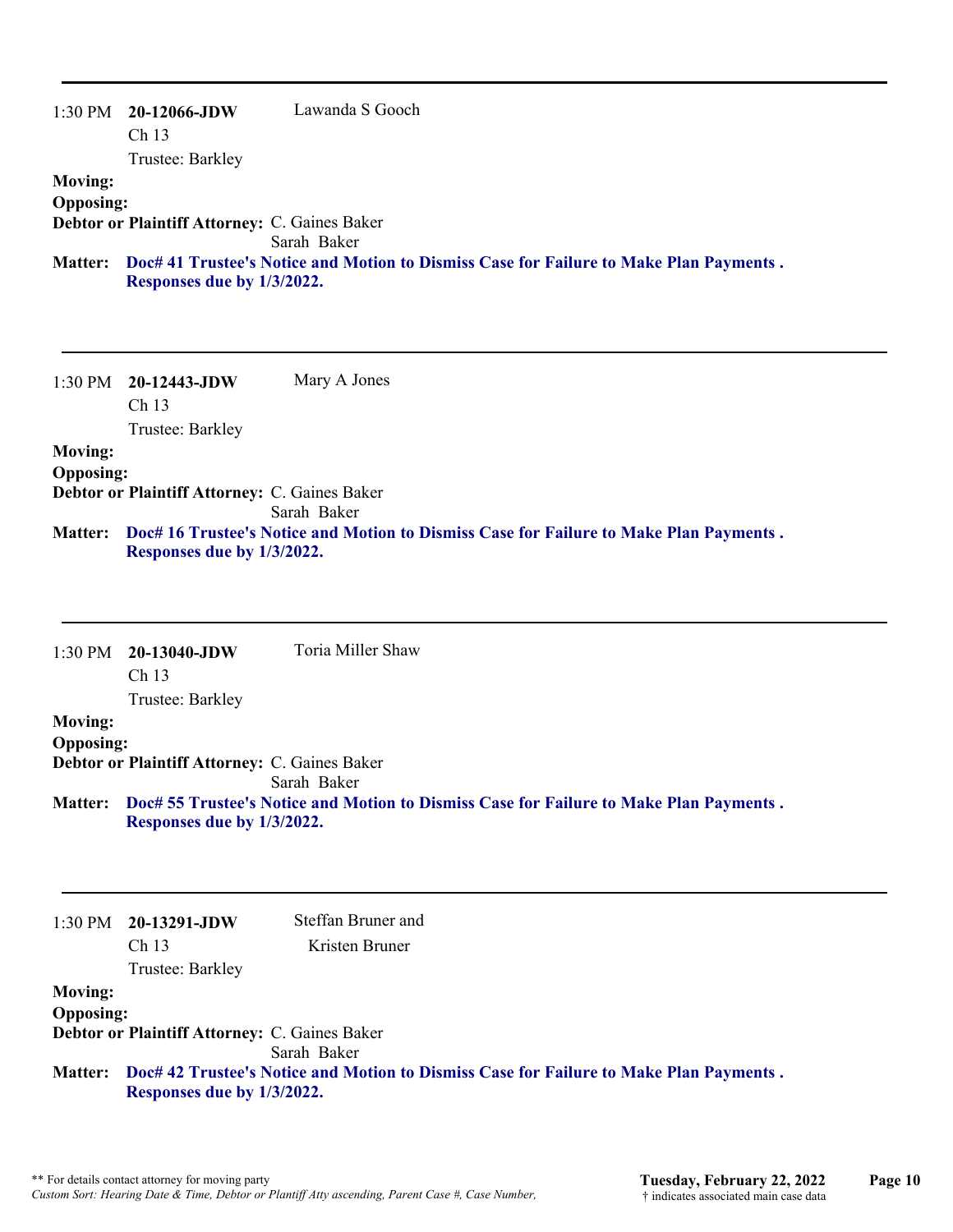| 1:30 PM          | 20-13428-JDW                                         | Michael S. Lewallen                                                                    |
|------------------|------------------------------------------------------|----------------------------------------------------------------------------------------|
|                  | Ch <sub>13</sub>                                     |                                                                                        |
|                  | Trustee: Barkley                                     |                                                                                        |
| <b>Moving:</b>   |                                                      |                                                                                        |
| <b>Opposing:</b> |                                                      |                                                                                        |
|                  | <b>Debtor or Plaintiff Attorney: C. Gaines Baker</b> |                                                                                        |
|                  |                                                      | Sarah Baker                                                                            |
| <b>Matter:</b>   |                                                      | Doc# 41 Trustee's Notice and Motion to Dismiss Case for Failure to Make Plan Payments. |
|                  | Responses due by 1/3/2022.                           |                                                                                        |

|                  | $1:30 \text{ PM}$ 21-11275-JDW            | Gregory D. Brooks and                                                                                 |
|------------------|-------------------------------------------|-------------------------------------------------------------------------------------------------------|
|                  | Ch <sub>13</sub>                          | Nicole A. Flax                                                                                        |
|                  | Trustee: Barkley                          |                                                                                                       |
| <b>Moving:</b>   | Sarah Baker                               |                                                                                                       |
| <b>Opposing:</b> |                                           |                                                                                                       |
|                  | Debtor or Plaintiff Attorney: Sarah Baker |                                                                                                       |
|                  |                                           | Matter: Doc# 22 Motion to Borrow Filed by Sarah Baker on behalf of Gregory D. Brooks, Nicole A. Flax. |

1:30 PM **21-12297-JDW**  Ch 13 Trustee: Barkley Terry S. Osborn **Moving:** Locke D. Barkley **Opposing: Debtor or Plaintiff Attorney:** Sarah Baker **Doc# 20 Objection to Confirmation of Chapter 13 Plan Filed by Locke D. Barkley on behalf of Matter: Locke D. Barkley**

|                  | $1:30$ PM $21-12335$ -JDW<br>Ch <sub>13</sub> | Bobby G. Crocker                                                                                                                                                                            |
|------------------|-----------------------------------------------|---------------------------------------------------------------------------------------------------------------------------------------------------------------------------------------------|
|                  | Trustee: Barkley                              |                                                                                                                                                                                             |
| <b>Moving:</b>   | B. Joey Hood II                               |                                                                                                                                                                                             |
| <b>Opposing:</b> |                                               |                                                                                                                                                                                             |
|                  | Debtor or Plaintiff Attorney: C. Gaines Baker |                                                                                                                                                                                             |
|                  |                                               | Sarah Baker                                                                                                                                                                                 |
| <b>Matter:</b>   | (Hood, B.)                                    | Doc# 20 Objection to Confirmation of Chapter 13 Plan Filed by B. Joey Hood II on behalf of<br>Treasurer Loans of Batesville, Inc. c/o B. Joey Hood, II (Attachments: #1 Exhibit #2 Exhibit) |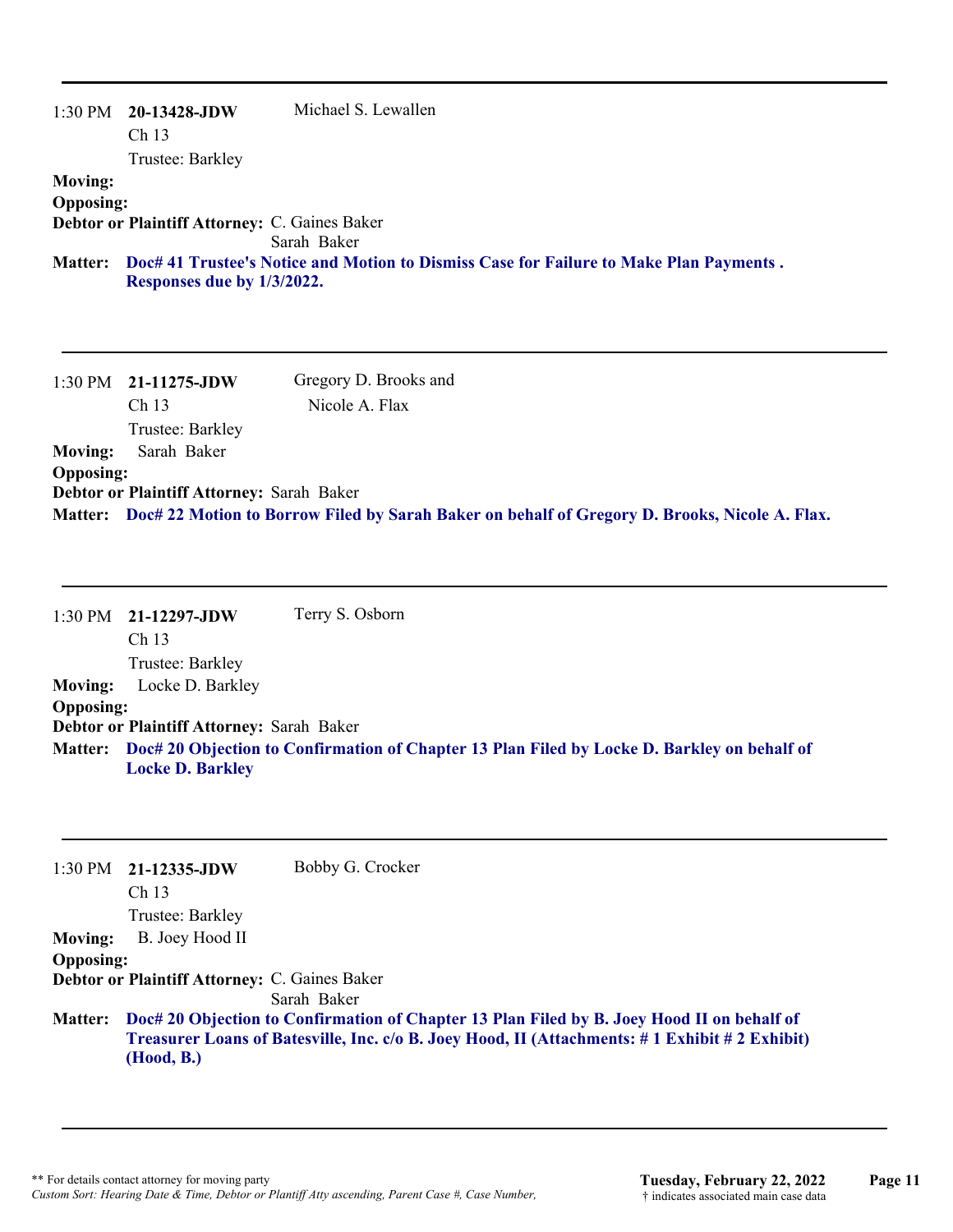|                  | $1:30 \text{ PM}$ 22-10148-JDW<br>Ch <sub>13</sub> | Linda Faye Pittman                                                                            |
|------------------|----------------------------------------------------|-----------------------------------------------------------------------------------------------|
|                  | Trustee: Barkley                                   |                                                                                               |
| <b>Moving:</b>   | Sarah Baker                                        |                                                                                               |
| <b>Opposing:</b> |                                                    |                                                                                               |
|                  | Debtor or Plaintiff Attorney: C. Gaines Baker      |                                                                                               |
|                  |                                                    | Sarah Baker                                                                                   |
| <b>Matter:</b>   | Linda Faye Pittman.                                | Doc# 8 Motion to Extend Automatic Stay under $362(c)(3)(B)$ Filed by Sarah Baker on behalf of |
| $1.20$ DM        | 10 12467 IDW                                       | Michelle L. Stout.                                                                            |

1:30 PM **18-12467-JDW**  Ch 13 Trustee: Vardaman Michelle L Stout **Moving:** Kimberly Brown Bowling **Opposing: Debtor or Plaintiff Attorney:** Kimberly Brown Bowling **Doc# 28 Motion and Notice to Modify Confirmed Plan Filed by Kimberly Brown Bowling on Matter: behalf of Michelle L Stout. Response due by 01/12/2022. (Attachments: # 1 Proposed Order)**

1:30 PM **18-13979-JDW**  Ch 13 Trustee: Vardaman Brittany P Moore **Moving: Opposing: Debtor or Plaintiff Attorney:** Kimberly Brown Bowling **Doc# 37 Trustee's Notice and Motion to Dismiss Case for Failure to Make Plan Payments . Matter: Responses due by 12/30/2021.**

|                   | Anthony D. Lindsey                                                                     |
|-------------------|----------------------------------------------------------------------------------------|
| Ch <sub>13</sub>  |                                                                                        |
| Trustee: Vardaman |                                                                                        |
|                   |                                                                                        |
|                   |                                                                                        |
|                   | <b>Debtor or Plaintiff Attorney: Kimberly Brown Bowling</b>                            |
|                   | Doc# 65 Trustee's Notice and Motion to Dismiss Case for Failure to Make Plan Payments. |
|                   | 19-10869-JDW<br><b>Opposing:</b><br>Responses due by 12/30/2021.                       |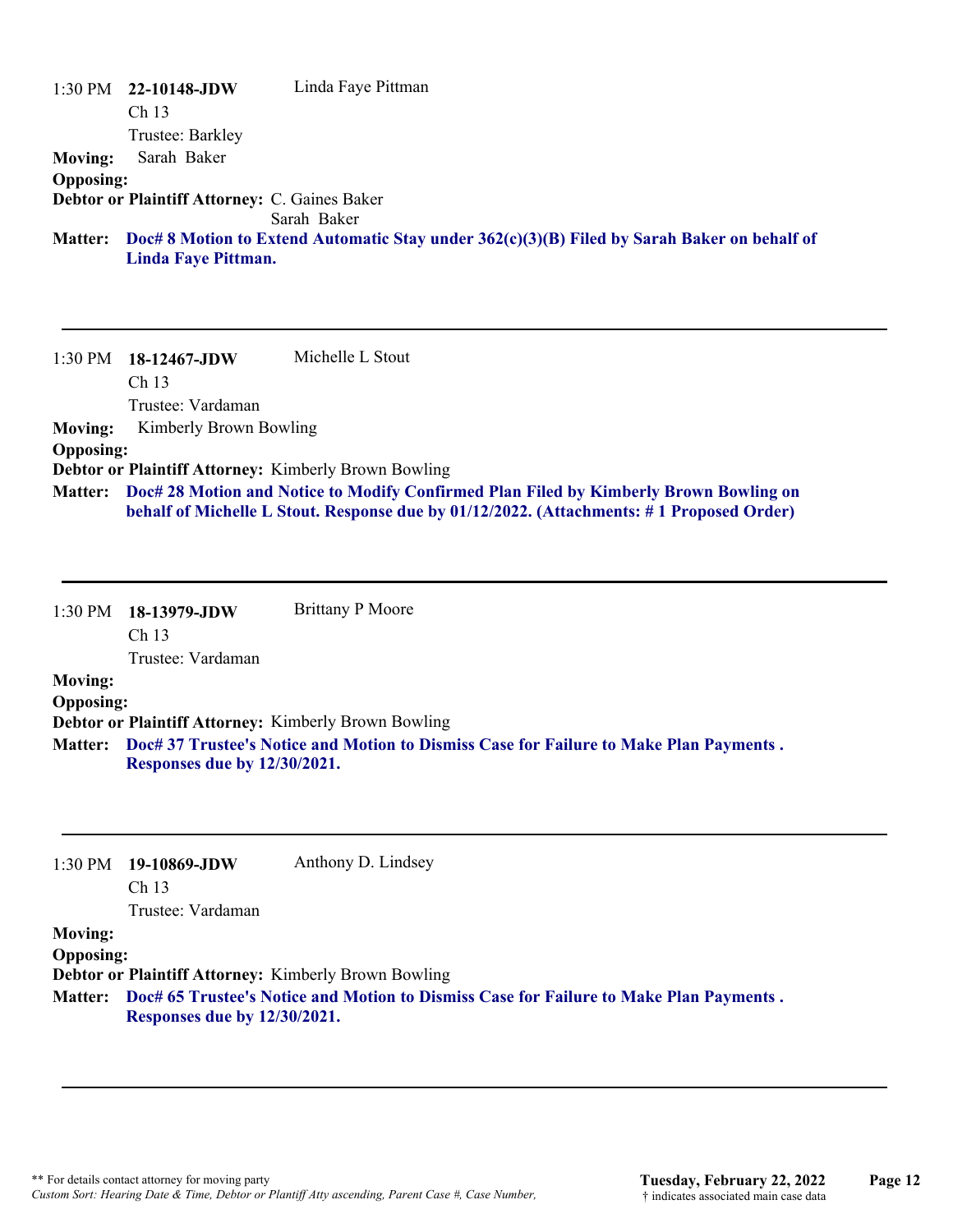| <b>Moving:</b><br><b>Opposing:</b>                   | 1:30 PM 19-11010-JDW<br>Ch <sub>13</sub><br>Trustee: Barkley<br>Responses due by 1/3/2022. | Leon K. Clements<br><b>Debtor or Plaintiff Attorney: Kimberly Brown Bowling</b><br>Matter: Doc# 19 Trustee's Notice and Motion to Dismiss Case for Failure to Make Plan Payments. |
|------------------------------------------------------|--------------------------------------------------------------------------------------------|-----------------------------------------------------------------------------------------------------------------------------------------------------------------------------------|
|                                                      |                                                                                            |                                                                                                                                                                                   |
| $1:30$ PM                                            | 19-12173-JDW<br>Ch 13<br>Trustee: Vardaman                                                 | Adrian L Williams                                                                                                                                                                 |
| <b>Moving:</b><br><b>Opposing:</b>                   | Responses due by 12/30/2021.                                                               | <b>Debtor or Plaintiff Attorney: Kimberly Brown Bowling</b><br>Matter: Doc# 66 Trustee's Notice and Motion to Dismiss Case for Failure to Make Plan Payments.                     |
| 1:30 PM<br><b>Moving:</b>                            | 19-12524-JDW<br>Ch <sub>13</sub><br>Trustee: Vardaman<br>Jeff D. Rawlings                  | Barry G Sneed and<br>Pamela J Sneed                                                                                                                                               |
| <b>Opposing:</b>                                     |                                                                                            | Debtor or Plaintiff Attorney: Kimberly Brown Bowling                                                                                                                              |
|                                                      |                                                                                            | Matter: Doc# 26 Motion to Abandon ., Motion for Relief from Stay . Filed by Jeff D. Rawlings on behalf<br>of Reliant Bank, successor by merger to First Advantage Bank.           |
| $1:30$ PM                                            | 20-12651-JDW<br>Ch <sub>13</sub><br>Trustee: Vardaman                                      | Jordan L Westmoreland and<br>Ashley N. Westmoreland                                                                                                                               |
| <b>Moving:</b><br><b>Opposing:</b><br><b>Matter:</b> | Responses due by 12/30/2021.                                                               | Debtor or Plaintiff Attorney: Kimberly Brown Bowling<br>Doc# 25 Trustee's Notice and Motion to Dismiss Case for Failure to Make Plan Payments.                                    |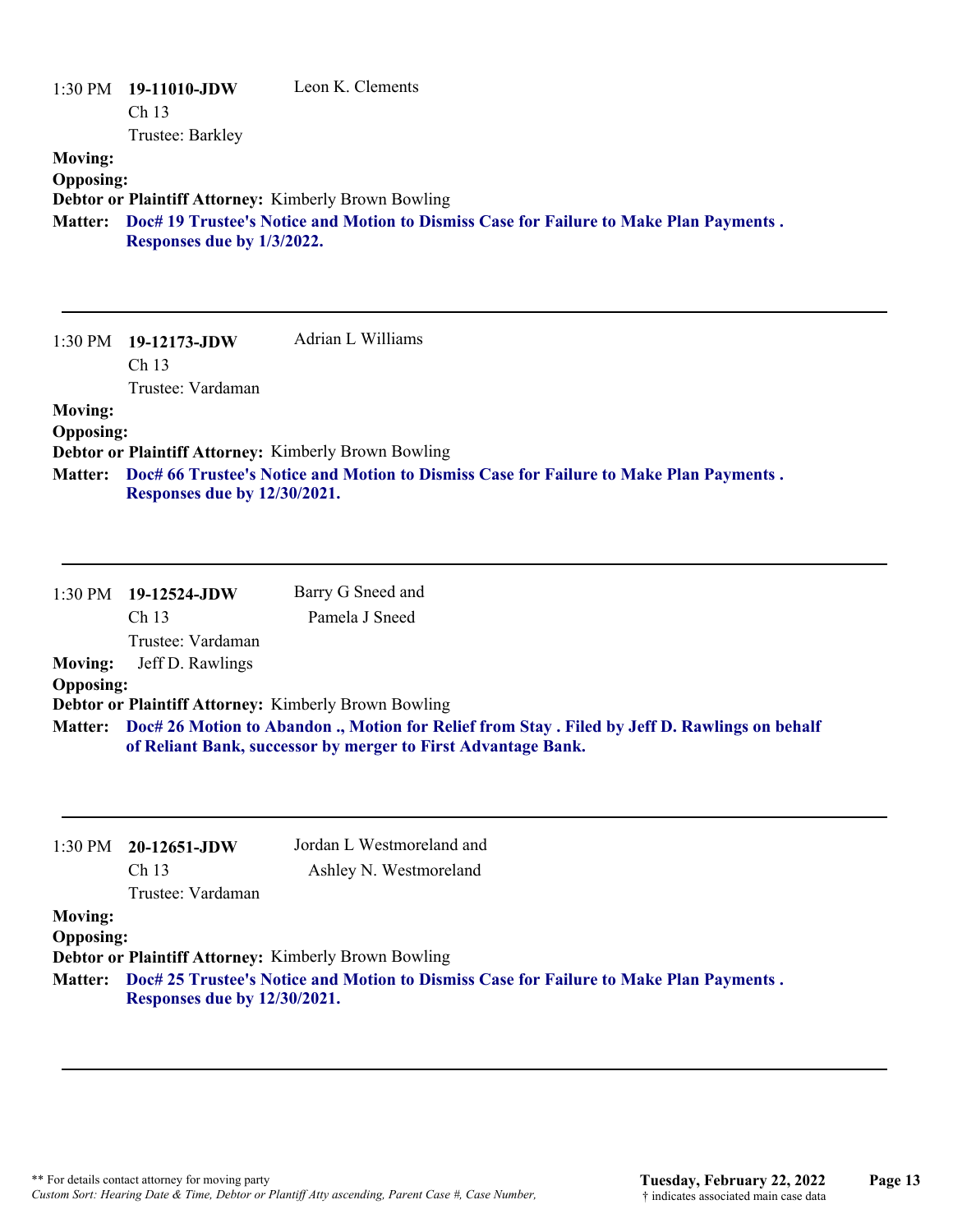| <b>Moving:</b><br><b>Opposing:</b> | 1:30 PM 20-13536-JDW<br>Ch 13<br>Trustee: Barkley             | Vera J. Willis                                                                         |
|------------------------------------|---------------------------------------------------------------|----------------------------------------------------------------------------------------|
| <b>Matter:</b>                     | Debtor or Plaintiff Attorney: Kimberly Brown Bowling          | Doc# 25 Trustee's Notice and Motion to Dismiss Case for Failure to Make Plan Payments. |
|                                    | Responses due by 1/3/2022.                                    |                                                                                        |
|                                    | 1:30 PM 21-10939-JDW                                          | Jennifer W Prather                                                                     |
|                                    | Ch <sub>13</sub><br>Trustee: Vardaman                         |                                                                                        |
| <b>Moving:</b><br><b>Opposing:</b> |                                                               |                                                                                        |
|                                    | Debtor or Plaintiff Attorney: Kimberly Brown Bowling          |                                                                                        |
| <b>Matter:</b>                     | Responses due by 12/30/2021.                                  | Doc# 36 Trustee's Notice and Motion to Dismiss Case for Failure to Make Plan Payments. |
|                                    | 1:30 PM 21-11171-JDW<br>Ch <sub>13</sub><br>Trustee: Vardaman | Sonia R. McCord                                                                        |
| <b>Moving:</b><br><b>Opposing:</b> |                                                               |                                                                                        |
|                                    | Debtor or Plaintiff Attorney: Kimberly Brown Bowling          |                                                                                        |
| Matter:                            | Responses due by 12/30/2021.                                  | Doc# 23 Trustee's Notice and Motion to Dismiss Case for Failure to Make Plan Payments. |
|                                    |                                                               |                                                                                        |

#### 1:30 PM **21-11570-JDW**  Jatavius T. Coleman

Ch 13 Trustee: Barkley

## **Moving: Opposing:**

**Debtor or Plaintiff Attorney:** Kimberly Brown Bowling

**Matter: Doc# 24 Trustee's Notice and Motion to Dismiss Case . Responses due by 12/31/2021.**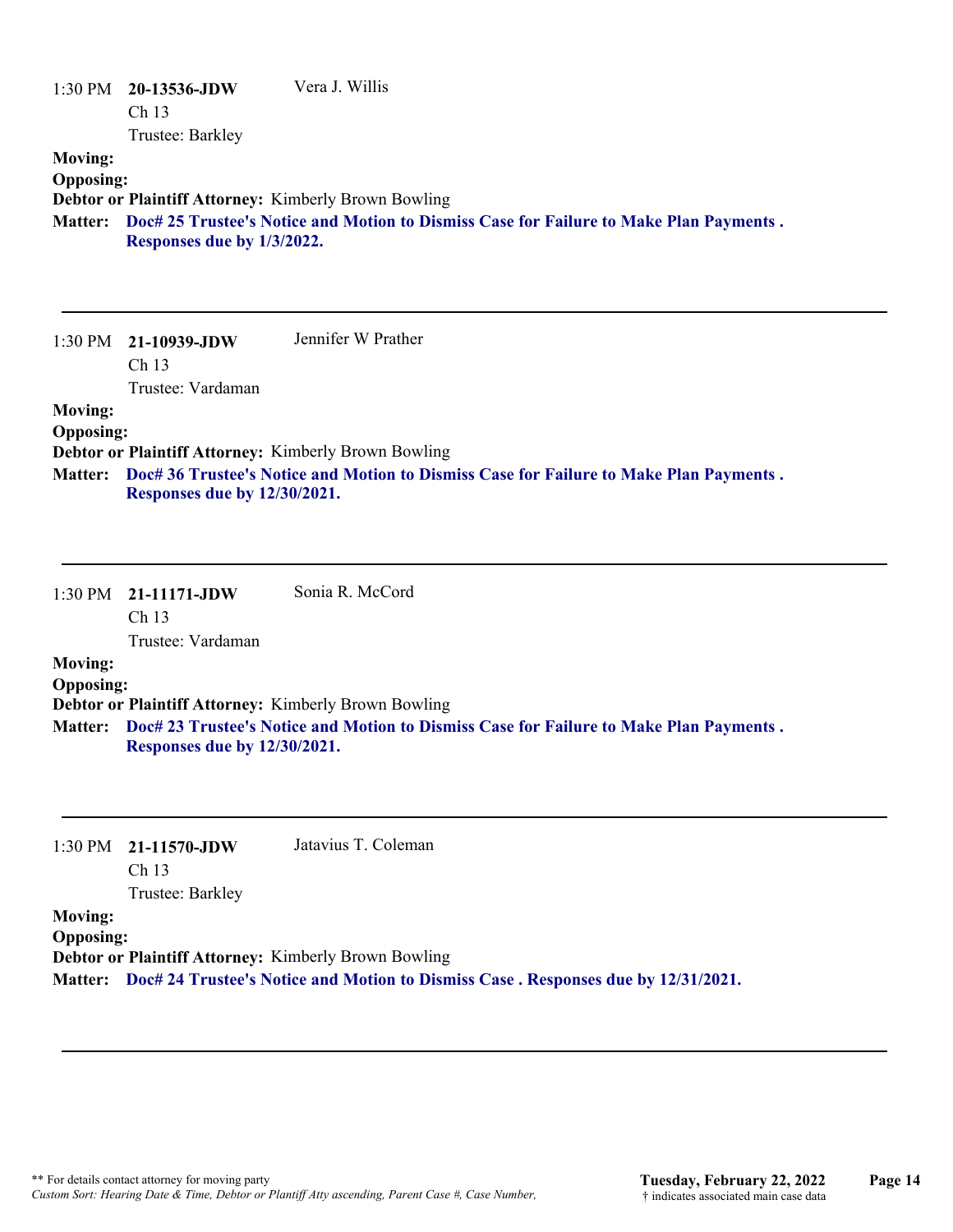|                  | $1:30 \text{ PM}$ 21-12140-JDW                              | Teresa L. Carter                                                                                       |
|------------------|-------------------------------------------------------------|--------------------------------------------------------------------------------------------------------|
|                  | Ch <sub>13</sub>                                            |                                                                                                        |
|                  | Trustee: Barkley                                            |                                                                                                        |
| <b>Moving:</b>   | Kelli Michelle Stevens                                      |                                                                                                        |
| <b>Opposing:</b> |                                                             |                                                                                                        |
|                  | <b>Debtor or Plaintiff Attorney: Kimberly Brown Bowling</b> |                                                                                                        |
|                  | of First Tower Loan LLC                                     | Matter: Doc# 19 Objection to Confirmation of Chapter 13 Plan Filed by Kelli Michelle Stevens on behalf |

|                  | $1:30 \text{ PM}$ 19-14056-JDW                   | Pamela Renee Sharpe                                                                    |
|------------------|--------------------------------------------------|----------------------------------------------------------------------------------------|
|                  | Ch <sub>13</sub>                                 |                                                                                        |
|                  | Trustee: Barkley                                 |                                                                                        |
| <b>Moving:</b>   |                                                  |                                                                                        |
| <b>Opposing:</b> |                                                  |                                                                                        |
|                  | Debtor or Plaintiff Attorney: Stacy Hall Clinton |                                                                                        |
| <b>Matter:</b>   |                                                  | Doc# 46 Trustee's Notice and Motion to Dismiss Case for Failure to Make Plan Payments. |
|                  | Responses due by 1/3/2022.                       |                                                                                        |

| Shatosha Daugherty<br>$1:30 \text{ PM}$ 21-12062-JDW<br>Ch <sub>13</sub><br>Trustee: Barkley<br>Locke D. Barkley<br><b>Moving:</b><br><b>Opposing:</b><br>Debtor or Plaintiff Attorney: Stacy Hall Clinton<br>Matter: Doc# 32 Objection to Confirmation of Chapter 13 Plan Filed by Locke D. Barkley on behalf of |  |
|-------------------------------------------------------------------------------------------------------------------------------------------------------------------------------------------------------------------------------------------------------------------------------------------------------------------|--|
|                                                                                                                                                                                                                                                                                                                   |  |
|                                                                                                                                                                                                                                                                                                                   |  |
|                                                                                                                                                                                                                                                                                                                   |  |
|                                                                                                                                                                                                                                                                                                                   |  |
|                                                                                                                                                                                                                                                                                                                   |  |
|                                                                                                                                                                                                                                                                                                                   |  |
| <b>Locke D. Barkley</b>                                                                                                                                                                                                                                                                                           |  |

|                  | $1:30 \text{ PM}$ 17-14453-JDW | Renaldo S. Hoyle and                                                                                                                                                                                                                                                                                                                                                                                                                                                                                                                                    |
|------------------|--------------------------------|---------------------------------------------------------------------------------------------------------------------------------------------------------------------------------------------------------------------------------------------------------------------------------------------------------------------------------------------------------------------------------------------------------------------------------------------------------------------------------------------------------------------------------------------------------|
|                  | Ch <sub>13</sub>               | Lashannon C. Hoyle                                                                                                                                                                                                                                                                                                                                                                                                                                                                                                                                      |
|                  | Trustee: Barkley               |                                                                                                                                                                                                                                                                                                                                                                                                                                                                                                                                                         |
| <b>Moving:</b>   | William C. Cunningham          |                                                                                                                                                                                                                                                                                                                                                                                                                                                                                                                                                         |
| <b>Opposing:</b> |                                |                                                                                                                                                                                                                                                                                                                                                                                                                                                                                                                                                         |
|                  |                                | Debtor or Plaintiff Attorney: William C. Cunningham                                                                                                                                                                                                                                                                                                                                                                                                                                                                                                     |
| <b>Matter:</b>   |                                | Doc# 96 Debtor Certification and Motion for Entry of Chapter 13 Discharge Pursuant to 11<br>U.S.C. Section 1328(a) and (h) Filed by William C. Cunningham on behalf of Lashannon C.<br>Hoyle, Renaldo S. Hoyle RE: (related document(s)1 Voluntary Petition (Chapter 13) filed by<br>Debtor Renaldo S. Hoyle, Joint Debtor Lashannon C. Hoyle, 90 Notice to File Debtor(s)<br><b>Certification and Motion for Entry of Discharge). Objections to Chapter 13 Debtor(s)</b><br>Certification and Motion For Entry Of Chapter 13 Discharge due 12/21/2021. |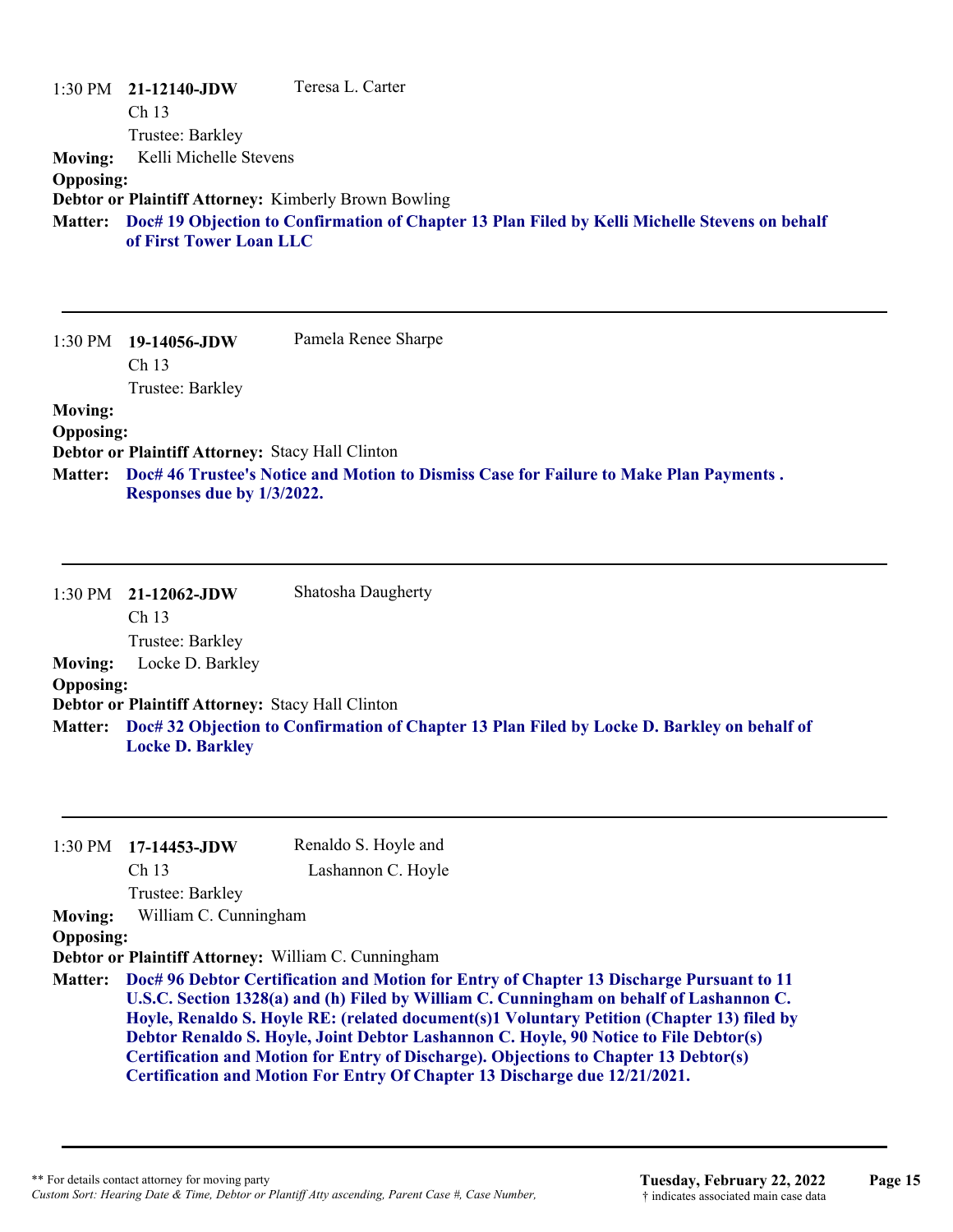| 1:30 PM                                              | 16-14060-JDW<br>Ch 13<br>Trustee: Barkley            | Keith Phillips and<br><b>Caroline Phillips</b>                                                                                                                        |
|------------------------------------------------------|------------------------------------------------------|-----------------------------------------------------------------------------------------------------------------------------------------------------------------------|
| <b>Moving:</b><br><b>Opposing:</b><br><b>Matter:</b> | Debtor or Plaintiff Attorney: William L. Fava        | Doc# 140 Trustee's Notice and Motion for Order Declaring 1322(b)(5) Claim of Shellpoint<br>Mortgage Servicing Current and Defaults Cured. Responses due by 1/27/2022. |
| 1:30 PM                                              | 18-11658-JDW<br>Ch <sub>13</sub><br>Trustee: Barkley | <b>Gregory Thomas</b>                                                                                                                                                 |
| <b>Moving:</b>                                       |                                                      |                                                                                                                                                                       |
| <b>Opposing:</b>                                     | Debtor or Plaintiff Attorney: William L. Fava        |                                                                                                                                                                       |
| <b>Matter:</b>                                       | Responses due by 1/3/2022.                           | Doc# 24 Trustee's Notice and Motion to Dismiss Case for Failure to Make Plan Payments.                                                                                |
| 1:30 PM                                              | 19-12679-JDW<br>Ch 13                                | Robert Timothy Redmon                                                                                                                                                 |
| <b>Moving:</b>                                       | Trustee: Barkley                                     |                                                                                                                                                                       |
| <b>Opposing:</b>                                     |                                                      |                                                                                                                                                                       |
|                                                      | Debtor or Plaintiff Attorney: William L. Fava        |                                                                                                                                                                       |
| <b>Matter:</b>                                       | Responses due by 1/3/2022.                           | Doc# 53 Trustee's Notice and Motion to Dismiss Case for Failure to Make Plan Payments.                                                                                |
| 1:30 PM                                              | 19-13357-JDW<br>Ch <sub>13</sub>                     | John Ellis Johnson                                                                                                                                                    |
| <b>Moving:</b>                                       | Trustee: Barkley<br>William Fava                     |                                                                                                                                                                       |
| <b>Opposing:</b>                                     |                                                      |                                                                                                                                                                       |
|                                                      | Debtor or Plaintiff Attorney: William L. Fava        |                                                                                                                                                                       |
|                                                      |                                                      | William L. Fava                                                                                                                                                       |
| <b>Matter:</b>                                       |                                                      | Doc# 70 Application to Compromise Controversy Filed by William L. Fava on behalf of John<br>Ellis Johnson. (Attachments: #1 Creditor Matrix)                          |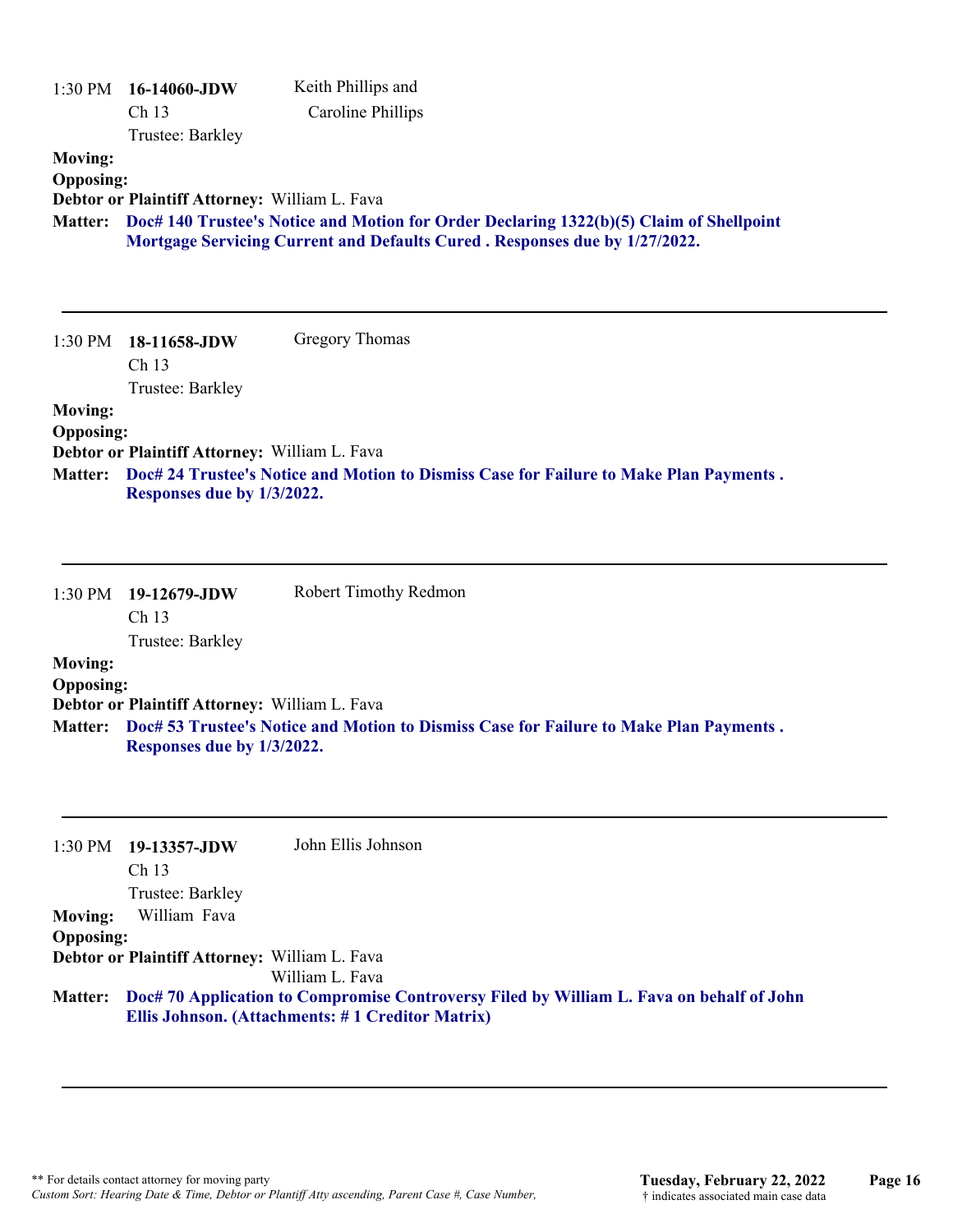|                  | $1:30$ PM $21-10022$ -JDW                     | Juanita Gill                                                                           |
|------------------|-----------------------------------------------|----------------------------------------------------------------------------------------|
|                  | Ch <sub>13</sub>                              |                                                                                        |
|                  | Trustee: Barkley                              |                                                                                        |
| <b>Moving:</b>   |                                               |                                                                                        |
| <b>Opposing:</b> |                                               |                                                                                        |
|                  | Debtor or Plaintiff Attorney: William L. Fava |                                                                                        |
| <b>Matter:</b>   |                                               | Doc# 57 Trustee's Notice and Motion to Dismiss Case for Failure to Make Plan Payments. |
|                  | Responses due by 1/3/2022.                    |                                                                                        |

1:30 PM **21-11792-JDW**  Ch 13 Trustee: Barkley Michael L Brooks **Moving: Opposing: Debtor or Plaintiff Attorney:** William L. Fava **Matter: Doc# 15 Trustee's Notice and Motion to Dismiss Case . Responses due by 1/14/2022.**

|                  | 1:30 PM 21-12229-JDW                          | Sherrill Denise Taylor                                                                                |
|------------------|-----------------------------------------------|-------------------------------------------------------------------------------------------------------|
|                  | Ch 13                                         |                                                                                                       |
|                  | Trustee: Barkley                              |                                                                                                       |
| <b>Moving:</b>   | Locke D. Barkley                              |                                                                                                       |
| <b>Opposing:</b> |                                               |                                                                                                       |
|                  | Debtor or Plaintiff Attorney: William L. Fava |                                                                                                       |
|                  |                                               | Matter: Doc# 11 Objection to Confirmation of Chapter 13 Plan (First Amended Plan Dkt.) Filed by Locke |
|                  | D. Barkley on behalf of Locke D. Barkley      |                                                                                                       |

|                  | $1:30$ PM $21-12332$ -JDW                     | David Ladrain Williams and                                                                            |
|------------------|-----------------------------------------------|-------------------------------------------------------------------------------------------------------|
|                  | Ch <sub>13</sub>                              | Nikki Williams                                                                                        |
|                  | Trustee: Barkley                              |                                                                                                       |
| Moving:          | William B. Palmertree                         |                                                                                                       |
| <b>Opposing:</b> |                                               |                                                                                                       |
|                  | Debtor or Plaintiff Attorney: William L. Fava |                                                                                                       |
|                  |                                               | Matter: Doc# 12 Motion for Relief from Stay ., in addition to Motion to Abandon . Filed by William B. |
|                  | <b>Palmertree on behalf of Sycamore Bank.</b> |                                                                                                       |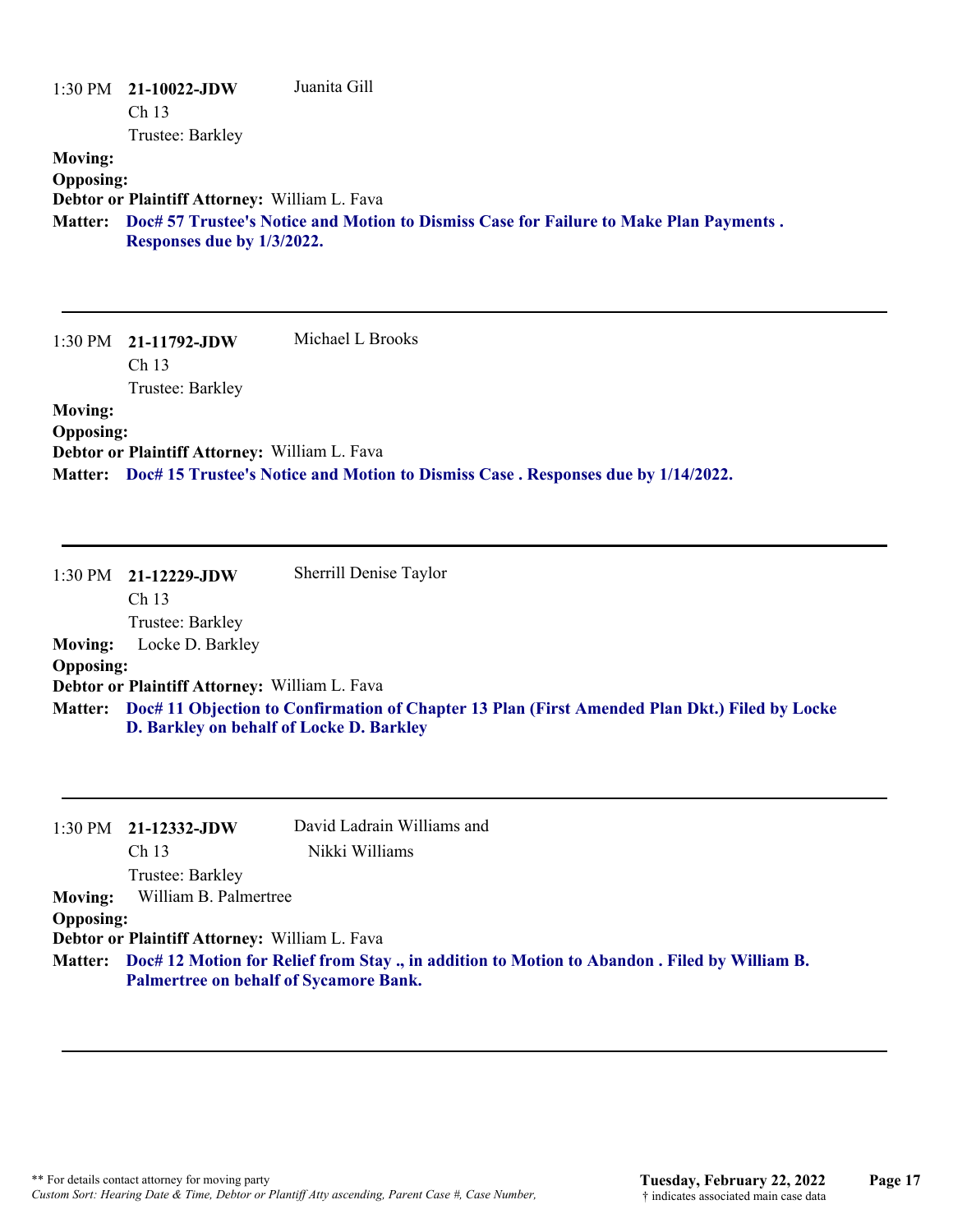|                                                      | 1:30 PM 21-12332-JDW<br>Ch <sub>13</sub>                                                                       | David Ladrain Williams and<br>Nikki Williams                                                  |
|------------------------------------------------------|----------------------------------------------------------------------------------------------------------------|-----------------------------------------------------------------------------------------------|
| <b>Moving:</b><br><b>Opposing:</b><br><b>Matter:</b> | Trustee: Barkley<br>William B. Palmertree<br>Debtor or Plaintiff Attorney: William L. Fava<br>of Sycamore Bank | Doc# 14 Objection to Confirmation of Chapter 13 Plan Filed by William B. Palmertree on behalf |
|                                                      |                                                                                                                |                                                                                               |
| $1:30$ PM                                            | 21-12332-JDW<br>Ch <sub>13</sub><br>Trustee: Barkley                                                           | David Ladrain Williams and<br>Nikki Williams                                                  |
| <b>Moving:</b><br><b>Opposing:</b>                   | Locke D. Barkley<br>Debtor or Plaintiff Attorney: William L. Fava                                              |                                                                                               |
| <b>Matter:</b>                                       | <b>Locke D. Barkley</b>                                                                                        | Doc# 18 Objection to Confirmation of Chapter 13 Plan Filed by Locke D. Barkley on behalf of   |
|                                                      | 1:30 PM 17-14088-JDW<br>Ch 13                                                                                  | <b>Travis D Martin</b>                                                                        |
| <b>Moving:</b><br><b>Opposing:</b>                   | Trustee: Barkley<br>Debtor or Plaintiff Attorney: Robert Gambrell                                              |                                                                                               |
|                                                      |                                                                                                                | Robert Gambrell Staff1                                                                        |

**Doc# 56 Trustee's Notice and Motion to Dismiss Case for Failure to Make Plan Payments . Matter: Responses due by 1/3/2022.**

|                  | $1:30 \text{ PM}$ 17-14701-JDW<br>Ch <sub>13</sub> | Kenneth E Gordon                                                                                       |
|------------------|----------------------------------------------------|--------------------------------------------------------------------------------------------------------|
|                  | Trustee: Barkley                                   |                                                                                                        |
| <b>Moving:</b>   |                                                    |                                                                                                        |
| <b>Opposing:</b> |                                                    |                                                                                                        |
|                  | Debtor or Plaintiff Attorney: Robert Gambrell      |                                                                                                        |
|                  | $# 1$ Exhibit A)                                   | Matter: Doc# 97 Trustee's Notice and Motion to Modify Plan . Responses due by 1/24/2022. (Attachments: |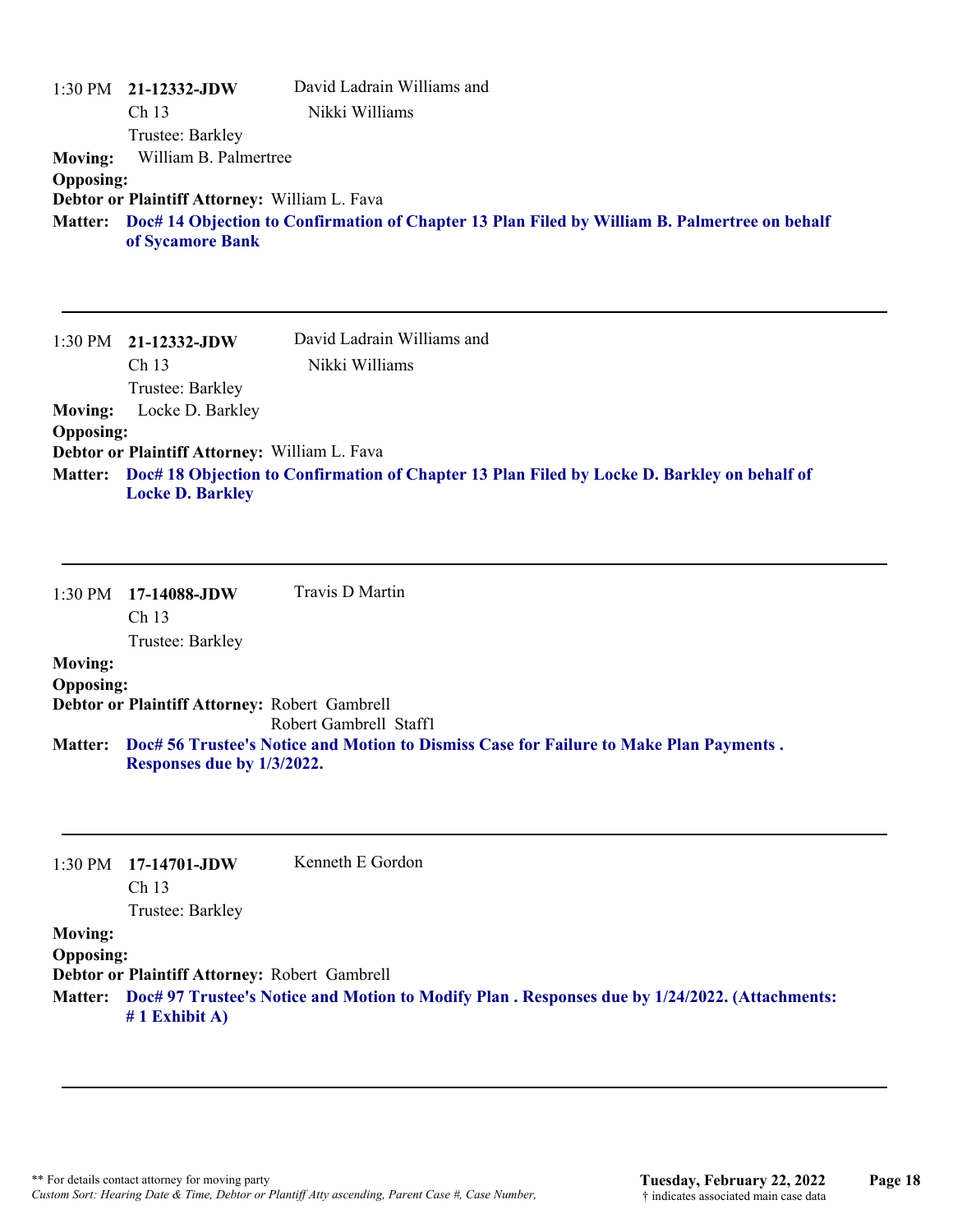|                                                      | 1:30 PM 18-14329-JDW<br>Ch <sub>13</sub>                                                                                              | Melissa M Bates                                                                        |
|------------------------------------------------------|---------------------------------------------------------------------------------------------------------------------------------------|----------------------------------------------------------------------------------------|
| <b>Moving:</b><br><b>Opposing:</b><br><b>Matter:</b> | Trustee: Barkley<br>Debtor or Plaintiff Attorney: Robert Gambrell<br>Responses due by 1/3/2022.                                       | Doc# 76 Trustee's Notice and Motion to Dismiss Case for Failure to Make Plan Payments. |
|                                                      | 1:30 PM 19-14190-JDW<br>Ch <sub>13</sub><br>Trustee: Barkley                                                                          | Larry D. Hilliard                                                                      |
| <b>Moving:</b><br><b>Opposing:</b>                   | $\mathbf{D}$ . Let $\mathbf{D}$ and $\mathbf{D}$ and $\mathbf{D}$ and $\mathbf{D}$ and $\mathbf{D}$ and $\mathbf{D}$ and $\mathbf{D}$ |                                                                                        |

**Debtor or Plaintiff Attorney:** Robert Gambrell **Doc# 28 Trustee's Notice and Motion to Dismiss Case for Failure to Make Plan Payments . Matter:**

**Responses due by 1/3/2022.**

|                  | $1:30 \text{ PM}$ 19-14232-JDW                | April L. Buford                                                                                |  |
|------------------|-----------------------------------------------|------------------------------------------------------------------------------------------------|--|
|                  | Ch <sub>13</sub>                              |                                                                                                |  |
|                  | Trustee: Barkley                              |                                                                                                |  |
| <b>Moving:</b>   |                                               |                                                                                                |  |
| <b>Opposing:</b> |                                               |                                                                                                |  |
|                  | Debtor or Plaintiff Attorney: Robert Gambrell |                                                                                                |  |
|                  | Responses due by 1/3/2022.                    | Matter: Doc# 55 Trustee's Notice and Motion to Dismiss Case for Failure to Make Plan Payments. |  |

|                  | $1:30 \text{ PM}$ 20-10220-JDW                | Lori A Gardner                                                                                    |
|------------------|-----------------------------------------------|---------------------------------------------------------------------------------------------------|
|                  | $\rm Ch$ 13                                   |                                                                                                   |
|                  | Trustee: Barkley                              |                                                                                                   |
| <b>Moving:</b>   | J. Gary Massey                                |                                                                                                   |
| <b>Opposing:</b> |                                               |                                                                                                   |
|                  | Debtor or Plaintiff Attorney: Robert Gambrell |                                                                                                   |
|                  |                                               | Matter: Doc# 85 Motion for Relief from Stay 2013 Buick Encore, KL4CJBSB4DB194847. Filed by Eric C |
|                  |                                               | Miller on behalf of Wells Fargo Bank, N.A., d/b/a Wells Fargo Auto.                               |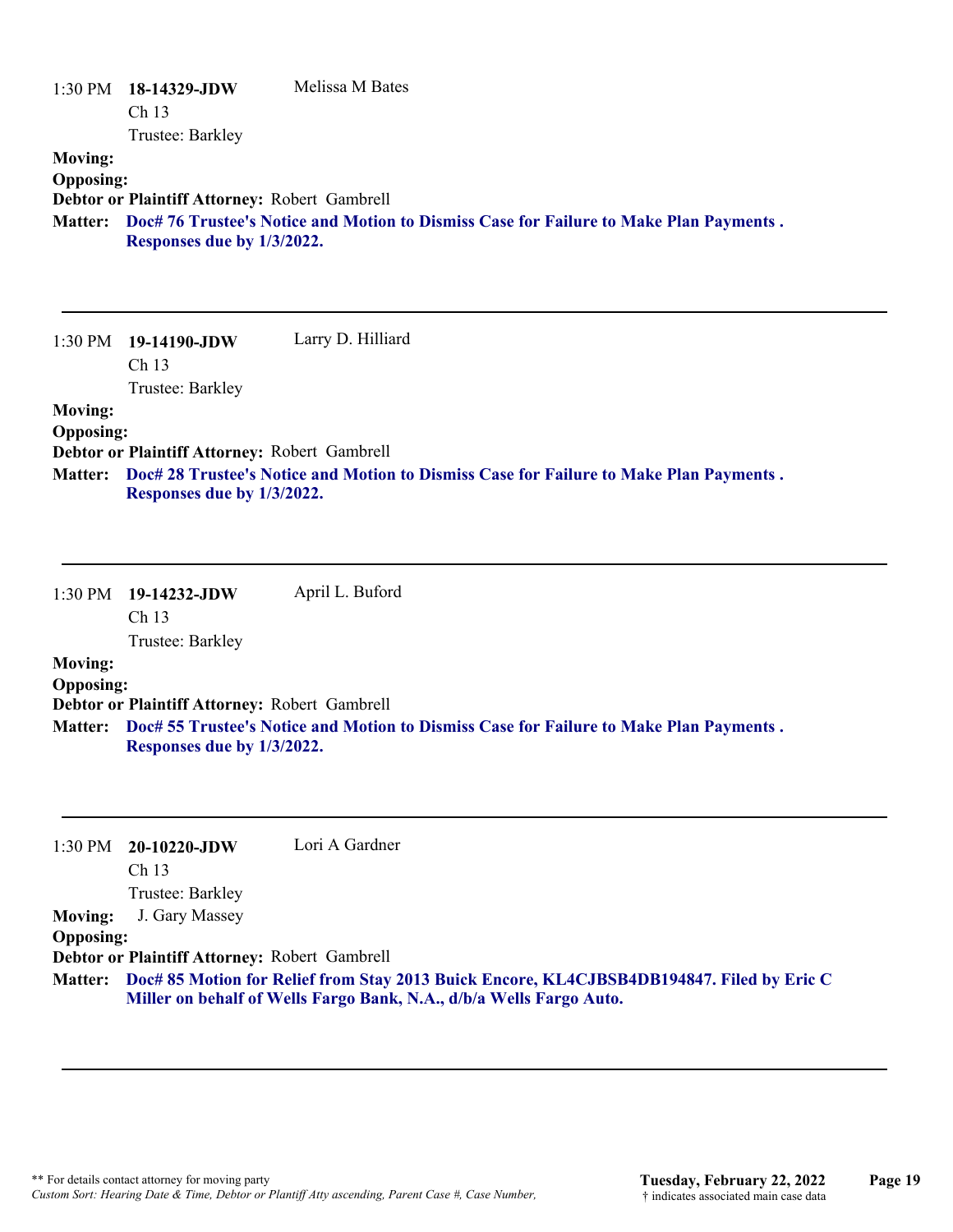| 1:30 PM<br><b>Moving:</b><br><b>Opposing:</b><br><b>Matter:</b> | 20-12274-JDW<br>Ch <sub>13</sub><br>Trustee: Barkley<br>Debtor or Plaintiff Attorney: Robert Gambrell<br>Responses due by 2/3/2022.                                                                                                              | Brandi J Murray<br>Doc# 38 Trustee's Notice and Motion to Dismiss Case for Failure to Make Plan Payments.                                                       |  |  |
|-----------------------------------------------------------------|--------------------------------------------------------------------------------------------------------------------------------------------------------------------------------------------------------------------------------------------------|-----------------------------------------------------------------------------------------------------------------------------------------------------------------|--|--|
| 1:30 PM                                                         | 20-13406-JDW<br>Ch <sub>13</sub><br>Trustee: Barkley                                                                                                                                                                                             | Kenneth Ryan Mayhue and<br>Shannon G Mayhue                                                                                                                     |  |  |
| <b>Moving:</b><br><b>Opposing:</b><br><b>Matter:</b>            | Debtor or Plaintiff Attorney: Robert Gambrell<br>Responses due by 2/3/2022.                                                                                                                                                                      | Doc# 46 Trustee's Notice and Motion to Dismiss Case for Failure to Make Plan Payments.                                                                          |  |  |
| 1:30 PM                                                         | 20-13406-JDW<br>Ch 13<br>Trustee: Barkley<br>Kimberly D. Putnam                                                                                                                                                                                  | Kenneth Ryan Mayhue and<br>Shannon G Mayhue                                                                                                                     |  |  |
| <b>Moving:</b><br><b>Opposing:</b><br><b>Matter:</b>            | Debtor or Plaintiff Attorney: Robert Gambrell<br>Doc# 50 Motion to Abandon ., Motion for Adequate Protection, Motion for Relief from Stay.<br>Filed by Kimberly D. Putnam on behalf of Wells Fargo Bank, N.A (Attachments: #1 Proposed<br>Order) |                                                                                                                                                                 |  |  |
| 1:30 PM                                                         | 21-10074-JDW<br>Ch 13<br>Trustee: Barkley                                                                                                                                                                                                        | Loretta Williams                                                                                                                                                |  |  |
| <b>Moving:</b><br><b>Opposing:</b><br><b>Matter:</b>            | Robert Gambrell<br>Debtor or Plaintiff Attorney: Robert Gambrell                                                                                                                                                                                 | Doc# 83 Motion to Sell Property Outside Ordinary Course of Business Filed by Robert Gambrell<br>on behalf of Loretta Williams. (Attachments: #1 Proposed Order) |  |  |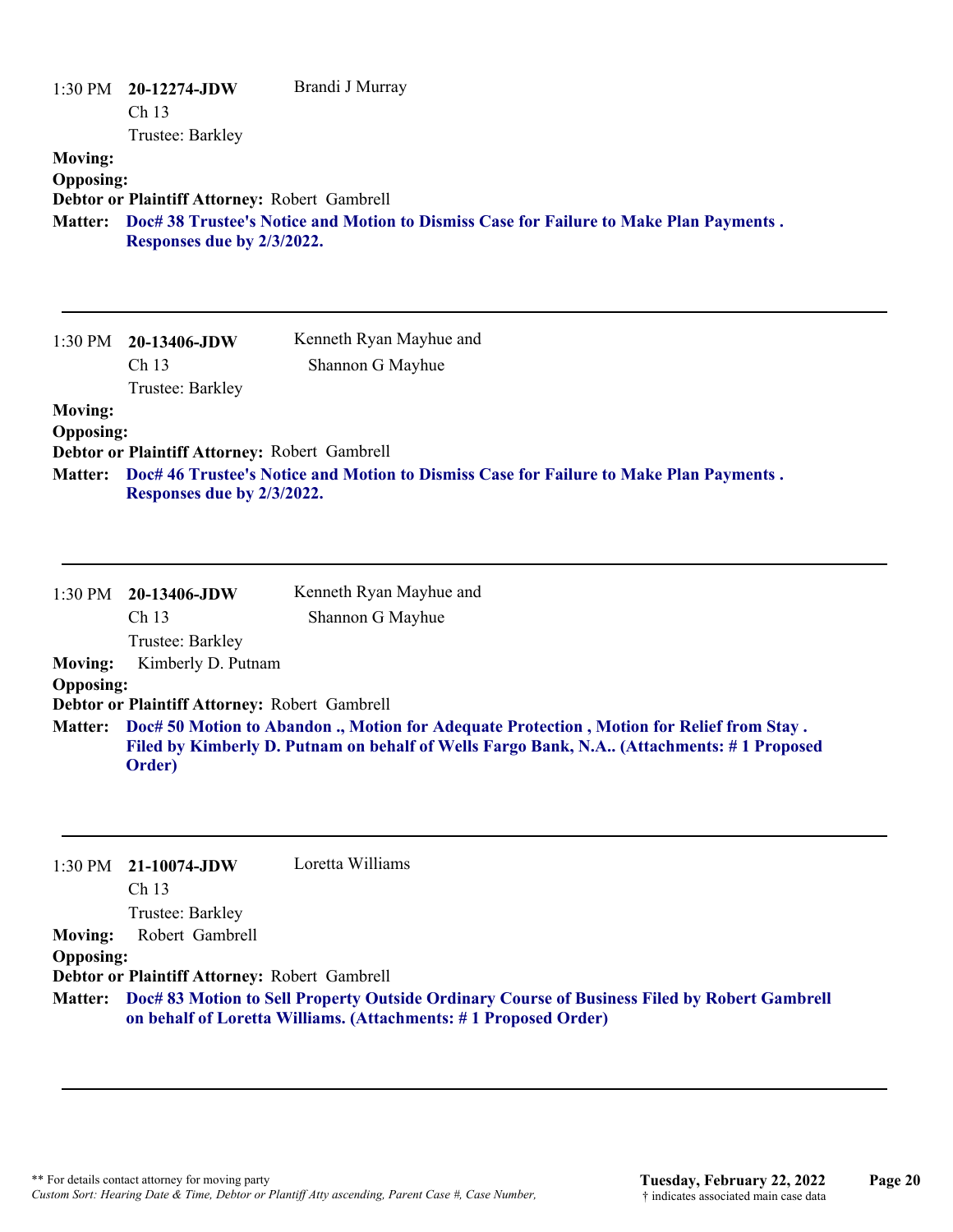| <b>Moving:</b><br><b>Opposing:</b><br><b>Matter:</b> | $1:30$ PM $21-10074$ -JDW<br>Ch 13<br>Trustee: Barkley<br>Locke D. Barkley<br>Debtor or Plaintiff Attorney: Robert Gambrell | Loretta Williams<br>Doc# 88 Objection to Confirmation of Chapter 13 Plan (Second Amended Plan Dkt.) Filed by<br>Locke D. Barkley on behalf of Locke D. Barkley |
|------------------------------------------------------|-----------------------------------------------------------------------------------------------------------------------------|----------------------------------------------------------------------------------------------------------------------------------------------------------------|
|                                                      | 1:30 PM 21-10084-JDW<br>Ch 13<br>Trustee: Barkley                                                                           | Monica L. Wrenn                                                                                                                                                |
| <b>Moving:</b>                                       |                                                                                                                             |                                                                                                                                                                |
| <b>Opposing:</b>                                     |                                                                                                                             |                                                                                                                                                                |
| <b>Matter:</b>                                       | Debtor or Plaintiff Attorney: Robert Gambrell<br>Responses due by 2/3/2022.                                                 | Doc# 76 Trustee's Notice and Motion to Dismiss Case for Failure to Make Plan Payments.                                                                         |
| 1:30 PM                                              | 21-10099-JDW<br>Ch <sub>13</sub><br>Trustee: Barkley                                                                        | Michael G Ferguson                                                                                                                                             |
| <b>Moving:</b>                                       |                                                                                                                             |                                                                                                                                                                |
| <b>Opposing:</b>                                     |                                                                                                                             |                                                                                                                                                                |
| <b>Matter:</b>                                       | Debtor or Plaintiff Attorney: Robert Gambrell<br>Responses due by 11/1/2021.                                                | Doc# 42 Trustee's Notice and Motion to Dismiss Case for Failure to Make Plan Payments.                                                                         |
| 1:30 PM                                              | 21-11279-JDW<br>Ch 13                                                                                                       | James R. Haven                                                                                                                                                 |
| <b>Moving:</b>                                       | Trustee: Barkley<br>Robert Gambrell                                                                                         |                                                                                                                                                                |
| <b>Opposing:</b>                                     | Debtor or Plaintiff Attorney: Robert Gambrell                                                                               |                                                                                                                                                                |

**Doc# 39 Objection to Notice of Postpetition Mortgage Fees, Expenses and Charges Filed by Matter: Robert Gambrell on behalf of James R. Haven RE: (related document(s)38 Notice of Postpetition Mortgage Fees, Expenses, and Charges (B10 Supplement 2) filed by Creditor HSBC Bank USA, National Association). (Attachments: # 1 Proposed Order)**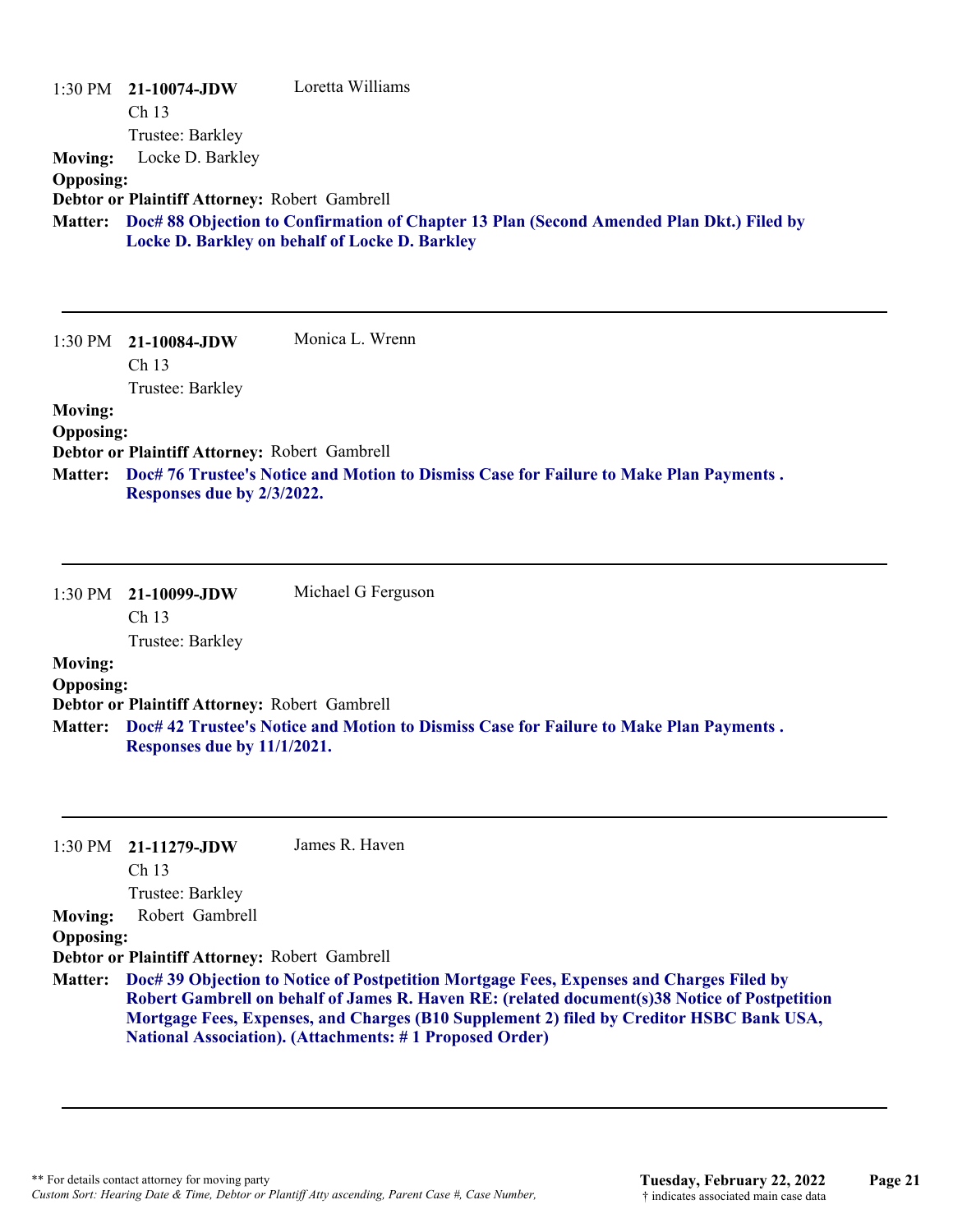| 1:30 PM                            | 21-11482-JDW<br>Ch 13                                             | Patricia M Lamberth                                                                                                                                      |
|------------------------------------|-------------------------------------------------------------------|----------------------------------------------------------------------------------------------------------------------------------------------------------|
| <b>Moving:</b><br><b>Opposing:</b> | Trustee: Barkley<br>Debtor or Plaintiff Attorney: Robert Gambrell | Matter: Doc# 27 Trustee's Notice and Motion to Dismiss Case. Responses due by 1/13/2022.                                                                 |
| $1:30$ PM                          | 21-11625-JDW                                                      | Frederick J Hamer and                                                                                                                                    |
|                                    | Ch <sub>13</sub>                                                  | Sherita D Hamer                                                                                                                                          |
|                                    | Trustee: Barkley                                                  |                                                                                                                                                          |
| <b>Moving:</b>                     | Edward E. Lawler Jr.                                              |                                                                                                                                                          |
| <b>Opposing:</b>                   |                                                                   |                                                                                                                                                          |
|                                    | Debtor or Plaintiff Attorney: Robert Gambrell                     |                                                                                                                                                          |
| <b>Matter:</b>                     |                                                                   | Doc# 19 Objection to Confirmation of Chapter 13 Plan Filed by Edward E. Lawler Jr. on behalf<br>of 21st Mortgage Corporation (Attachments: #1 Exhibit A) |
| $1:30$ PM                          | 21-11824-JDW<br>Ch 13                                             | Shaniqua L Alford                                                                                                                                        |
|                                    | Trustee: Barkley                                                  |                                                                                                                                                          |
| <b>Moving:</b>                     | Locke D. Barkley                                                  |                                                                                                                                                          |

## **Opposing:**

**Debtor or Plaintiff Attorney:** Robert Gambrell

**Doc# 22 Objection to Confirmation of Chapter 13 Plan Filed by Locke D. Barkley on behalf of Matter: Locke D. Barkley**

1:30 PM **21-11958-JDW**  Ch 13 Trustee: Barkley Joe W Gillard **Moving:** Kelli Michelle Stevens **Opposing: Debtor or Plaintiff Attorney:** Robert Gambrell **Doc# 32 Objection to Confirmation of Chapter 13 Plan Filed by Kelli Michelle Stevens on behalf Matter: of Tower Loan of Mississippi LLC**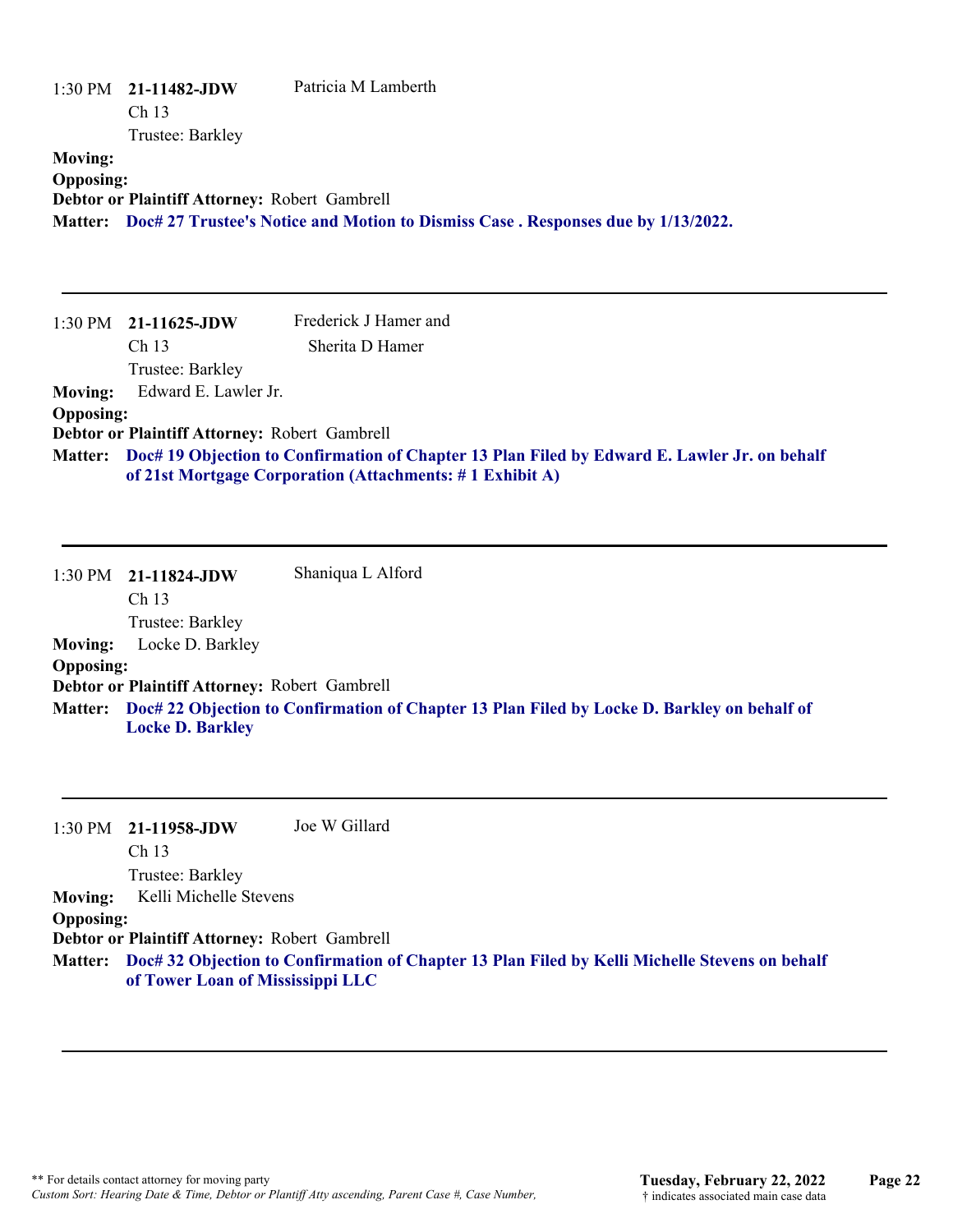|                  | $1:30 \text{ PM}$ 21-12076-JDW                | Micrishia A Cohran                                                                                  |
|------------------|-----------------------------------------------|-----------------------------------------------------------------------------------------------------|
|                  | Ch <sub>13</sub>                              |                                                                                                     |
|                  | Trustee: Barkley                              |                                                                                                     |
| <b>Moving:</b>   | Locke D. Barkley                              |                                                                                                     |
| <b>Opposing:</b> |                                               |                                                                                                     |
|                  | Debtor or Plaintiff Attorney: Robert Gambrell |                                                                                                     |
|                  | <b>Locke D. Barkley</b>                       | Matter: Doc# 16 Objection to Confirmation of Chapter 13 Plan Filed by Locke D. Barkley on behalf of |

1:30 PM **20-13287-JDW**  Ch 13 Trustee: Barkley Michelle Jones **Moving: Opposing: Debtor or Plaintiff Attorney:** A. E. Rusty Harlow **Doc# 22 Trustee's Notice and Motion to Dismiss Case for Failure to Make Plan Payments . Matter:**

**Responses due by 12/2/2021.**

|                | $1:30 \text{ PM}$ 21-11494-JDW | Roger Pollan |
|----------------|--------------------------------|--------------|
|                | Ch 13                          |              |
|                | Trustee: Barkley               |              |
| <b>Moving:</b> |                                |              |
|                |                                |              |

### **Opposing:**

**Debtor or Plaintiff Attorney:** A. E. Rusty Harlow **Matter: Doc# 47 Trustee's Notice and Motion to Dismiss Case . Responses due by 12/27/2021.**

|                  | $1:30$ PM $21-12158$ -JDW                        | Clovis Earl Harbin and                                                                              |
|------------------|--------------------------------------------------|-----------------------------------------------------------------------------------------------------|
|                  | Ch <sub>13</sub>                                 | Phyllis Ann Harbin                                                                                  |
|                  | Trustee: Barkley                                 |                                                                                                     |
| <b>Moving:</b>   | Locke D. Barkley                                 |                                                                                                     |
| <b>Opposing:</b> |                                                  |                                                                                                     |
|                  | Debtor or Plaintiff Attorney: A. E. Rusty Harlow |                                                                                                     |
|                  |                                                  | Matter: Doc# 11 Objection to Confirmation of Chapter 13 Plan Filed by Locke D. Barkley on behalf of |
|                  | <b>Locke D. Barkley</b>                          |                                                                                                     |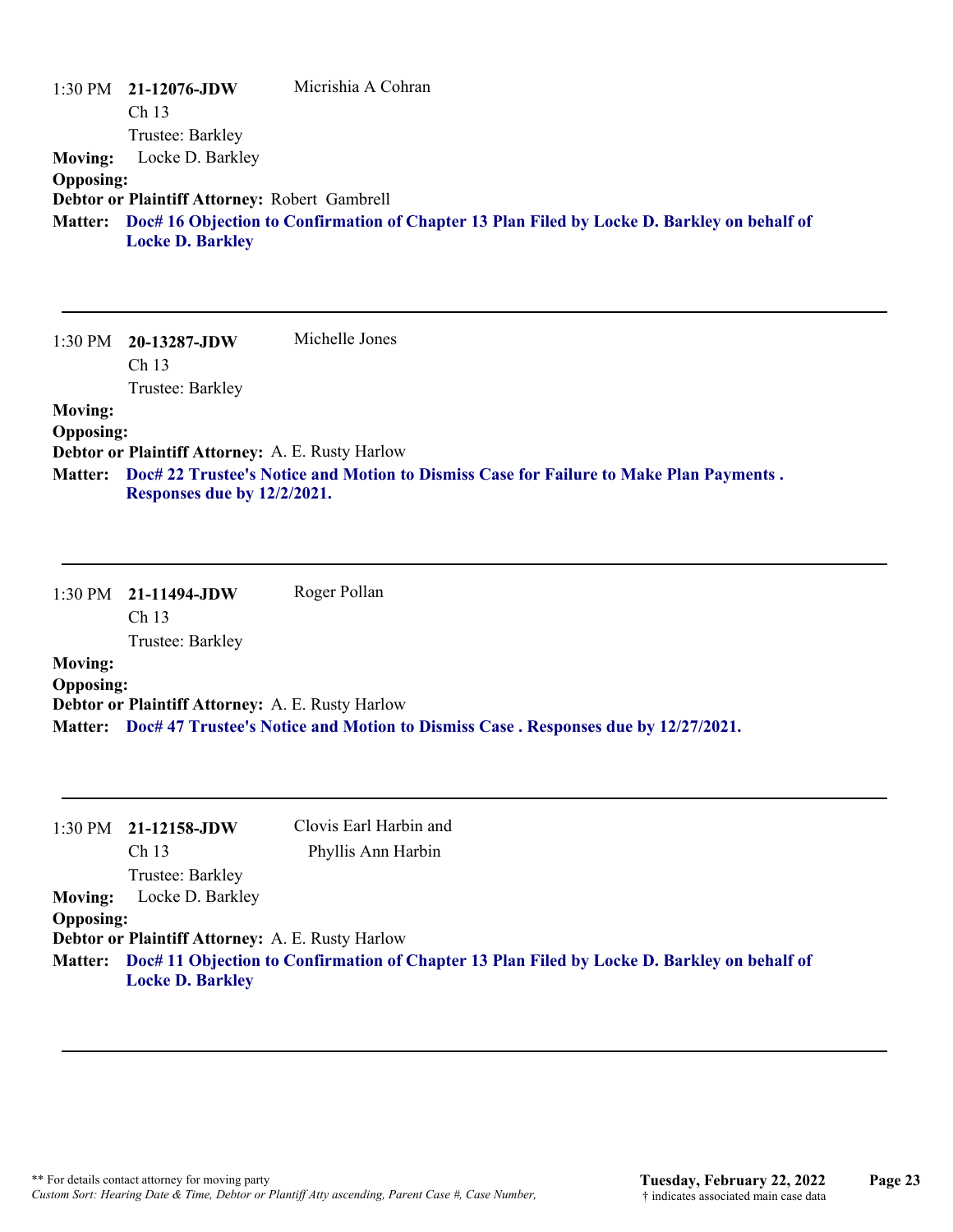| 1:30 PM          | 19-13648-JDW<br>Ch <sub>13</sub>                   | Monica Jackson                                                                         |
|------------------|----------------------------------------------------|----------------------------------------------------------------------------------------|
|                  | Trustee: Barkley                                   |                                                                                        |
| <b>Moving:</b>   |                                                    |                                                                                        |
| <b>Opposing:</b> |                                                    |                                                                                        |
|                  | <b>Debtor or Plaintiff Attorney: John F Hughes</b> |                                                                                        |
| <b>Matter:</b>   | Responses due by 2/3/2022.                         | Doc# 44 Trustee's Notice and Motion to Dismiss Case for Failure to Make Plan Payments. |
| $1:30$ PM        | 19-13840-JDW                                       | Kim Pearson                                                                            |

Ch 13 Trustee: Barkley **Moving:** Eric C Miller **Opposing: Debtor or Plaintiff Attorney:** John F Hughes **Doc# 97 Motion for Relief from Stay 2011 HONDA ACCORD - 4 CYL, VIN Matter: 1HGCP2F73BA151194. Filed by Eric C Miller on behalf of Wells Fargo Bank, N.A., d/b/a Wells Fargo Auto. (Attachments: # 1 Proposed Order)**

1:30 PM **20-10412-JDW**  Ch 13 Trustee: Barkley **Show Cause Hearing**  Nisha Adams **Moving:** John F Hughes **Opposing: Debtor or Plaintiff Attorney:** John F Hughes **Matter: Doc# 42 Motion to Borrow Filed by John F Hughes on behalf of Nisha Adams.**

| 1:30 PM          | 20-12247-JDW<br>Ch <sub>13</sub>                   | <b>Stacey Tedesco</b>                                                                 |
|------------------|----------------------------------------------------|---------------------------------------------------------------------------------------|
|                  | Trustee: Barkley                                   |                                                                                       |
| <b>Moving:</b>   |                                                    |                                                                                       |
| <b>Opposing:</b> |                                                    |                                                                                       |
|                  | <b>Debtor or Plaintiff Attorney: John F Hughes</b> |                                                                                       |
| <b>Matter:</b>   |                                                    | Doc# 33 Trustees Notice and Motion to Dismiss Case for Failure to Make Plan Payments. |
|                  |                                                    | Responses due by 12/2/2021. Modified on 11/10/2021 resp ddl per Amended Doc.          |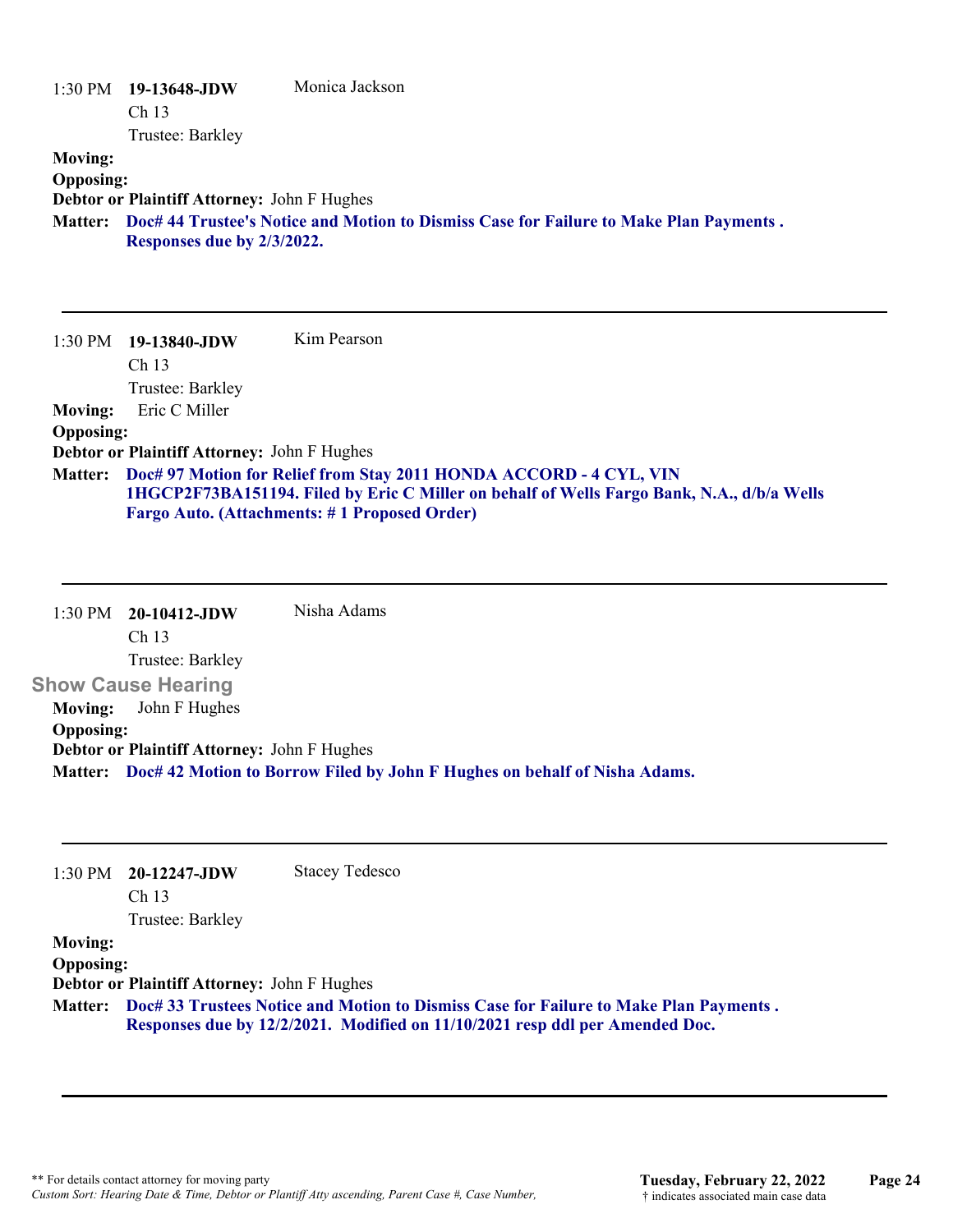|                  | $1:30$ PM $21-10315$ -JDW                          | Catrice Pinkney                                                                        |
|------------------|----------------------------------------------------|----------------------------------------------------------------------------------------|
|                  | Ch <sub>13</sub>                                   |                                                                                        |
|                  | Trustee: Barkley                                   |                                                                                        |
| <b>Moving:</b>   |                                                    |                                                                                        |
| <b>Opposing:</b> |                                                    |                                                                                        |
|                  | <b>Debtor or Plaintiff Attorney: John F Hughes</b> |                                                                                        |
| <b>Matter:</b>   | Responses due by 2/3/2022.                         | Doc# 50 Trustee's Notice and Motion to Dismiss Case for Failure to Make Plan Payments. |

1:30 PM **21-11663-JDW**  Ch 13 Trustee: Barkley Brittany Byers **Moving:** John F Hughes **Opposing: Debtor or Plaintiff Attorney:** John F Hughes **Doc# 29 Objection to Claim of Internal Revenue Service Filed by Brittany Byers. Responses due Matter: by 1/3/2022.**

|                  | $1:30$ PM $21-12289$ -JDW                          | Steven McGan                                                                                          |
|------------------|----------------------------------------------------|-------------------------------------------------------------------------------------------------------|
|                  | Ch <sub>13</sub>                                   |                                                                                                       |
|                  | Trustee: Barkley                                   |                                                                                                       |
| <b>Moving:</b>   | Locke D. Barkley                                   |                                                                                                       |
| <b>Opposing:</b> |                                                    |                                                                                                       |
|                  | <b>Debtor or Plaintiff Attorney: John F Hughes</b> |                                                                                                       |
|                  | D. Barkley on behalf of Locke D. Barkley           | Matter: Doc# 38 Objection to Confirmation of Chapter 13 Plan (First Amended Plan Dkt.) Filed by Locke |

| 1:30 PM          | 20-11477-JDW                                | Ena M. Kelly and                                                                                                                                                      |  |
|------------------|---------------------------------------------|-----------------------------------------------------------------------------------------------------------------------------------------------------------------------|--|
|                  | Ch <sub>13</sub>                            | James H. Kelly                                                                                                                                                        |  |
|                  | Trustee: Barkley                            |                                                                                                                                                                       |  |
| <b>Moving:</b>   |                                             |                                                                                                                                                                       |  |
| <b>Opposing:</b> |                                             |                                                                                                                                                                       |  |
|                  | Debtor or Plaintiff Attorney: Tarik Johnson |                                                                                                                                                                       |  |
| <b>Matter:</b>   |                                             | Doc# 20 Trustees Notice and Motion to Dismiss Case for Failure to Make Plan Payments.<br>Responses due by 12/2/2021. Modified resp ddl per amended doc on 11/10/2021. |  |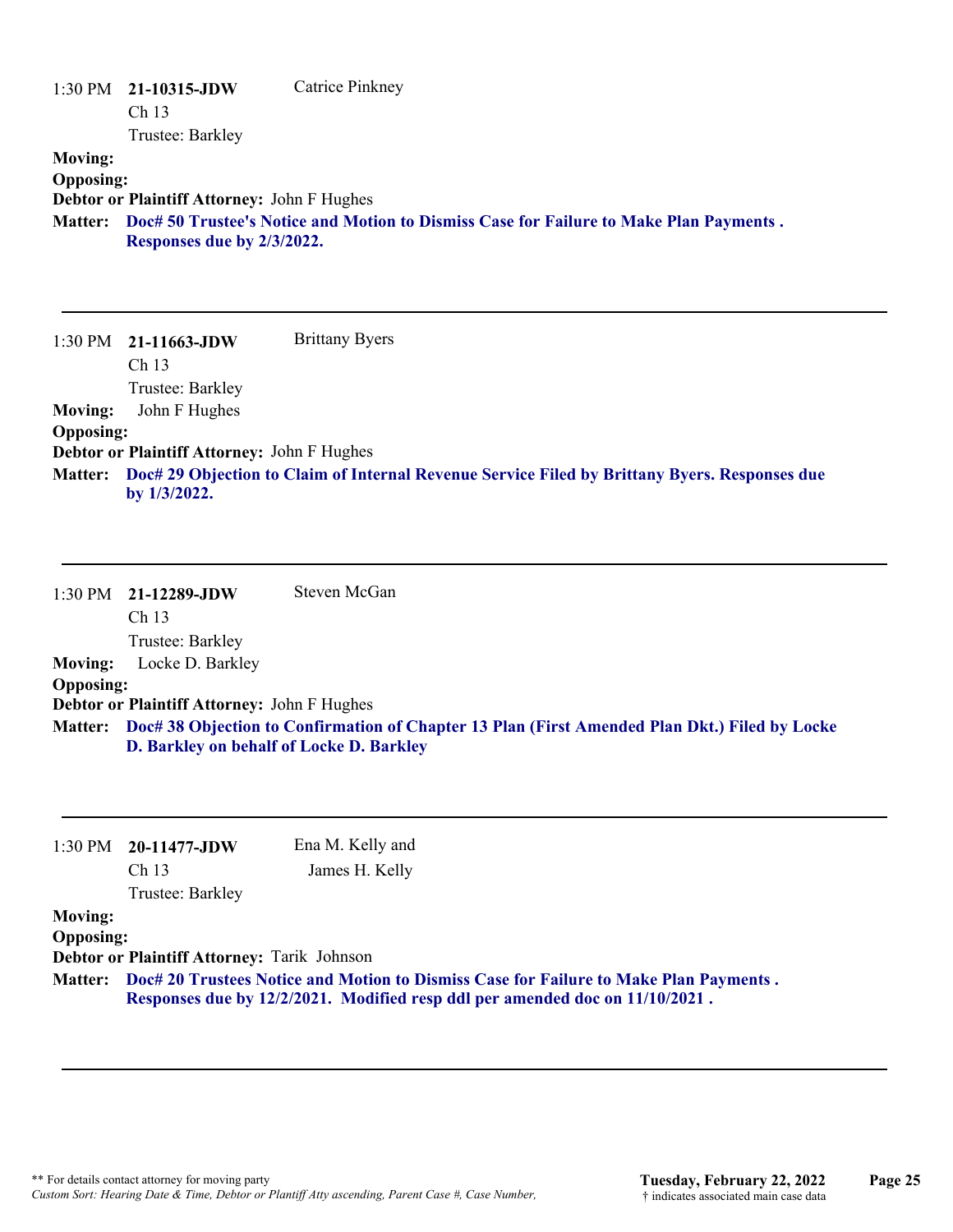| 1:30 PM<br><b>Moving:</b><br><b>Opposing:</b> | 17-13868-JDW<br>Ch <sub>13</sub><br>Trustee: Barkley                            | Kelvin Berryhill                                                                                                                                                           |
|-----------------------------------------------|---------------------------------------------------------------------------------|----------------------------------------------------------------------------------------------------------------------------------------------------------------------------|
| Matter:                                       | Debtor or Plaintiff Attorney: Edward D. Lancaster<br>Responses due by 1/3/2022. | Doc# 47 Trustee's Notice and Motion to Dismiss Case for Failure to Make Plan Payments.                                                                                     |
| 1:30 PM                                       | 21-12215-JDW                                                                    | Charlie Spearman and                                                                                                                                                       |
|                                               | Ch 13                                                                           | Jackie Spearman                                                                                                                                                            |
|                                               | Trustee: Barkley                                                                |                                                                                                                                                                            |
| <b>Moving:</b><br><b>Opposing:</b>            | Locke D. Barkley                                                                |                                                                                                                                                                            |
|                                               | Debtor or Plaintiff Attorney: Edward D. Lancaster                               |                                                                                                                                                                            |
| <b>Matter:</b>                                | D. Barkley on behalf of Locke D. Barkley                                        | Doc# 26 Objection to Confirmation of Chapter 13 Plan (First Amended Plan Dkt.) Filed by Locke                                                                              |
| 1:30 PM                                       | 17-14280-JDW                                                                    | Donald Johnson and                                                                                                                                                         |
|                                               | Ch <sub>13</sub>                                                                | Vikki Johnson                                                                                                                                                              |
| <b>Moving:</b>                                | Trustee: Barkley<br>Robert Hudson Lomenick Jr.                                  |                                                                                                                                                                            |
| <b>Opposing:</b>                              |                                                                                 |                                                                                                                                                                            |
|                                               |                                                                                 | Debtor or Plaintiff Attorney: Robert Hudson Lomenick                                                                                                                       |
| <b>Matter:</b>                                |                                                                                 | Doc# 60 Motion to Sell Property Free and Clear of Liens under Section 363(f) Fee Amount Filed<br>by Robert Hudson Lomenick Jr. on behalf of Donald Johnson, Vikki Johnson. |
| 1:30 PM                                       | 18-11359-JDW<br>Ch <sub>13</sub>                                                | Gina Lee Talley                                                                                                                                                            |
| <b>Moving:</b>                                | Trustee: Barkley                                                                |                                                                                                                                                                            |
| <b>Opposing:</b>                              |                                                                                 |                                                                                                                                                                            |
|                                               |                                                                                 | Debtor or Plaintiff Attorney: Robert Hudson Lomenick                                                                                                                       |
| <b>Matter:</b>                                | Responses due by 1/3/2022.                                                      | Doc# 81 Trustee's Notice and Motion to Dismiss Case for Failure to Make Plan Payments.                                                                                     |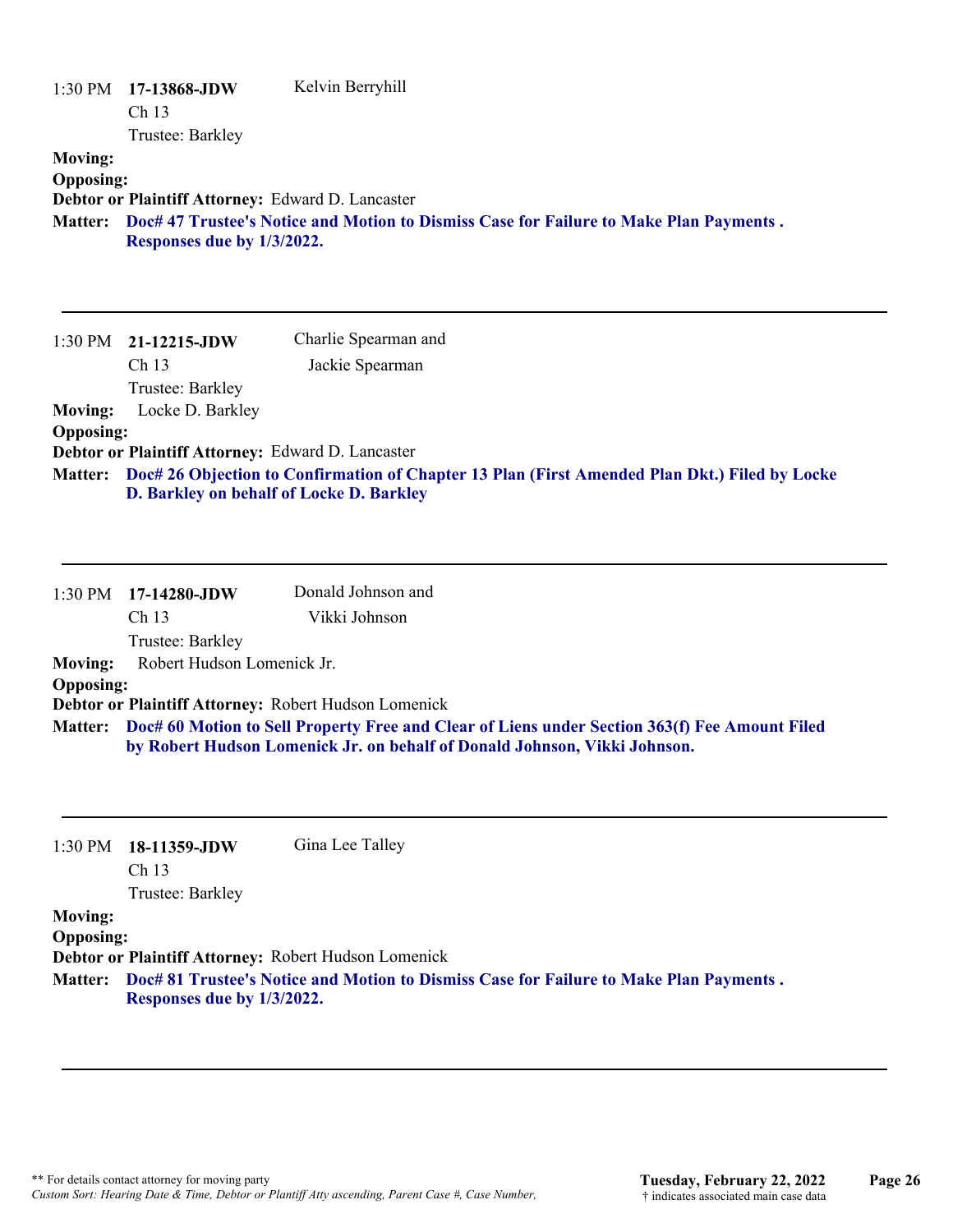|                  | 1:30 PM 21-10124-JDW | Tamatha Cox                                                                                                                                                                                     |
|------------------|----------------------|-------------------------------------------------------------------------------------------------------------------------------------------------------------------------------------------------|
|                  | Ch <sub>13</sub>     |                                                                                                                                                                                                 |
|                  | Trustee: Barkley     |                                                                                                                                                                                                 |
| <b>Moving:</b>   | Natalie K. Brown     |                                                                                                                                                                                                 |
| <b>Opposing:</b> |                      |                                                                                                                                                                                                 |
|                  |                      | Debtor or Plaintiff Attorney: Robert Hudson Lomenick                                                                                                                                            |
|                  |                      | Matter: Doc# 20 Motion for Relief from Stay 335 WEST RIDGE BLVD, Holly Springs, MS 38635.,                                                                                                      |
|                  |                      | Motion to Abandon . Filed by Natalie K. Brown on behalf of Select Portfolio Servicing, Inc. as<br>servicer for U.S. Bank National Association, As Trustee On Behalf of the Holders of the Asset |
|                  |                      | <b>Backed Securities Corporation Home Equity Loan Trust, Series NC 2005-H. (Attachments: #1</b>                                                                                                 |
|                  |                      | <b>Exhibit # 2 Exhibit # 3 Exhibit # 4 Proposed Order)</b>                                                                                                                                      |

|                  | 1:30 PM 21-11974-JDW                                                                                                           | James Green and |
|------------------|--------------------------------------------------------------------------------------------------------------------------------|-----------------|
|                  | Ch <sub>13</sub>                                                                                                               | Margie Green    |
|                  | Trustee: Barkley                                                                                                               |                 |
| <b>Moving:</b>   | Locke D. Barkley                                                                                                               |                 |
| <b>Opposing:</b> |                                                                                                                                |                 |
|                  | Debtor or Plaintiff Attorney: Robert Hudson Lomenick                                                                           |                 |
|                  | Matter: Doc# 38 Objection to Confirmation of Chapter 13 Plan Filed by Locke D. Barkley on behalf of<br><b>Locke D. Barkley</b> |                 |

|                  | $1:30 \text{ PM}$ 21-12407-JDW                       | Dewayne Jones                                                                                                                                                |
|------------------|------------------------------------------------------|--------------------------------------------------------------------------------------------------------------------------------------------------------------|
|                  | Ch <sub>13</sub>                                     |                                                                                                                                                              |
|                  | Trustee: Barkley                                     |                                                                                                                                                              |
| <b>Moving:</b>   | Karen A. Maxcy                                       |                                                                                                                                                              |
| <b>Opposing:</b> |                                                      |                                                                                                                                                              |
|                  | Debtor or Plaintiff Attorney: Robert Hudson Lomenick |                                                                                                                                                              |
|                  |                                                      | Matter: Doc# 19 Objection to Confirmation of Chapter 13 Plan and Certificate of Service Filed by Karen<br>A. Maxcy on behalf of Freedom Mortgage Corporation |

| 1:30 PM          | $18-12242$ -JDW<br>Ch <sub>13</sub>                   | Timothy Linn Royston and<br>Shereka Denice Judon                                       |
|------------------|-------------------------------------------------------|----------------------------------------------------------------------------------------|
|                  | Trustee: Vardaman                                     |                                                                                        |
| <b>Moving:</b>   |                                                       |                                                                                        |
| <b>Opposing:</b> |                                                       |                                                                                        |
|                  | Debtor or Plaintiff Attorney: Mark Brandon Martindale |                                                                                        |
| <b>Matter:</b>   | Responses due by 12/30/2021.                          | Doc# 54 Trustee's Notice and Motion to Dismiss Case for Failure to Make Plan Payments. |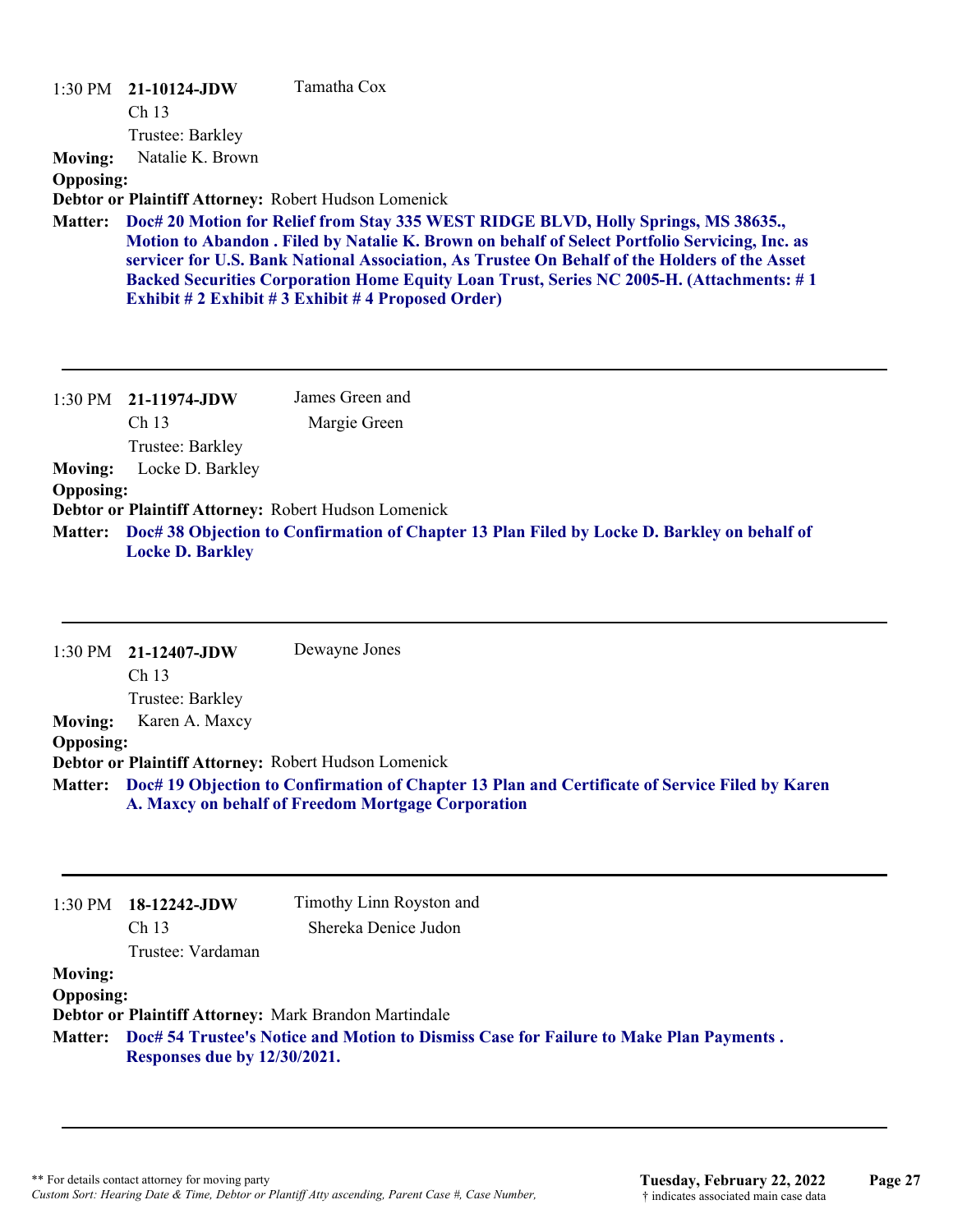|                                                      | $1:30 \text{ PM}$ 19-11168-JDW<br>Ch 13<br>Trustee: Barkley                         | Fannie Lucille Jackson                                                                 |
|------------------------------------------------------|-------------------------------------------------------------------------------------|----------------------------------------------------------------------------------------|
| <b>Moving:</b><br><b>Opposing:</b><br><b>Matter:</b> | Debtor or Plaintiff Attorney: Jimmy E. McElroy<br>Responses due by 1/3/2022.        | Doc# 22 Trustee's Notice and Motion to Dismiss Case for Failure to Make Plan Payments. |
| 1:30 PM                                              | 19-11923-JDW<br>Ch 13<br>Trustee: Barkley                                           | Wenona B. Piniy                                                                        |
| <b>Moving:</b><br><b>Opposing:</b><br><b>Matter:</b> | <b>Debtor or Plaintiff Attorney: Jimmy E. McElroy</b><br>Responses due by 1/3/2022. | Doc# 61 Trustee's Notice and Motion to Dismiss Case for Failure to Make Plan Payments. |

|                  | $1:30 \text{ PM}$ 20-10629-JDW | Vanessa Ann James                                                                       |
|------------------|--------------------------------|-----------------------------------------------------------------------------------------|
|                  | Ch <sub>13</sub>               |                                                                                         |
|                  | Trustee: Barkley               |                                                                                         |
| <b>Moving:</b>   |                                |                                                                                         |
| <b>Opposing:</b> |                                |                                                                                         |
|                  |                                | <b>Debtor or Plaintiff Attorney: Jimmy E. McElroy</b>                                   |
| <b>Matter:</b>   | Responses due by 1/3/2022.     | Doc# 101 Trustee's Notice and Motion to Dismiss Case for Failure to Make Plan Payments. |

| $20-11692$ -JDW                                       | LeeAndrew Sylvester Martin                                                             |
|-------------------------------------------------------|----------------------------------------------------------------------------------------|
| Ch <sub>13</sub>                                      |                                                                                        |
| Trustee: Barkley                                      |                                                                                        |
|                                                       |                                                                                        |
| <b>Opposing:</b>                                      |                                                                                        |
| <b>Debtor or Plaintiff Attorney: Jimmy E. McElroy</b> |                                                                                        |
|                                                       | Doc# 45 Trustee's Notice and Motion to Dismiss Case for Failure to Make Plan Payments. |
|                                                       |                                                                                        |
|                                                       | Responses due by 2/3/2022.                                                             |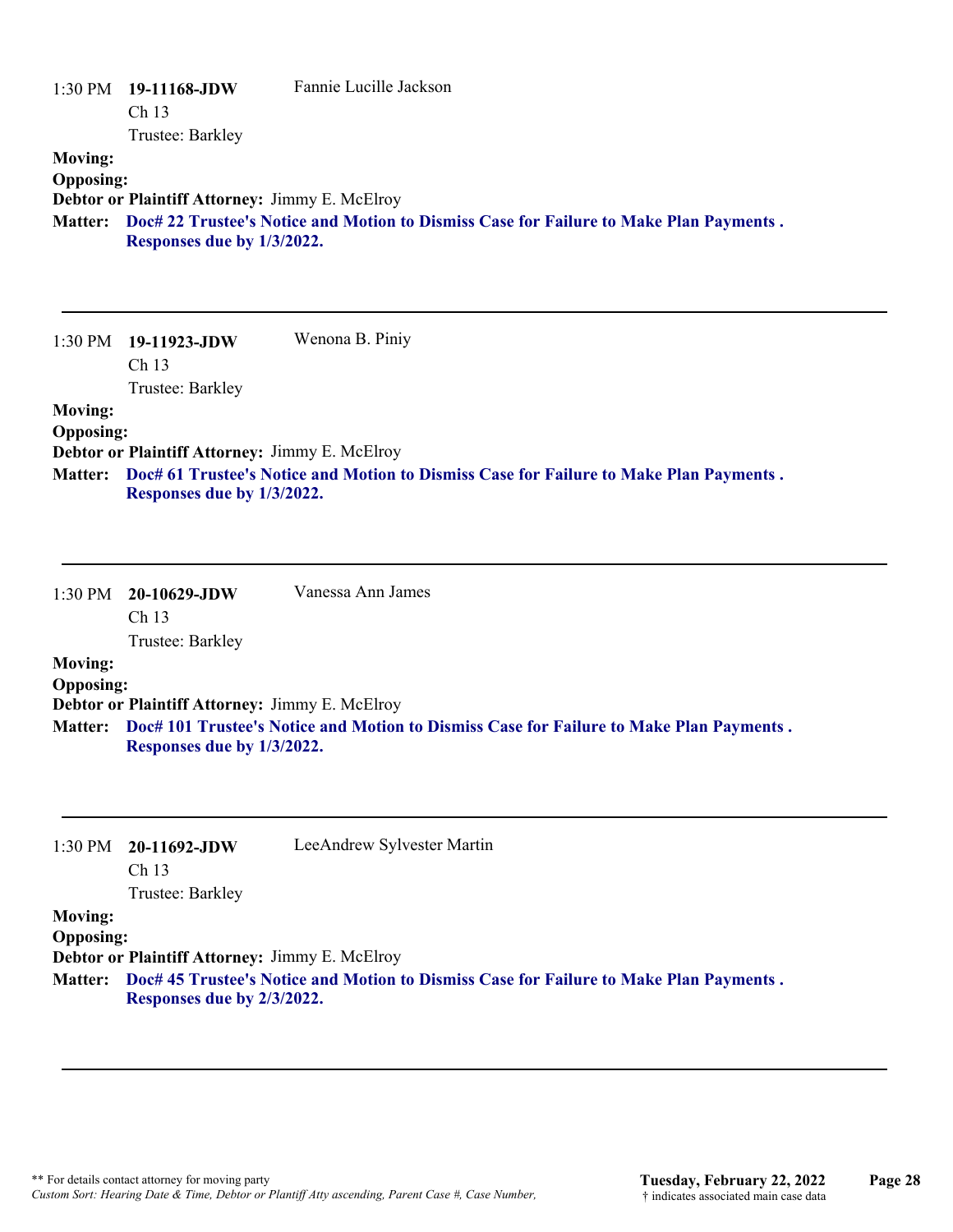|                  | $1:30 \text{ PM}$ 20-12652-JDW | Tyneisha Lashell Fondren                                                               |
|------------------|--------------------------------|----------------------------------------------------------------------------------------|
|                  | Ch <sub>13</sub>               |                                                                                        |
|                  | Trustee: Barkley               |                                                                                        |
| <b>Moving:</b>   |                                |                                                                                        |
| <b>Opposing:</b> |                                |                                                                                        |
|                  |                                | Debtor or Plaintiff Attorney: Jimmy E. McElroy                                         |
| <b>Matter:</b>   | Responses due by 1/3/2022.     | Doc# 46 Trustee's Notice and Motion to Dismiss Case for Failure to Make Plan Payments. |

1:30 PM **21-11126-JDW**  Ch 13 Trustee: Barkley Kjondro James **Moving:** Jimmy E. McElroy **Opposing: Debtor or Plaintiff Attorney:** Jimmy E. McElroy **Doc# 27 Objection to Claim of Internal Revenue Service Filed by Kjondro James. Responses due Matter: by 1/13/2022. (McElroy, Jimmy)**

|                  | $1:30 \text{ PM}$ 21-11497-JDW                 | Clarence Dewayne Brunt                                                                                                                               |
|------------------|------------------------------------------------|------------------------------------------------------------------------------------------------------------------------------------------------------|
|                  | Ch <sub>13</sub>                               |                                                                                                                                                      |
|                  | Trustee: Barkley                               |                                                                                                                                                      |
| <b>Moving:</b>   | Locke D. Barkley                               |                                                                                                                                                      |
| <b>Opposing:</b> |                                                |                                                                                                                                                      |
|                  | Debtor or Plaintiff Attorney: Jimmy E. McElroy |                                                                                                                                                      |
|                  |                                                | Matter: Doc# 22 Objection to Confirmation of Chapter 13 Plan (Third Amended Plan Dkt. 20) Filed by<br>Locke D. Barkley on behalf of Locke D. Barkley |

|                  | $1:30 \text{ PM}$ 21-12116-JDW                        | Verrecco Ladell Martin, Jr.                                                                         |
|------------------|-------------------------------------------------------|-----------------------------------------------------------------------------------------------------|
|                  |                                                       |                                                                                                     |
|                  | Ch <sub>13</sub>                                      |                                                                                                     |
|                  | Trustee: Barkley                                      |                                                                                                     |
| <b>Moving:</b>   | Locke D. Barkley                                      |                                                                                                     |
| <b>Opposing:</b> |                                                       |                                                                                                     |
|                  | <b>Debtor or Plaintiff Attorney: Jimmy E. McElroy</b> |                                                                                                     |
|                  |                                                       | Matter: Doc# 29 Objection to Confirmation of Chapter 13 Plan Filed by Locke D. Barkley on behalf of |
|                  | <b>Locke D. Barkley</b>                               |                                                                                                     |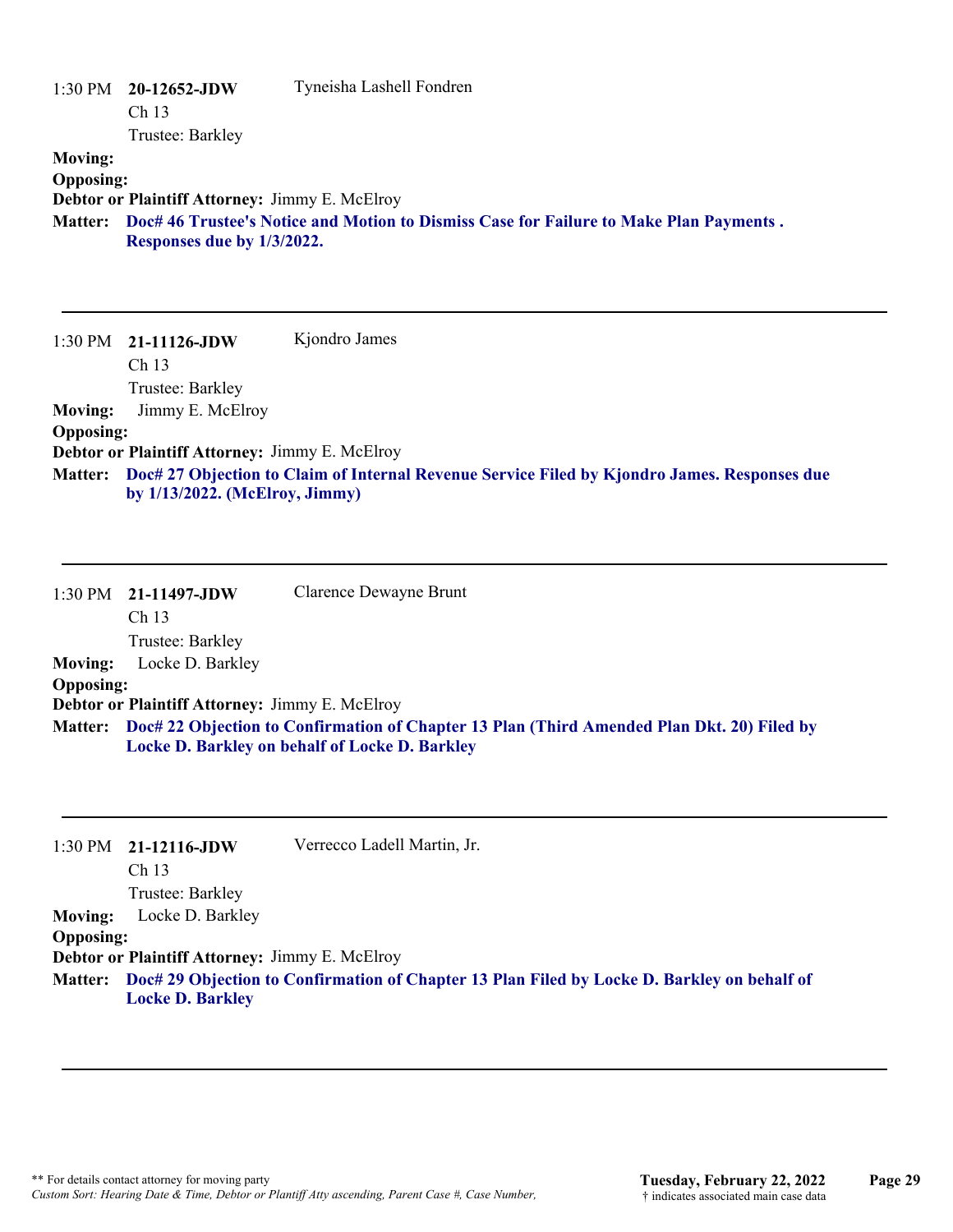|                  | $1:30$ PM $21-12183$ -JDW                             | Jeffrey Banks and                                                                                    |
|------------------|-------------------------------------------------------|------------------------------------------------------------------------------------------------------|
|                  | Ch <sub>13</sub>                                      | Erica Banks                                                                                          |
|                  | Trustee: Barkley                                      |                                                                                                      |
| <b>Moving:</b>   | Bart M. Adams                                         |                                                                                                      |
| <b>Opposing:</b> |                                                       |                                                                                                      |
|                  | <b>Debtor or Plaintiff Attorney: Jimmy E. McElroy</b> |                                                                                                      |
|                  | <b>Franklin Financial</b>                             | Matter: Doc# 36 Objection to Confirmation of Chapter 13 Plan Filed by Bart M. Adams on behalf of 1st |

1:30 PM **21-12341-JDW**  Ch 13 Trustee: Barkley Nicole E Medlock **Moving:** Karen A. Maxcy **Opposing: Debtor or Plaintiff Attorney:** Jimmy E. McElroy **Doc# 16 Objection to Confirmation of Chapter 13 Plan and Certificate of Service Filed by Karen Matter: A. Maxcy on behalf of U.S. Bank Trust National Association, not in its individual capacity, but solely as Trustee of LSRMF MH Master Participation Trust II**

1:30 PM **21-12341-JDW**  Ch 13 Trustee: Barkley Nicole E Medlock **Moving:** Locke D. Barkley **Opposing: Debtor or Plaintiff Attorney:** Jimmy E. McElroy **Doc# 22 Objection to Confirmation of Chapter 13 Plan Filed by Locke D. Barkley on behalf of Matter: Locke D. Barkley**

|                  | $1:30 \text{ PM}$ 21-12378-JDW                        | <b>Sharon Evette Starks</b>                                                                            |
|------------------|-------------------------------------------------------|--------------------------------------------------------------------------------------------------------|
|                  | Ch <sub>13</sub>                                      |                                                                                                        |
|                  | Trustee: Barkley                                      |                                                                                                        |
| Moving:          | Kelli Michelle Stevens                                |                                                                                                        |
| <b>Opposing:</b> |                                                       |                                                                                                        |
|                  | <b>Debtor or Plaintiff Attorney: Jimmy E. McElroy</b> |                                                                                                        |
|                  | of Gulfco of Mississippi LLC                          | Matter: Doc# 12 Objection to Confirmation of Chapter 13 Plan Filed by Kelli Michelle Stevens on behalf |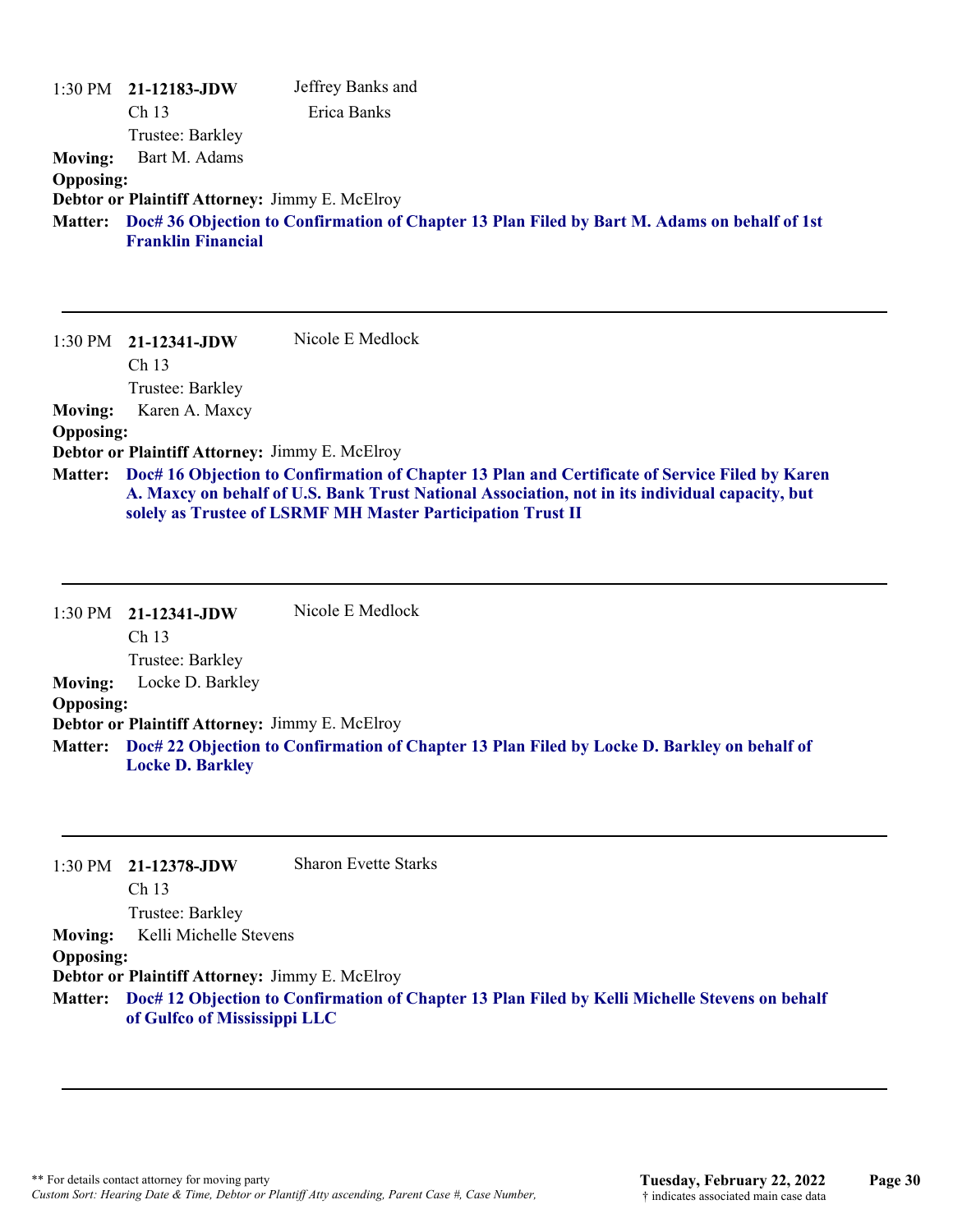|                  | $1:30 \text{ PM}$ 21-12378-JDW                 | <b>Sharon Evette Starks</b>                                                                         |
|------------------|------------------------------------------------|-----------------------------------------------------------------------------------------------------|
|                  | Ch <sub>13</sub>                               |                                                                                                     |
|                  | Trustee: Barkley                               |                                                                                                     |
| <b>Moving:</b>   | Locke D. Barkley                               |                                                                                                     |
| <b>Opposing:</b> |                                                |                                                                                                     |
|                  | Debtor or Plaintiff Attorney: Jimmy E. McElroy |                                                                                                     |
|                  | <b>Locke D. Barkley</b>                        | Matter: Doc# 18 Objection to Confirmation of Chapter 13 Plan Filed by Locke D. Barkley on behalf of |

|                  | $1:30 \text{ PM}$ 21-12378-JDW<br>Ch <sub>13</sub>                                                                                                                                                                                             | <b>Sharon Evette Starks</b> |
|------------------|------------------------------------------------------------------------------------------------------------------------------------------------------------------------------------------------------------------------------------------------|-----------------------------|
|                  | Trustee: Barkley                                                                                                                                                                                                                               |                             |
| <b>Moving:</b>   | B. Joey Hood II                                                                                                                                                                                                                                |                             |
| <b>Opposing:</b> |                                                                                                                                                                                                                                                |                             |
|                  | Debtor or Plaintiff Attorney: Jimmy E. McElroy                                                                                                                                                                                                 |                             |
|                  | Matter: Doc# 22 Objection to Confirmation of Chapter 13 Plan Filed by B. Joey Hood II on behalf of First<br>Metropolitan Financial Services - Olive Branch c/o B. Joey Hood, II Attorney at Law, PLLC<br>(Attachments: # 1 Exhibit) (Hood, B.) |                             |

|                  | $1:30 \text{ PM}$ 21-12410-JDW                        | <b>Tremaine Sherrie Jones</b>                                                                       |
|------------------|-------------------------------------------------------|-----------------------------------------------------------------------------------------------------|
|                  | Ch <sub>13</sub>                                      |                                                                                                     |
|                  | Trustee: Barkley                                      |                                                                                                     |
| <b>Moving:</b>   | Locke D. Barkley                                      |                                                                                                     |
| <b>Opposing:</b> |                                                       |                                                                                                     |
|                  | <b>Debtor or Plaintiff Attorney: Jimmy E. McElroy</b> |                                                                                                     |
|                  |                                                       | Matter: Doc# 10 Objection to Confirmation of Chapter 13 Plan Filed by Locke D. Barkley on behalf of |
|                  | <b>Locke D. Barkley</b>                               |                                                                                                     |

|                  | $1:30 \text{ PM}$ 21-12420-JDW                 | Arnice Frances Brown                                                                                |
|------------------|------------------------------------------------|-----------------------------------------------------------------------------------------------------|
|                  | Ch <sub>13</sub>                               |                                                                                                     |
|                  | Trustee: Barkley                               |                                                                                                     |
| <b>Moving:</b>   | Locke D. Barkley                               |                                                                                                     |
| <b>Opposing:</b> |                                                |                                                                                                     |
|                  | Debtor or Plaintiff Attorney: Jimmy E. McElroy |                                                                                                     |
|                  |                                                | Matter: Doc# 14 Objection to Confirmation of Chapter 13 Plan Filed by Locke D. Barkley on behalf of |
|                  | <b>Locke D. Barkley</b>                        |                                                                                                     |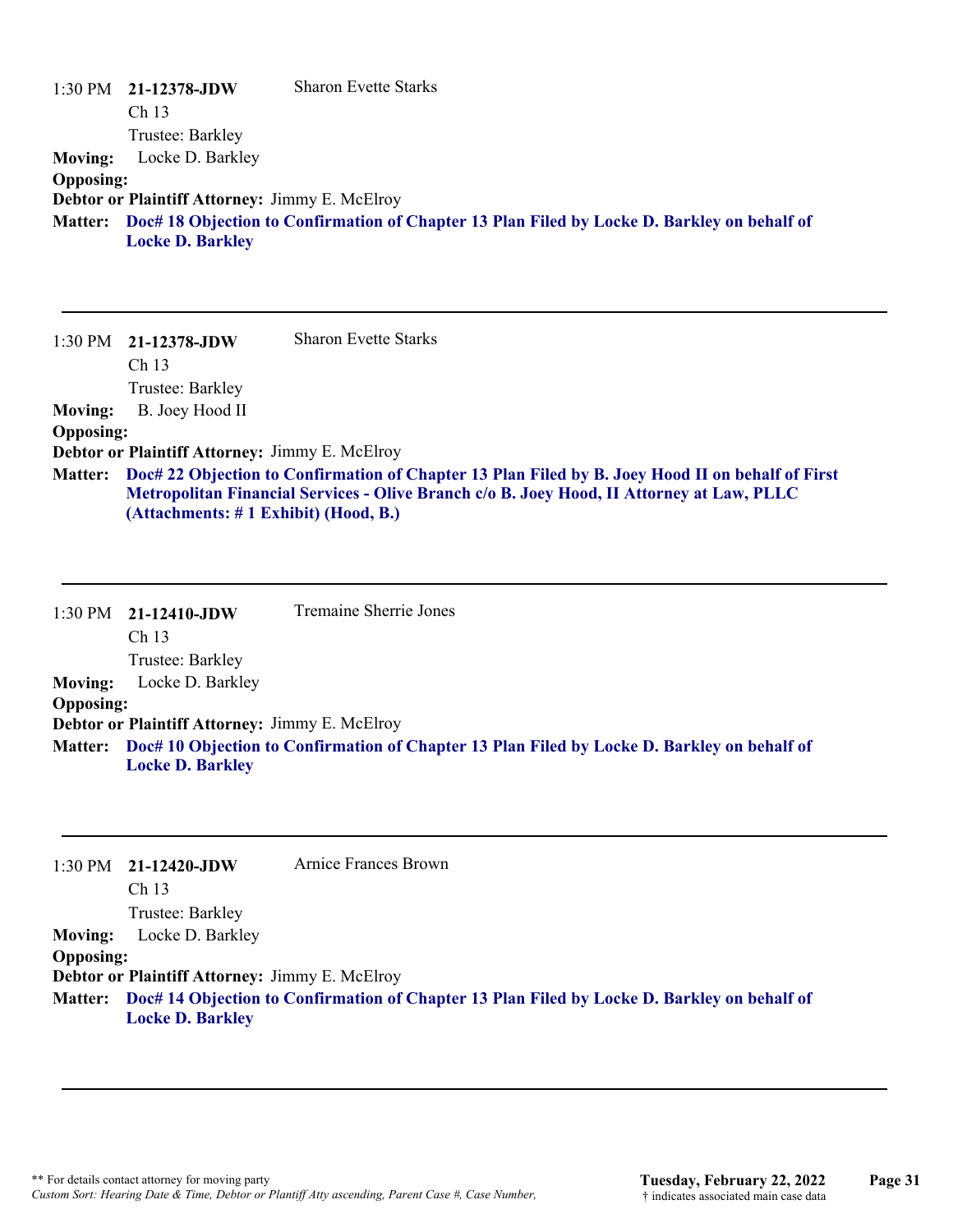| $1:30 \text{ PM}$ | 21-11892-JDW<br>Ch <sub>13</sub>               | Viola Tonia Red                                                                                  |
|-------------------|------------------------------------------------|--------------------------------------------------------------------------------------------------|
|                   | Trustee: Vardaman                              |                                                                                                  |
| <b>Moving:</b>    | Edwin H Priest                                 |                                                                                                  |
| <b>Opposing:</b>  |                                                |                                                                                                  |
|                   | Debtor or Plaintiff Attorney: Dalton Middleton |                                                                                                  |
| <b>Matter:</b>    |                                                | Doc# 19 Motion to Abandon ., Motion for Relief from Stay . Filed by Edwin H Priest on behalf of  |
|                   |                                                | <b>Wise Auto Sales. (Attachments: #1 Exhibit)</b>                                                |
|                   |                                                |                                                                                                  |
|                   |                                                |                                                                                                  |
|                   |                                                |                                                                                                  |
| $1:30 \text{ PM}$ | 21-12271-JDW                                   | Dakota S Shettles and                                                                            |
|                   | Ch <sub>13</sub>                               | Misty S Shettles                                                                                 |
|                   | Trustee: Vardaman                              |                                                                                                  |
| <b>Moving:</b>    | B. Joey Hood II                                |                                                                                                  |
| <b>Opposing:</b>  |                                                |                                                                                                  |
|                   | Debtor or Plaintiff Attorney: Dalton Middleton |                                                                                                  |
| <b>Matter:</b>    |                                                | Doc# 15 Objection to Confirmation of Chapter 13 Plan Filed by B. Joey Hood II on behalf of First |
|                   | (Attachments: #1 Exhibit) (Hood, B.)           | Metropolitan Financial Services - Tupelo Branch c/o B. Joey Hood, II Attorney at Law, PLLC       |

|                  | 1:30 PM 21-12271-JDW                           | Dakota S Shettles and                                                                                  |
|------------------|------------------------------------------------|--------------------------------------------------------------------------------------------------------|
|                  | Ch <sub>13</sub>                               | Misty S Shettles                                                                                       |
|                  | Trustee: Vardaman                              |                                                                                                        |
|                  | Moving: Kelli Michelle Stevens                 |                                                                                                        |
| <b>Opposing:</b> |                                                |                                                                                                        |
|                  | Debtor or Plaintiff Attorney: Dalton Middleton |                                                                                                        |
|                  |                                                | Matter: Doc# 17 Objection to Confirmation of Chapter 13 Plan Filed by Kelli Michelle Stevens on behalf |
|                  | of First Tower Loan LLC                        |                                                                                                        |

|                  | $1:30 \text{ PM}$ 21-12293-JDW                 | Shani M Fullbright                                                                                     |
|------------------|------------------------------------------------|--------------------------------------------------------------------------------------------------------|
|                  | Ch <sub>13</sub>                               |                                                                                                        |
|                  | Trustee: Vardaman                              |                                                                                                        |
|                  | <b>Moving:</b> Kelli Michelle Stevens          |                                                                                                        |
| <b>Opposing:</b> |                                                |                                                                                                        |
|                  | Debtor or Plaintiff Attorney: Dalton Middleton |                                                                                                        |
|                  | of First Tower Loan LLC                        | Matter: Doc# 11 Objection to Confirmation of Chapter 13 Plan Filed by Kelli Michelle Stevens on behalf |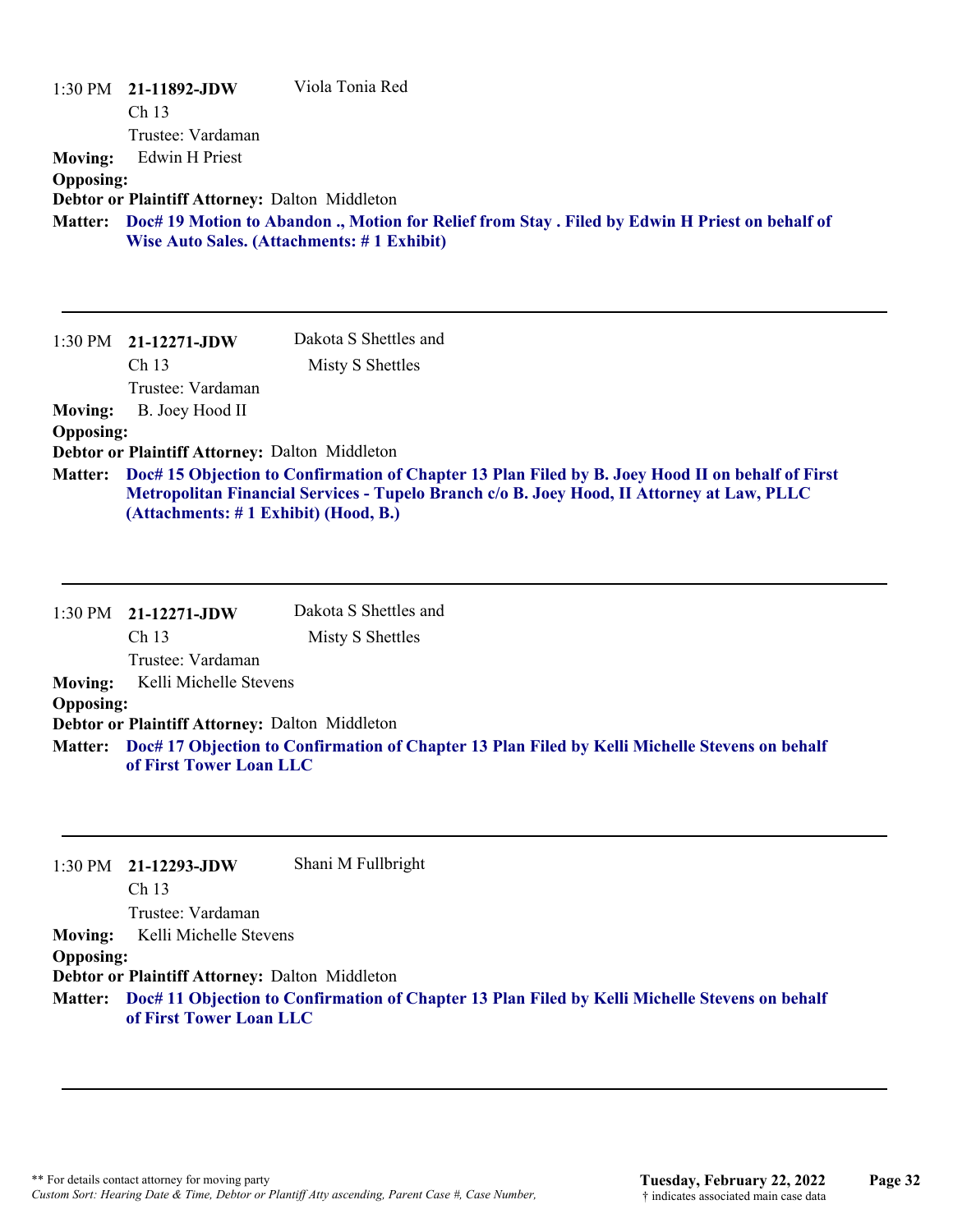|                  | $1:30 \text{ PM}$ 21-12379-JDW                 | Chesteen J Wilson, III                                                                                 |
|------------------|------------------------------------------------|--------------------------------------------------------------------------------------------------------|
|                  | Ch <sub>13</sub>                               |                                                                                                        |
|                  | Trustee: Vardaman                              |                                                                                                        |
|                  | Moving: Kelli Michelle Stevens                 |                                                                                                        |
| <b>Opposing:</b> |                                                |                                                                                                        |
|                  | Debtor or Plaintiff Attorney: Dalton Middleton |                                                                                                        |
|                  | of First Tower Loan LLC                        | Matter: Doc# 13 Objection to Confirmation of Chapter 13 Plan Filed by Kelli Michelle Stevens on behalf |

| 1:30 PM          | 18-10829-JDW                                        | <b>Terry Rogers</b>                                                                    |
|------------------|-----------------------------------------------------|----------------------------------------------------------------------------------------|
|                  | Ch <sub>13</sub>                                    |                                                                                        |
|                  | Trustee: Barkley                                    |                                                                                        |
| <b>Moving:</b>   |                                                     |                                                                                        |
| <b>Opposing:</b> |                                                     |                                                                                        |
|                  | Debtor or Plaintiff Attorney: Heidi Schneller Milam |                                                                                        |
| <b>Matter:</b>   |                                                     | Doc# 43 Trustee's Notice and Motion to Dismiss Case for Failure to Make Plan Payments. |
|                  | Responses due by 1/3/2022.                          |                                                                                        |

|                  | $1:30 \text{ PM}$ 19-14367-JDW<br>Ch <sub>13</sub> | Jerry L Trimble and<br>Debbie J. Trimble                                               |
|------------------|----------------------------------------------------|----------------------------------------------------------------------------------------|
|                  | Trustee: Barkley                                   |                                                                                        |
| <b>Moving:</b>   |                                                    |                                                                                        |
| <b>Opposing:</b> |                                                    |                                                                                        |
|                  |                                                    | Debtor or Plaintiff Attorney: Heidi Schneller Milam                                    |
| <b>Matter:</b>   | Responses due by 1/3/2022.                         | Doc# 45 Trustee's Notice and Motion to Dismiss Case for Failure to Make Plan Payments. |
|                  |                                                    |                                                                                        |

|                  | 1:30 PM 19-15173-JDW                                | Sheneka Marie Gorman                                                                                                                                        |
|------------------|-----------------------------------------------------|-------------------------------------------------------------------------------------------------------------------------------------------------------------|
|                  | Ch <sub>13</sub>                                    |                                                                                                                                                             |
|                  | Trustee: Barkley                                    |                                                                                                                                                             |
| <b>Moving:</b>   | Heidi Schneller Milam                               |                                                                                                                                                             |
| <b>Opposing:</b> |                                                     |                                                                                                                                                             |
|                  | Debtor or Plaintiff Attorney: Heidi Schneller Milam |                                                                                                                                                             |
|                  |                                                     | Matter: Doc# 31 Motion and Notice to Modify Confirmed Plan Filed by Heidi Schneller Milam on behalf<br>of Sheneka Marie Gorman. Response due by 12/27/2021. |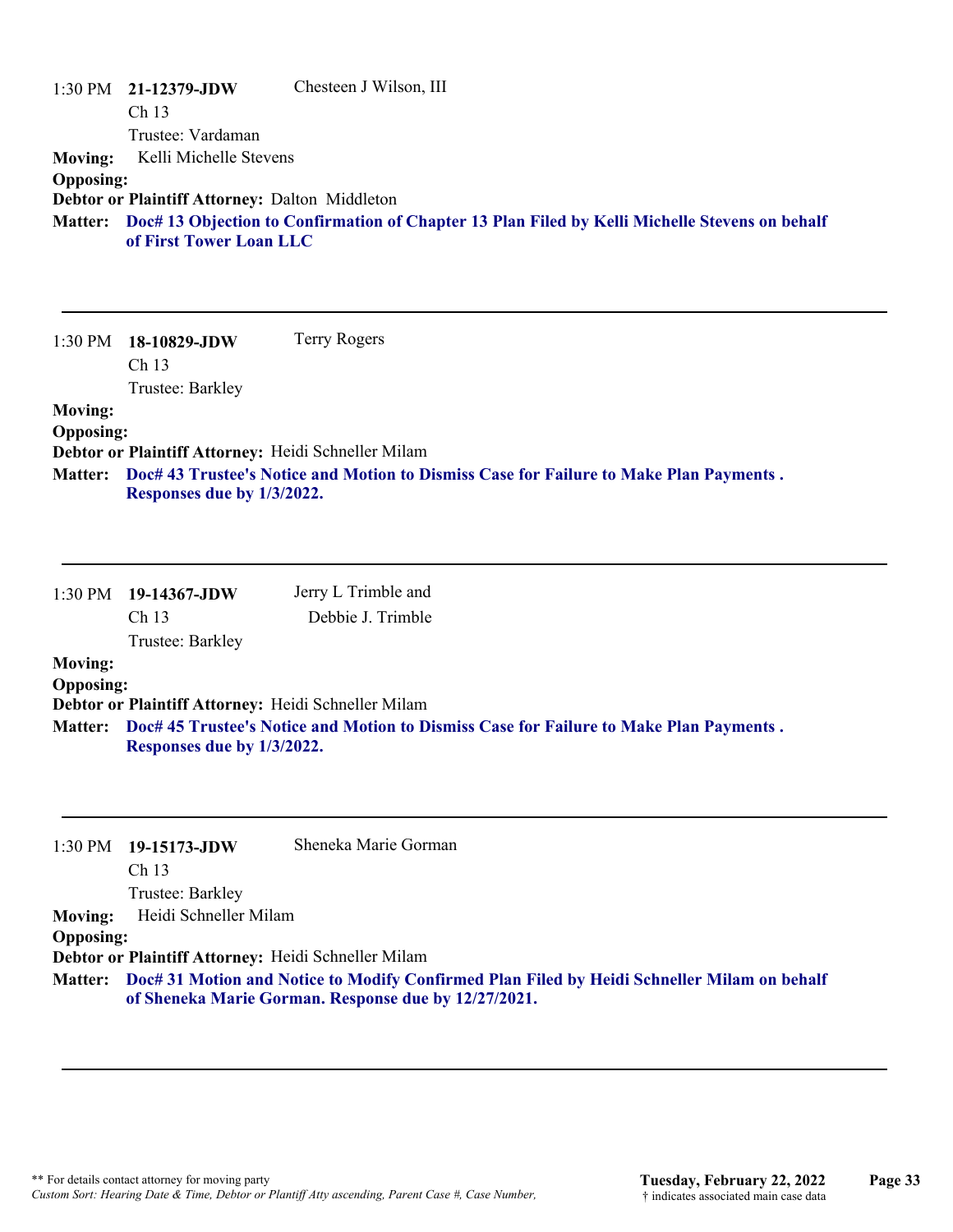| 1:30 PM<br><b>Moving:</b><br><b>Opposing:</b><br><b>Matter:</b> | 20-11978-JDW<br>Ch <sub>13</sub><br>Trustee: Barkley<br>Debtor or Plaintiff Attorney: Heidi Schneller Milam<br>Responses due by 1/3/2022. | Heather Lavonne Biffle<br>Doc# 20 Trustee's Notice and Motion to Dismiss Case for Failure to Make Plan Payments.                |
|-----------------------------------------------------------------|-------------------------------------------------------------------------------------------------------------------------------------------|---------------------------------------------------------------------------------------------------------------------------------|
| 1:30 PM<br><b>Moving:</b><br><b>Opposing:</b><br><b>Matter:</b> | 21-10723-JDW<br>Ch <sub>13</sub><br>Trustee: Barkley<br>Debtor or Plaintiff Attorney: Heidi Schneller Milam<br>Responses due by 1/3/2022. | Rachael D Mason<br>Doc# 18 Trustee's Notice and Motion to Dismiss Case for Failure to Make Plan Payments.                       |
| 1:30 PM<br><b>Moving:</b><br><b>Opposing:</b>                   | 21-11139-JDW<br>Ch <sub>13</sub><br>Trustee: Barkley<br>Locke D. Barkley<br>Debtor or Plaintiff Attorney: Heidi Schneller Milam           | Charles Adrian Austin, Jr.<br>Mottory Dooff 62 Objection to Confirmation of Chapter 13 Plan (Amonded Plan Dkt) Filed by Looke D |

| Matter: Doc# 62 Objection to Confirmation of Chapter 13 Plan (Amended Plan Dkt.) Filed by Locke D. |
|----------------------------------------------------------------------------------------------------|
| <b>Barkley on behalf of Locke D. Barkley</b>                                                       |

| 1:30 PM          | 21-11601-JDW                                        | Tarrell Lamar Hall                                                                                  |
|------------------|-----------------------------------------------------|-----------------------------------------------------------------------------------------------------|
|                  | Ch <sub>13</sub>                                    |                                                                                                     |
|                  | Trustee: Barkley                                    |                                                                                                     |
| <b>Moving:</b>   | Locke D. Barkley                                    |                                                                                                     |
| <b>Opposing:</b> |                                                     |                                                                                                     |
|                  | Debtor or Plaintiff Attorney: Heidi Schneller Milam |                                                                                                     |
|                  |                                                     | Matter: Doc# 21 Objection to Confirmation of Chapter 13 Plan Filed by Locke D. Barkley on behalf of |
|                  | <b>Locke D. Barkley</b>                             |                                                                                                     |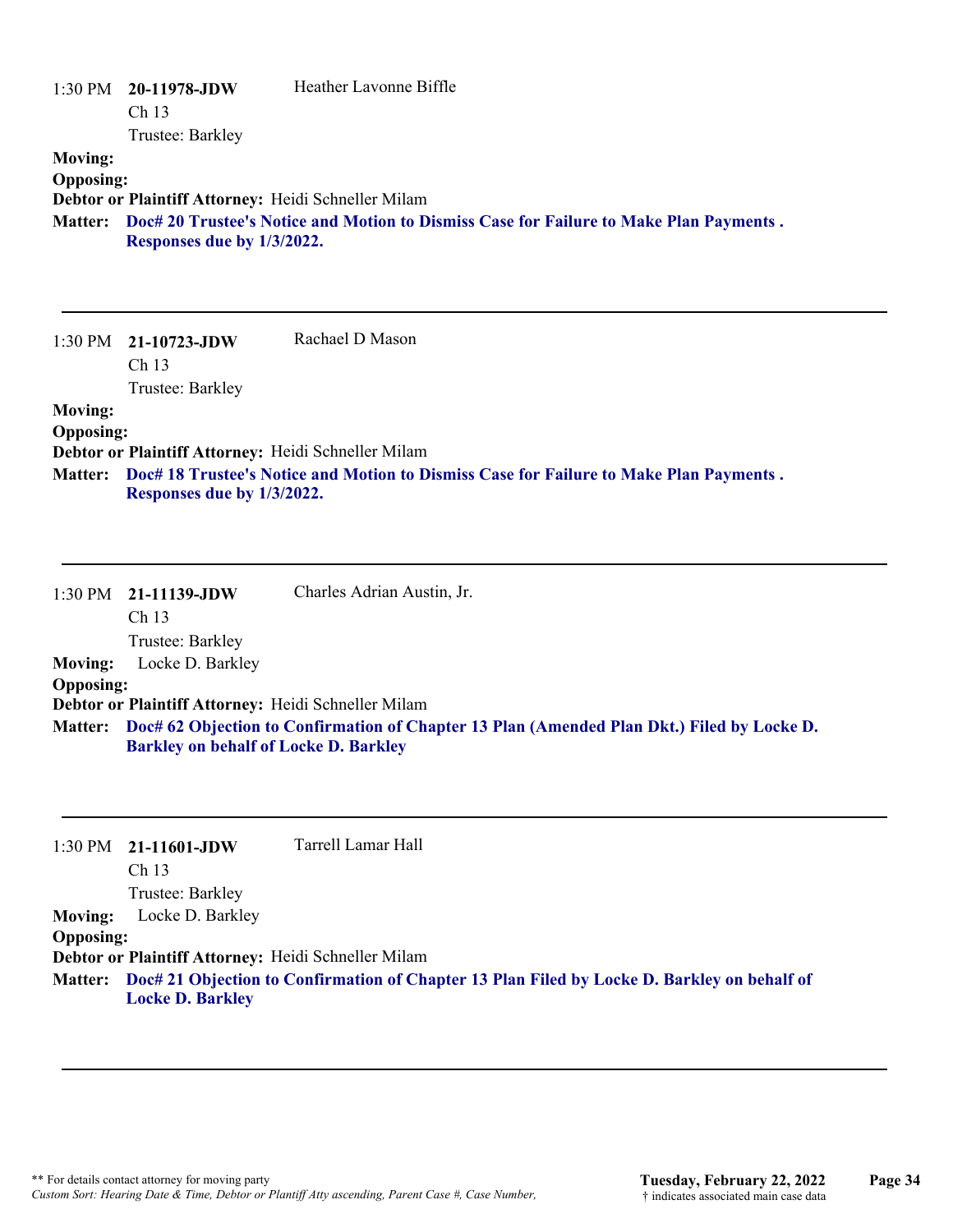|                  | $1:30 \text{ PM}$ 21-12216-JDW                      | Mely G Paulino                                                                         |
|------------------|-----------------------------------------------------|----------------------------------------------------------------------------------------|
|                  | Ch <sub>13</sub>                                    |                                                                                        |
|                  | Trustee: Barkley                                    |                                                                                        |
| <b>Moving:</b>   | Brittan Webb Robinson                               |                                                                                        |
| <b>Opposing:</b> |                                                     |                                                                                        |
|                  | Debtor or Plaintiff Attorney: Heidi Schneller Milam |                                                                                        |
| <b>Matter:</b>   | behalf of First Heritage Credit                     | Doc# 11 Objection to Confirmation of Chapter 13 Plan Filed by Brittan Webb Robinson on |

1:30 PM **21-12336-JDW**  Ch 13 Trustee: Barkley Jeffery A Riley **Moving:** Locke D. Barkley **Opposing: Debtor or Plaintiff Attorney:** Heidi Schneller Milam **Doc# 15 Objection to Confirmation of Chapter 13 Plan Filed by Locke D. Barkley on behalf of Matter: Locke D. Barkley**

|                                    | $1:30 \text{ PM}$ 17-14514-JDW<br>Ch <sub>13</sub><br>Trustee: Vardaman | Jocelyne M. Shackelford                                                                |
|------------------------------------|-------------------------------------------------------------------------|----------------------------------------------------------------------------------------|
| <b>Moving:</b><br><b>Opposing:</b> | Debtor or Plaintiff Attorney: R.Gawyn Mitchell                          |                                                                                        |
| <b>Matter:</b>                     | Responses due by 12/30/2021.                                            | Doc# 31 Trustee's Notice and Motion to Dismiss Case for Failure to Make Plan Payments. |

| $1:30$ PM        | 18-14473-JDW<br>Ch <sub>13</sub>               | Flora L Clayton                                                                        |
|------------------|------------------------------------------------|----------------------------------------------------------------------------------------|
|                  | Trustee: Barkley                               |                                                                                        |
| <b>Moving:</b>   |                                                |                                                                                        |
| <b>Opposing:</b> |                                                |                                                                                        |
|                  | Debtor or Plaintiff Attorney: Kevin F. O'Brien |                                                                                        |
| <b>Matter:</b>   | Responses due by 1/3/2022.                     | Doc# 19 Trustee's Notice and Motion to Dismiss Case for Failure to Make Plan Payments. |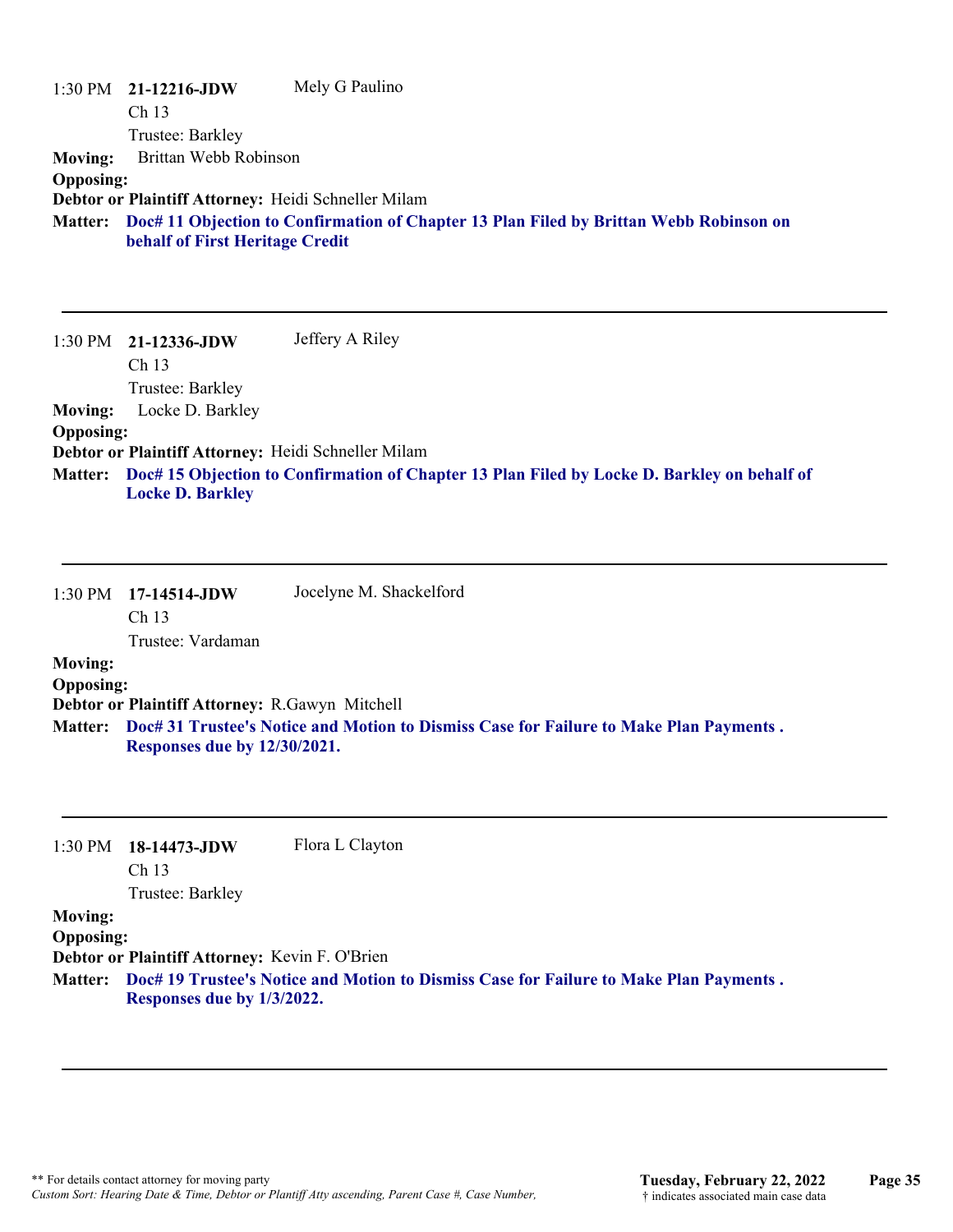| 1:30 PM<br><b>Moving:</b><br><b>Opposing:</b><br><b>Matter:</b> | 18-14985-JDW<br>Ch 13<br>Trustee: Barkley<br>Debtor or Plaintiff Attorney: Kevin F. O'Brien<br>Responses due by 1/3/2022. | Charles A. Golightly<br>Doc# 55 Trustee's Notice and Motion to Dismiss Case for Failure to Make Plan Payments. |
|-----------------------------------------------------------------|---------------------------------------------------------------------------------------------------------------------------|----------------------------------------------------------------------------------------------------------------|
| 1:30 PM                                                         | 19-10031-JDW<br>Ch <sub>13</sub><br>Trustee: Barkley                                                                      | Christa L Kirkwood Campbell                                                                                    |
| <b>Moving:</b><br><b>Opposing:</b><br><b>Matter:</b>            | Debtor or Plaintiff Attorney: Kevin F. O'Brien<br>Responses due by 1/3/2022.                                              | Doc# 53 Trustee's Notice and Motion to Dismiss Case for Failure to Make Plan Payments.                         |
| 1:30 PM                                                         | 19-13423-JDW<br>Ch 13<br>Trustee: Barkley                                                                                 | Lillian Irby                                                                                                   |
| <b>Moving:</b><br><b>Opposing:</b>                              | Debtor or Plaintiff Attorney: Kevin F. O'Brien<br>Responses due by 1/3/2022.                                              | Matter: Doc# 27 Trustee's Notice and Motion to Dismiss Case for Failure to Make Plan Payments.                 |

|                | 1:30 PM $20-12370$ -JDW | Michelle M. Brown |
|----------------|-------------------------|-------------------|
|                | Ch <sub>13</sub>        |                   |
|                | Trustee: Barkley        |                   |
| <b>Moving:</b> |                         |                   |

## **Opposing:**

**Debtor or Plaintiff Attorney:** Kevin F. O'Brien

**Doc# 35 Trustee's Notice and Motion to Dismiss Case for Failure to Make Plan Payments . Matter: Responses due by 1/3/2022.**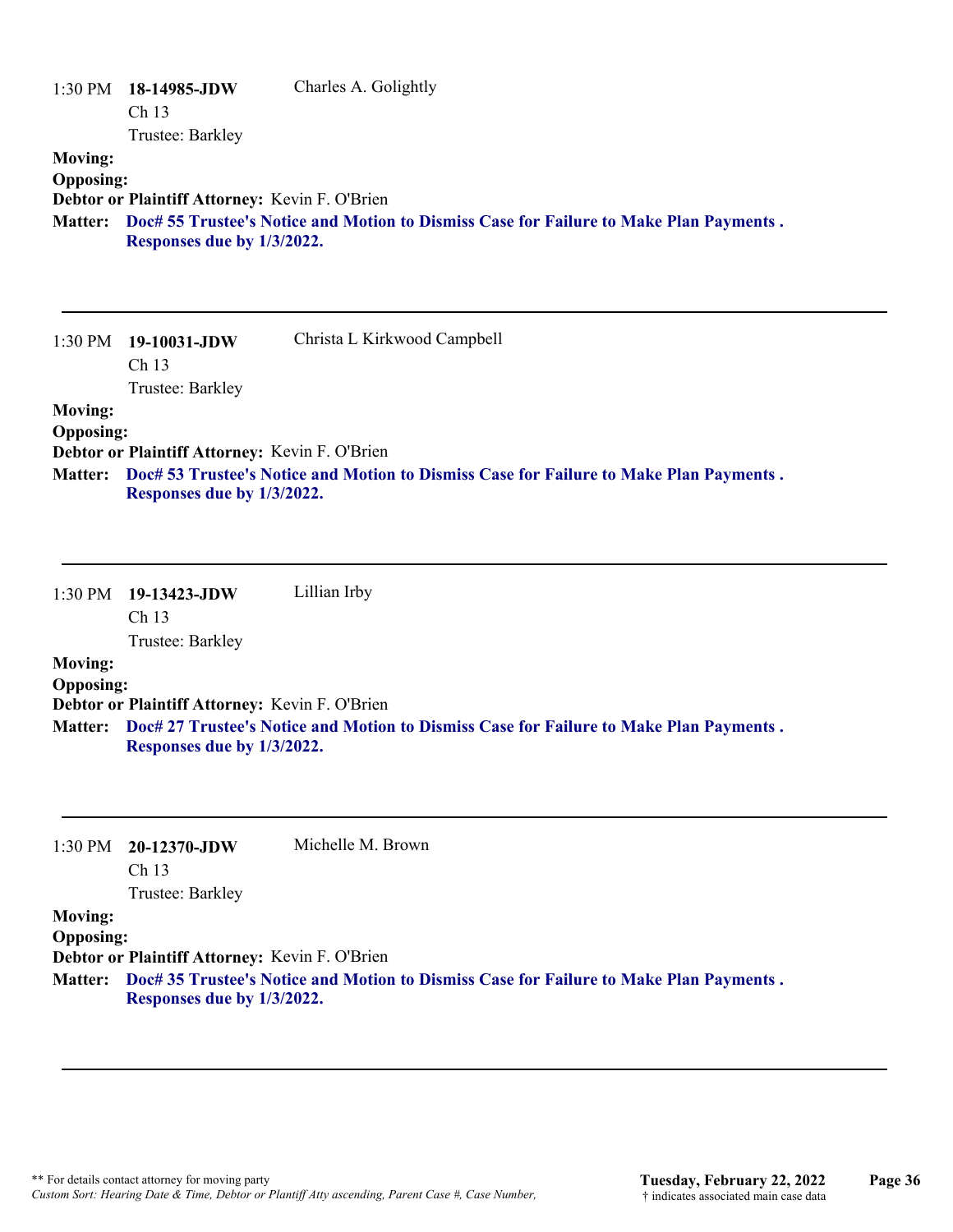|                                    | 1:30 PM 20-12536-JDW<br>Ch 13<br>Trustee: Barkley                            | Marcuse L Bailey and<br>Tairetha C Bailey                                                              |
|------------------------------------|------------------------------------------------------------------------------|--------------------------------------------------------------------------------------------------------|
| <b>Moving:</b><br><b>Opposing:</b> | Debtor or Plaintiff Attorney: Kevin F. O'Brien<br>Responses due by 1/3/2022. | Matter: Doc# 66 Trustee's Notice and Motion to Dismiss Case for Failure to Make Plan Payments.         |
| 1:30 PM                            | 21-11089-JDW<br>Ch 13<br>Trustee: Barkley                                    | Monique S. Jones                                                                                       |
| <b>Moving:</b><br><b>Opposing:</b> | Debtor or Plaintiff Attorney: Kevin F. O'Brien<br>Responses due by 1/3/2022. | Matter: Doc# 32 Trustee's Notice and Motion to Dismiss Case for Failure to Make Plan Payments.         |
| 1:30 PM                            | 21-12063-JDW<br>Ch <sub>13</sub><br>Trustee: Barkley                         | Brenda Winder                                                                                          |
| <b>Moving:</b>                     | Kelli Michelle Stevens                                                       |                                                                                                        |
| <b>Opposing:</b>                   | Debtor or Plaintiff Attorney: Kevin F. O'Brien                               |                                                                                                        |
|                                    | of Gulfco of Mississippi LLC                                                 | Matter: Doc# 20 Objection to Confirmation of Chapter 13 Plan Filed by Kelli Michelle Stevens on behalf |
|                                    | 1:30 PM 21-12265-JDW                                                         | Marvin Dale Smith and                                                                                  |

Ch 13 Trustee: Barkley Kathy Jean Smith **Moving:** Brittan Webb Robinson **Opposing: Debtor or Plaintiff Attorney:** Kevin F. O'Brien

**Doc# 21 Objection to Confirmation of Chapter 13 Plan Filed by Brittan Webb Robinson on Matter: behalf of United Credit**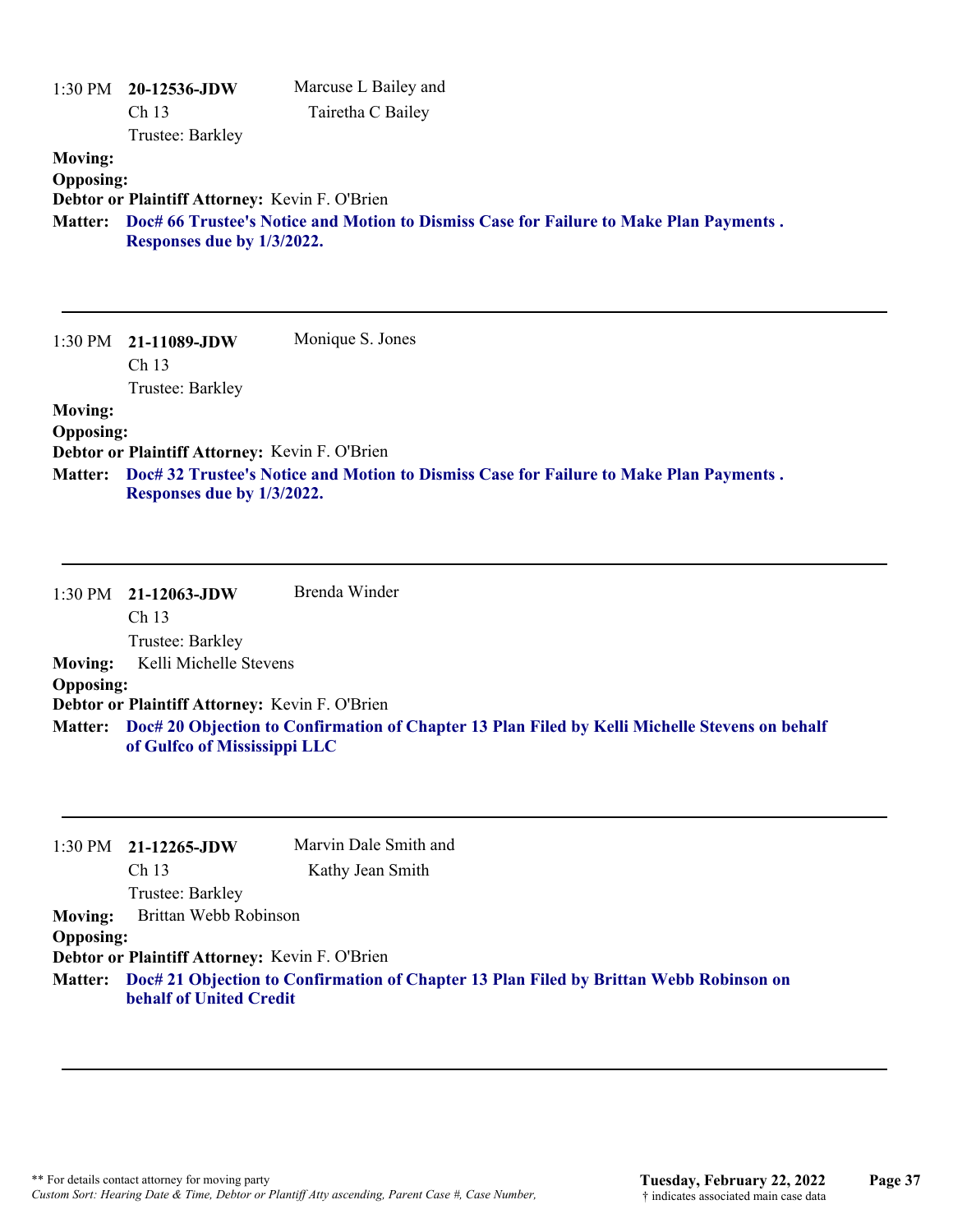| 1:30 PM 18-10929-JDW<br>Ch 13<br>Trustee: Vardaman                               | Dennis Howard Williams, Jr. and<br>Linda Sue Williams                                                                                                                             |
|----------------------------------------------------------------------------------|-----------------------------------------------------------------------------------------------------------------------------------------------------------------------------------|
| <b>Opposing:</b><br>Debtor or Plaintiff Attorney: Regan S. Russell               | Doc# 45 Trustee's Notice and Motion to Dismiss Case for Failure to Make Plan Payments.                                                                                            |
| 19-10582-JDW<br>Ch 13                                                            | Latasha Lavette Davis                                                                                                                                                             |
| <b>Opposing:</b><br>Debtor or Plaintiff Attorney: John M. Sherman                | Doc# 35 Trustee's Notice and Motion to Dismiss Case for Failure to Make Plan Payments.                                                                                            |
| 1:30 PM<br>19-12384-JDW<br>Ch <sub>13</sub>                                      | Lisa Washington Sision                                                                                                                                                            |
| <b>Opposing:</b><br>Debtor or Plaintiff Attorney: John M. Sherman                | Matter: Doc# 54 Trustee's Notice and Motion to Dismiss Case for Failure to Make Plan Payments.                                                                                    |
| 21-11764-JDW<br>Ch 13<br>Trustee: Barkley<br>John M. Sherman<br><b>Opposing:</b> | Dan Edward Harrell                                                                                                                                                                |
|                                                                                  | Responses due by 12/30/2021.<br>Trustee: Barkley<br>Responses due by 1/3/2022.<br>Trustee: Barkley<br>Responses due by 1/3/2022.<br>Debtor or Plaintiff Attorney: John M. Sherman |

**Doc# 13 Objection to Claim of Mississippi Department of Revenue with Notice and Certificate of Service Filed by Dan Edward Harrell. Responses due by 12/16/2021. Matter:**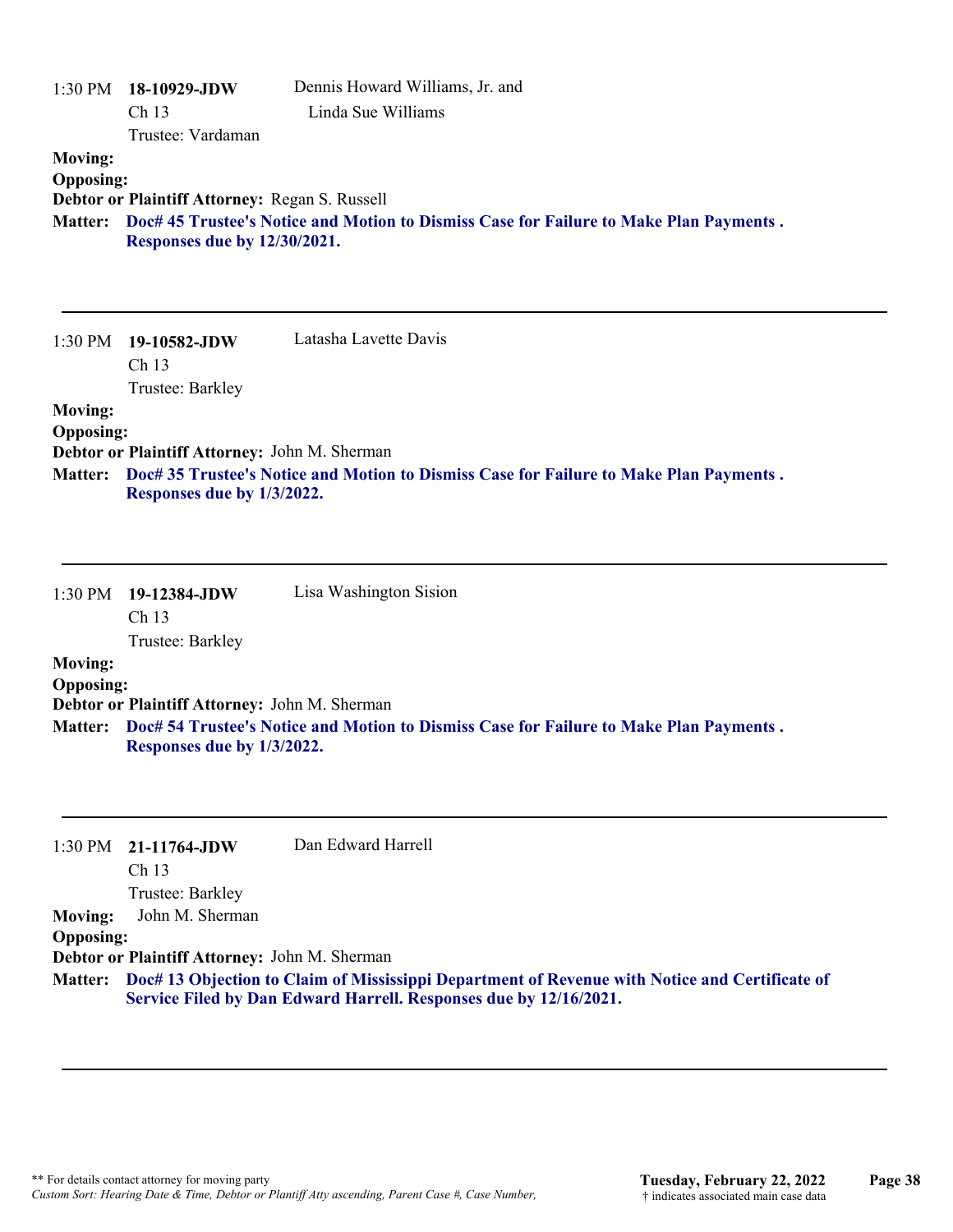| <b>Moving:</b><br><b>Opposing:</b><br><b>Matter:</b> | $1:30 \text{ PM}$ 21-12246-JDW<br>Ch <sub>13</sub><br>Trustee: Barkley<br>Gregory J. Walsh<br>Debtor or Plaintiff Attorney: John M. Sherman | Carmeshia T. Henderson<br>Doc# 10 Objection to Confirmation of Chapter 13 Plan with Exhibits Filed by Gregory J. Walsh<br>on behalf of Hyundai Capital America d/b/a Hyundai Motor Finance                                                                 |
|------------------------------------------------------|---------------------------------------------------------------------------------------------------------------------------------------------|------------------------------------------------------------------------------------------------------------------------------------------------------------------------------------------------------------------------------------------------------------|
| $1:30$ PM                                            | 21-12261-JDW<br>Ch <sub>13</sub><br>Trustee: Barkley                                                                                        | Eric Deangelo Brown                                                                                                                                                                                                                                        |
| <b>Moving:</b>                                       | Gregory J. Walsh                                                                                                                            |                                                                                                                                                                                                                                                            |
| <b>Opposing:</b>                                     |                                                                                                                                             |                                                                                                                                                                                                                                                            |
| <b>Matter:</b>                                       | Debtor or Plaintiff Attorney: John M. Sherman<br>on behalf of Credit Acceptance Corp.                                                       | Doc# 14 Objection to Confirmation of Chapter 13 Plan with Exhibits Filed by Gregory J. Walsh                                                                                                                                                               |
| 1:30 PM                                              | 21-12261-JDW<br>Ch <sub>13</sub><br>Trustee: Barkley                                                                                        | Eric Deangelo Brown                                                                                                                                                                                                                                        |
| <b>Moving:</b>                                       | Eric C Miller                                                                                                                               |                                                                                                                                                                                                                                                            |
| <b>Opposing:</b>                                     |                                                                                                                                             |                                                                                                                                                                                                                                                            |
| <b>Matter:</b>                                       | Debtor or Plaintiff Attorney: John M. Sherman                                                                                               | Doc# 19 Objection to Confirmation of Chapter 13 Plan Filed by Eric C Miller on behalf of<br>WILMINGTON SAVINGS FUND SOCIETY, FSB, not individually but solely as trustee for<br><b>FINANCE OF AMERICA STRUCTURED SECURITIES ACQUISITION TRUST 2019-HB1</b> |
| 1:30 PM                                              | 21-12302-JDW<br>Ch 13<br>Trustee: Barkley                                                                                                   | Chardrick Jeremaine Maxwell                                                                                                                                                                                                                                |
| <b>Moving:</b>                                       | Kelli Michelle Stevens                                                                                                                      |                                                                                                                                                                                                                                                            |
| <b>Opposing:</b>                                     | Debtor or Plaintiff Attorney: John M. Sherman                                                                                               |                                                                                                                                                                                                                                                            |
| <b>Matter:</b>                                       | of First Tower Loan LLC                                                                                                                     | Doc# 16 Objection to Confirmation of Chapter 13 Plan Filed by Kelli Michelle Stevens on behalf                                                                                                                                                             |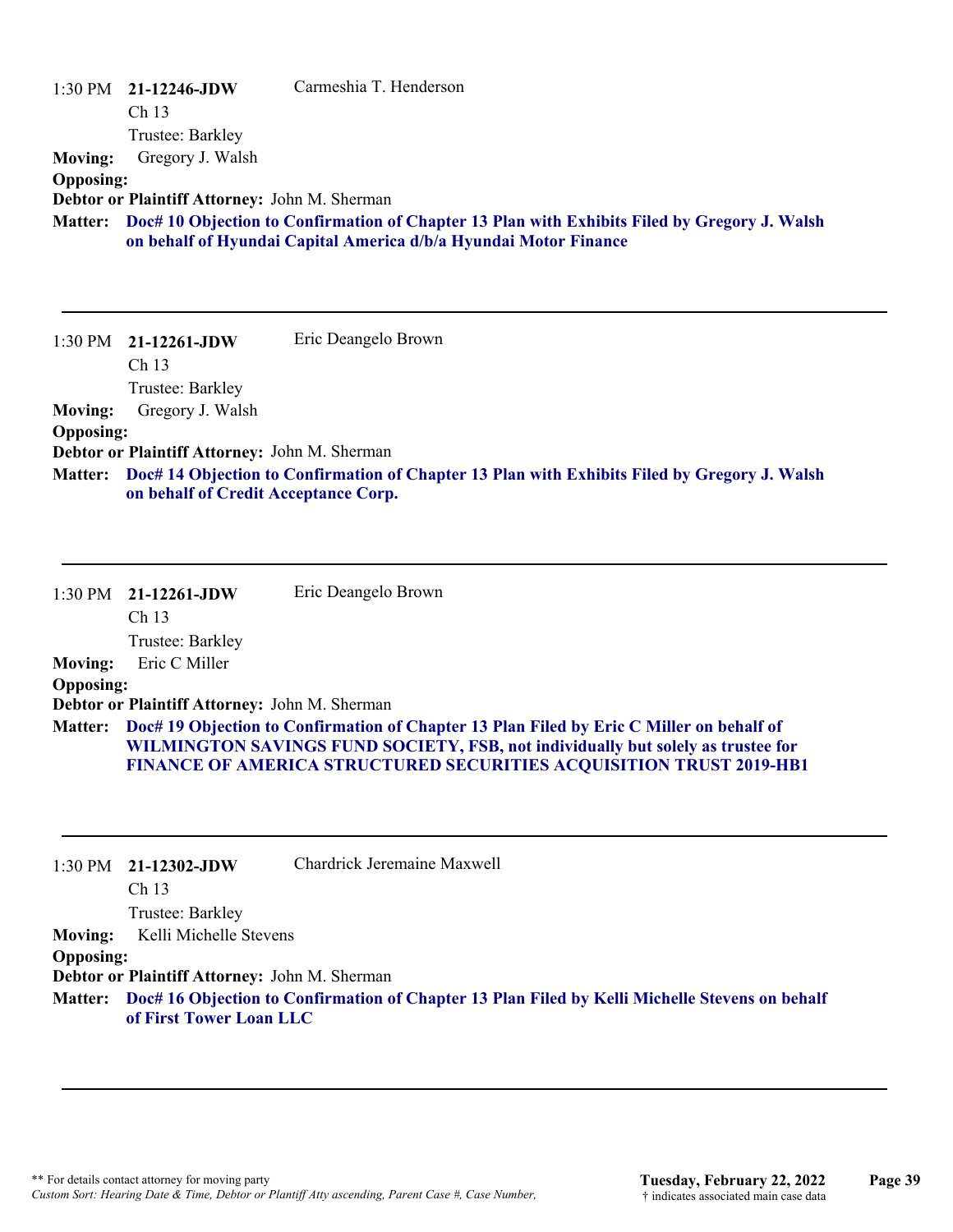| <b>Moving:</b>                     | 1:30 PM 22-10174-JDW<br>Ch 13<br>Trustee: Barkley<br>John M. Sherman | Telissa Leigh Brown                                                                                                                                                                    |
|------------------------------------|----------------------------------------------------------------------|----------------------------------------------------------------------------------------------------------------------------------------------------------------------------------------|
| <b>Opposing:</b>                   | Debtor or Plaintiff Attorney: John M. Sherman                        | Matter: Doc# 4 Motion to Extend Automatic Stay under 362(c)(3)(B), declaration and affadavit with<br>certificate of service Filed by John M. Sherman on behalf of Telissa Leigh Brown. |
|                                    | 1:30 PM 17-14628-JDW<br>Ch 13<br>Trustee: Vardaman                   | Anthony Lipsey and<br>Kristie Lipsey                                                                                                                                                   |
| <b>Moving:</b>                     | Catherine Anne Umberger                                              |                                                                                                                                                                                        |
| <b>Opposing:</b>                   |                                                                      | Debtor or Plaintiff Attorney: Catherine Anne Umberger                                                                                                                                  |
| <b>Matter:</b>                     | Lipsey, Kristie Lipsey.                                              | Doc# 59 Motion to Reinstate Case Filed by Catherine Anne Umberger on behalf of Anthony                                                                                                 |
|                                    |                                                                      |                                                                                                                                                                                        |
| $1:30$ PM                          | 19-14154-JDW<br>Ch <sub>13</sub>                                     | Fannie Hudson                                                                                                                                                                          |
|                                    | Trustee: Barkley                                                     |                                                                                                                                                                                        |
| <b>Moving:</b>                     |                                                                      |                                                                                                                                                                                        |
| <b>Opposing:</b>                   |                                                                      | Debtor or Plaintiff Attorney: Catherine Anne Umberger                                                                                                                                  |
|                                    |                                                                      | Matter: Doc# 41 Trustee's Notice and Motion to Dismiss Case. Responses due by 1/14/2022.                                                                                               |
| 1:30 PM                            | 19-14265-JDW<br>Ch 13                                                | Felicia A Daniels                                                                                                                                                                      |
|                                    | Trustee: Barkley                                                     |                                                                                                                                                                                        |
| <b>Moving:</b><br><b>Opposing:</b> |                                                                      |                                                                                                                                                                                        |
|                                    |                                                                      | Debtor or Plaintiff Attorney: Catherine Anne Umberger                                                                                                                                  |

**Doc# 41 Trustee's Notice and Motion to Dismiss Case for Failure to Make Plan Payments . Matter: Responses due by 1/3/2022.**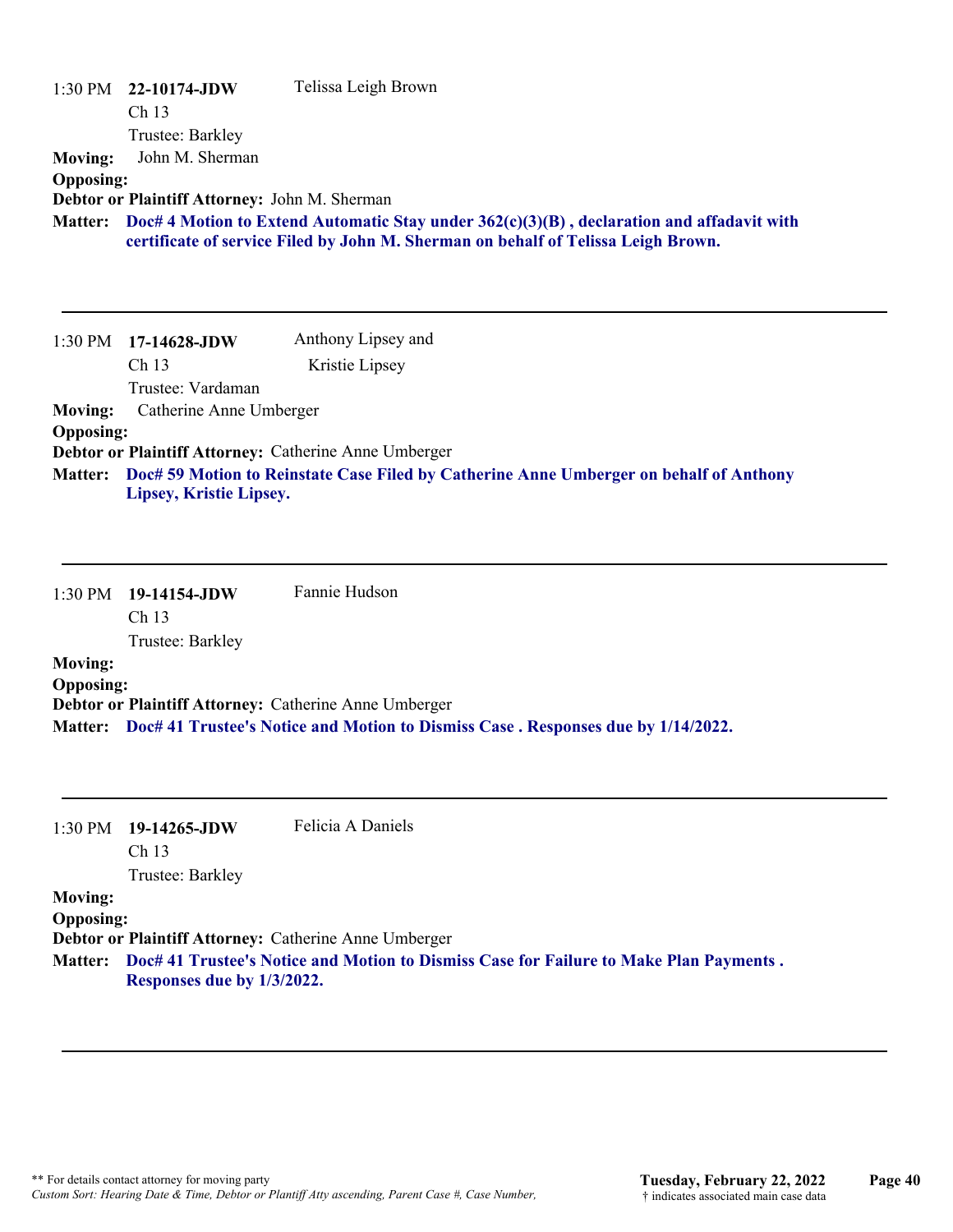| $1:30$ PM        | $20-12032$ -JDW           | Carmina Garcia                                                                         |
|------------------|---------------------------|----------------------------------------------------------------------------------------|
|                  | Ch <sub>13</sub>          |                                                                                        |
|                  | Trustee: Barkley          |                                                                                        |
| <b>Moving:</b>   | Catherine Anne Umberger   |                                                                                        |
| <b>Opposing:</b> |                           |                                                                                        |
|                  |                           | Debtor or Plaintiff Attorney: Catherine Anne Umberger                                  |
| <b>Matter:</b>   |                           | Doc# 32 Motion and Notice to Modify Confirmed Plan Filed by Catherine Anne Umberger on |
|                  |                           | behalf of Carmina Garcia. Response due by 01/3/2022.                                   |
|                  |                           |                                                                                        |
|                  |                           |                                                                                        |
|                  |                           |                                                                                        |
|                  | $1:30$ PM $20-12452$ -JDW | <b>Andrew Lee Reaves</b>                                                               |
|                  | Ch <sub>13</sub>          |                                                                                        |
|                  | Trustee: Barkley          |                                                                                        |
| <b>Moving:</b>   |                           |                                                                                        |
| <b>Opposing:</b> |                           |                                                                                        |
|                  |                           | Debtor or Plaintiff Attorney: Catherine Anne Umberger                                  |

**Doc# 37 Trustee's Notice and Motion to Dismiss Case for Failure to Make Plan Payments . Matter: Responses due by 2/3/2022.**

|                  | $1:30 \text{ PM}$ 21-12105-JDW<br>Ch <sub>13</sub> | Jessica Robinson Brown                                                                                                                                                                          |
|------------------|----------------------------------------------------|-------------------------------------------------------------------------------------------------------------------------------------------------------------------------------------------------|
|                  | Trustee: Vardaman                                  |                                                                                                                                                                                                 |
| <b>Moving:</b>   | B. Joey Hood II                                    |                                                                                                                                                                                                 |
| <b>Opposing:</b> |                                                    |                                                                                                                                                                                                 |
|                  |                                                    | Debtor or Plaintiff Attorney: Catherine Anne Umberger                                                                                                                                           |
| <b>Matter:</b>   | (Attachments: #1 Exhibit) (Hood, B.)               | Doc# 17 Objection to Confirmation of Chapter 13 Plan Filed by B. Joey Hood II on behalf of First<br>Metropolitan Financial Services - Grenada Branch c/o B. Joey Hood, II Attorney at Law, PLLC |

|                  | $1:30$ PM $21-12151$ -JDW | Vikky Lee Houston                                                                                                                                                          |
|------------------|---------------------------|----------------------------------------------------------------------------------------------------------------------------------------------------------------------------|
|                  | Ch <sub>13</sub>          |                                                                                                                                                                            |
|                  | Trustee: Barkley          |                                                                                                                                                                            |
| <b>Moving:</b>   | Gregory J. Walsh          |                                                                                                                                                                            |
| <b>Opposing:</b> |                           |                                                                                                                                                                            |
|                  |                           | Debtor or Plaintiff Attorney: Catherine Anne Umberger                                                                                                                      |
|                  |                           | Matter: Doc# 24 Objection to Confirmation of Chapter 13 Plan with Exhibits Filed by Gregory J. Walsh<br>on behalf of AmeriCredit Financial Services, Inc. dba GM Financial |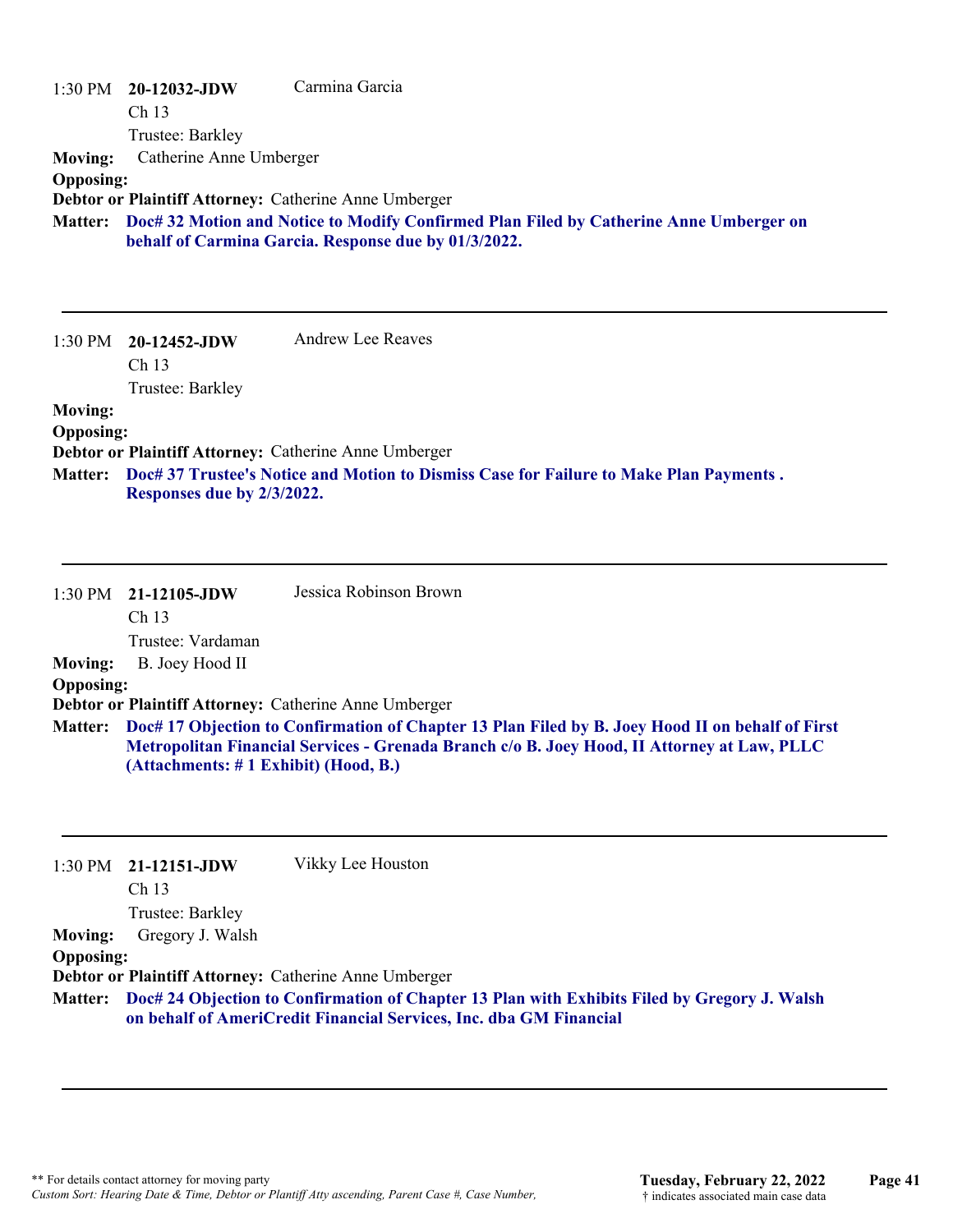|                  | $1:30 \text{ PM}$ 21-12151-JDW | Vikky Lee Houston                                                                                   |
|------------------|--------------------------------|-----------------------------------------------------------------------------------------------------|
|                  | Ch <sub>13</sub>               |                                                                                                     |
|                  | Trustee: Barkley               |                                                                                                     |
| <b>Moving:</b>   | Locke D. Barkley               |                                                                                                     |
| <b>Opposing:</b> |                                |                                                                                                     |
|                  |                                | Debtor or Plaintiff Attorney: Catherine Anne Umberger                                               |
|                  |                                | Matter: Doc# 27 Objection to Confirmation of Chapter 13 Plan Filed by Locke D. Barkley on behalf of |
|                  | <b>Locke D. Barkley</b>        |                                                                                                     |

|                  | $1:30 \text{ PM}$ 21-12164-JDW | Neasly Townsend                                                                                     |
|------------------|--------------------------------|-----------------------------------------------------------------------------------------------------|
|                  | Ch <sub>13</sub>               |                                                                                                     |
|                  | Trustee: Barkley               |                                                                                                     |
| <b>Moving:</b>   | Locke D. Barkley               |                                                                                                     |
| <b>Opposing:</b> |                                |                                                                                                     |
|                  |                                | Debtor or Plaintiff Attorney: Catherine Anne Umberger                                               |
|                  |                                | Matter: Doc# 24 Objection to Confirmation of Chapter 13 Plan Filed by Locke D. Barkley on behalf of |
|                  | <b>Locke D. Barkley</b>        |                                                                                                     |

|                  | $1:30 \text{ PM}$ 21-12164-JDW                        | Neasly Townsend                                                                                        |
|------------------|-------------------------------------------------------|--------------------------------------------------------------------------------------------------------|
|                  | Ch <sub>13</sub>                                      |                                                                                                        |
|                  | Trustee: Barkley                                      |                                                                                                        |
| <b>Moving:</b>   | Kelli Michelle Stevens                                |                                                                                                        |
| <b>Opposing:</b> |                                                       |                                                                                                        |
|                  | Debtor or Plaintiff Attorney: Catherine Anne Umberger |                                                                                                        |
|                  | of Tower Loan of Mississippi LLC                      | Matter: Doc# 26 Objection to Confirmation of Chapter 13 Plan Filed by Kelli Michelle Stevens on behalf |

|                  | $1:30 \text{ PM}$ 21-12180-JDW | Darrius Terrel Edwards                                                                              |
|------------------|--------------------------------|-----------------------------------------------------------------------------------------------------|
|                  | Ch <sub>13</sub>               |                                                                                                     |
|                  | Trustee: Barkley               |                                                                                                     |
| <b>Moving:</b>   | Locke D. Barkley               |                                                                                                     |
| <b>Opposing:</b> |                                |                                                                                                     |
|                  |                                | Debtor or Plaintiff Attorney: Catherine Anne Umberger                                               |
|                  |                                | Matter: Doc# 22 Objection to Confirmation of Chapter 13 Plan Filed by Locke D. Barkley on behalf of |

**Locke D. Barkley**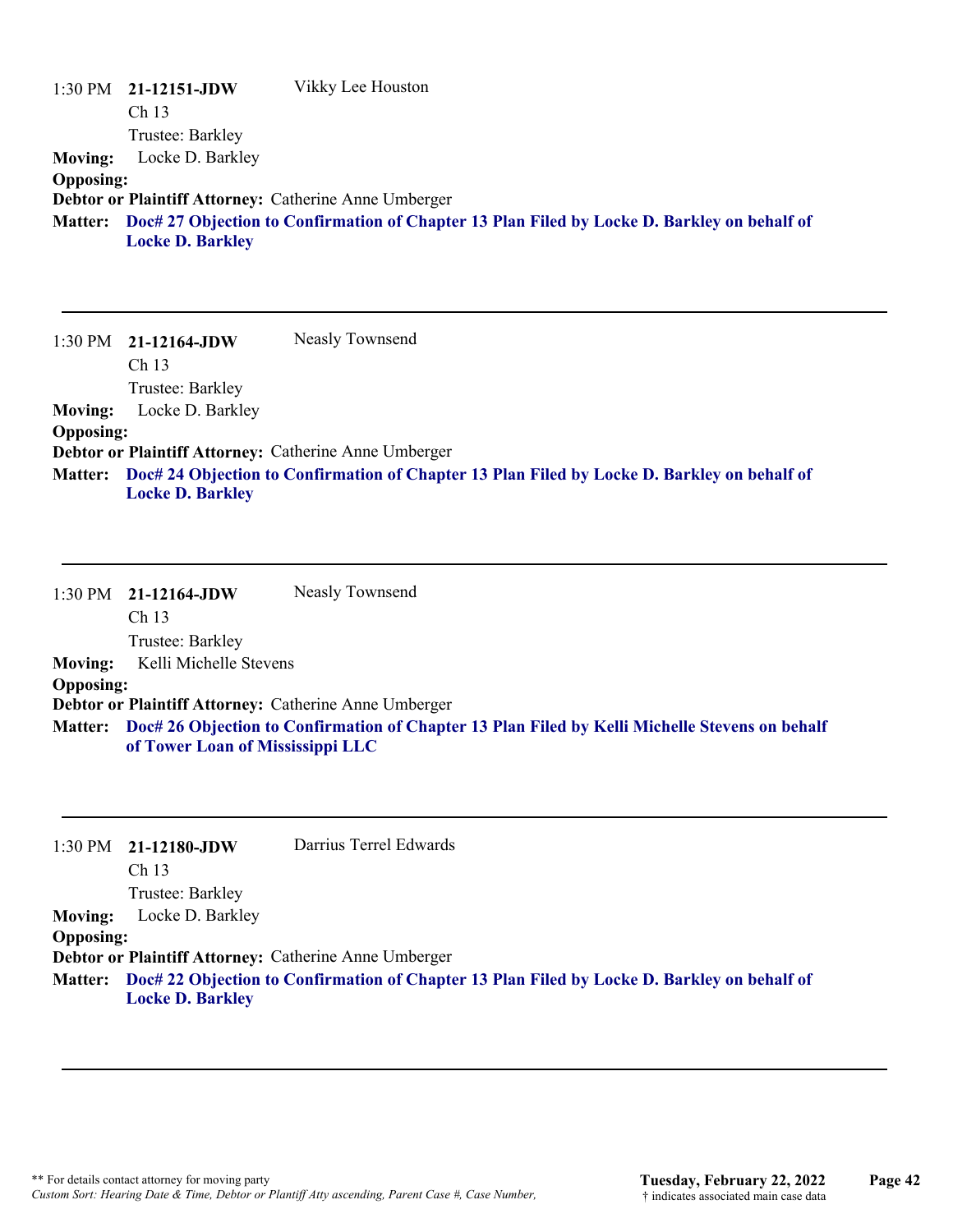| <b>Moving:</b><br><b>Opposing:</b>                   | 1:30 PM 21-12267-JDW<br>Ch 13<br>Trustee: Barkley<br>Locke D. Barkley                              | Latasha Wynette Mosby<br>Debtor or Plaintiff Attorney: Catherine Anne Umberger<br>Matter: Doc# 32 Objection to Confirmation of Chapter 13 Plan (First Amended Plan Dkt.) Filed by Locke<br>D. Barkley on behalf of Locke D. Barkley |
|------------------------------------------------------|----------------------------------------------------------------------------------------------------|-------------------------------------------------------------------------------------------------------------------------------------------------------------------------------------------------------------------------------------|
| 1:30 PM                                              | 18-11258-JDW<br>Ch <sub>13</sub><br>Trustee: Barkley                                               | Renae Sarah Scott                                                                                                                                                                                                                   |
| <b>Moving:</b><br><b>Opposing:</b><br><b>Matter:</b> | Debtor or Plaintiff Attorney: Tracy Buster Walsh<br>Responses due by 1/4/2022.                     | Doc# 39 Trustee's Notice and Motion to Dismiss Case for Failure to Make Plan Payments.                                                                                                                                              |
| 1:30 PM                                              | 19-13683-JDW<br>Ch 13                                                                              | Rebecca Ann Starkey                                                                                                                                                                                                                 |
| <b>Moving:</b><br><b>Opposing:</b><br><b>Matter:</b> | Trustee: Barkley<br>Debtor or Plaintiff Attorney: Tracy Buster Walsh<br>Responses due by 1/3/2022. | Doc# 36 Trustee's Notice and Motion to Dismiss Case for Failure to Make Plan Payments.                                                                                                                                              |
| 1:30 PM<br><b>Moving:</b>                            | 19-14808-JDW<br>Ch 13<br>Trustee: Barkley                                                          | Clifford Lee Riley                                                                                                                                                                                                                  |

**Opposing:**

**Debtor or Plaintiff Attorney:** Tracy Buster Walsh

**Doc# 41 Trustee's Notice and Motion to Dismiss Case for Failure to Make Plan Payments . Matter: Responses due by 2/3/2022.**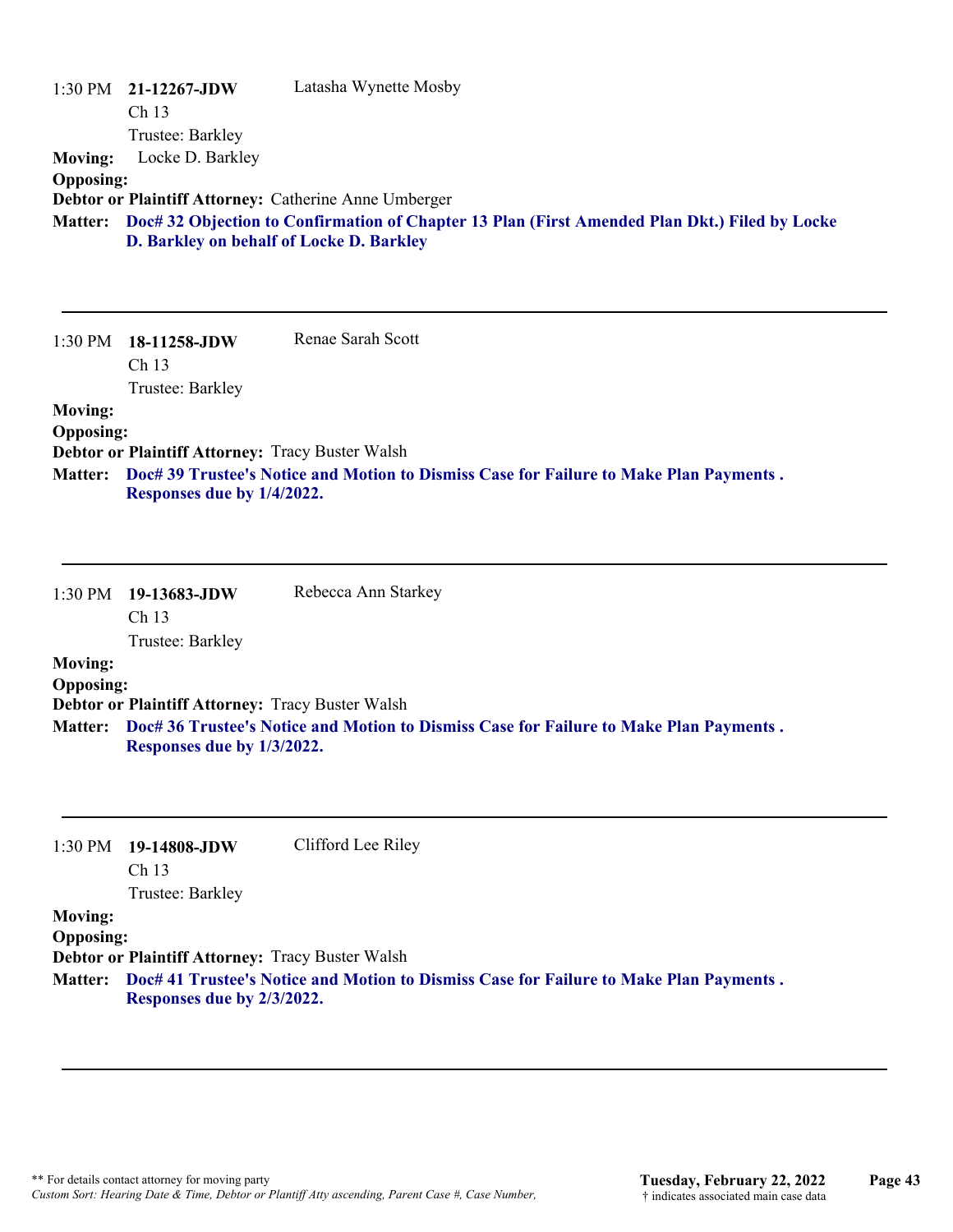| <b>Moving:</b><br><b>Opposing:</b>                   | 1:30 PM 21-10171-JDW<br>Ch <sub>13</sub><br>Trustee: Barkley                         | Jason Michael Binsted and<br>Casey Marie Binsted                                               |
|------------------------------------------------------|--------------------------------------------------------------------------------------|------------------------------------------------------------------------------------------------|
|                                                      | Debtor or Plaintiff Attorney: Tracy Buster Walsh<br>Responses due by 2/3/2022.       | Matter: Doc# 38 Trustee's Notice and Motion to Dismiss Case for Failure to Make Plan Payments. |
| 1:30 PM                                              | 17-14671-JDW<br>Ch 13<br>Trustee: Barkley                                            | Rosie Lee Goliday                                                                              |
| <b>Moving:</b><br><b>Opposing:</b>                   | Debtor or Plaintiff Attorney: Miranda Linton Williford                               |                                                                                                |
| Matter:                                              | Responses due by 1/3/2022.                                                           | Doc# 100 Trustee's Notice and Motion to Dismiss Case for Failure to Make Plan Payments.        |
| 1:30 PM                                              | 18-13883-JDW<br>Ch 13                                                                | Maranda King                                                                                   |
| <b>Moving:</b><br><b>Opposing:</b>                   | Trustee: Barkley<br>Miranda Linton Williford                                         |                                                                                                |
| <b>Matter:</b>                                       | Debtor or Plaintiff Attorney: Miranda Linton Williford<br><b>Maranda King.</b>       | Doc# 60 Motion To Suspend Plan Payments Filed by Miranda Linton Williford on behalf of         |
| 1:30 PM                                              | 20-12125-JDW<br>Ch 13<br>Trustee: Barkley                                            | Sherry Ann Clark                                                                               |
| <b>Moving:</b><br><b>Opposing:</b><br><b>Matter:</b> | Debtor or Plaintiff Attorney: Miranda Linton Williford<br>Responses due by 2/3/2022. | Doc# 50 Trustee's Notice and Motion to Dismiss Case for Failure to Make Plan Payments.         |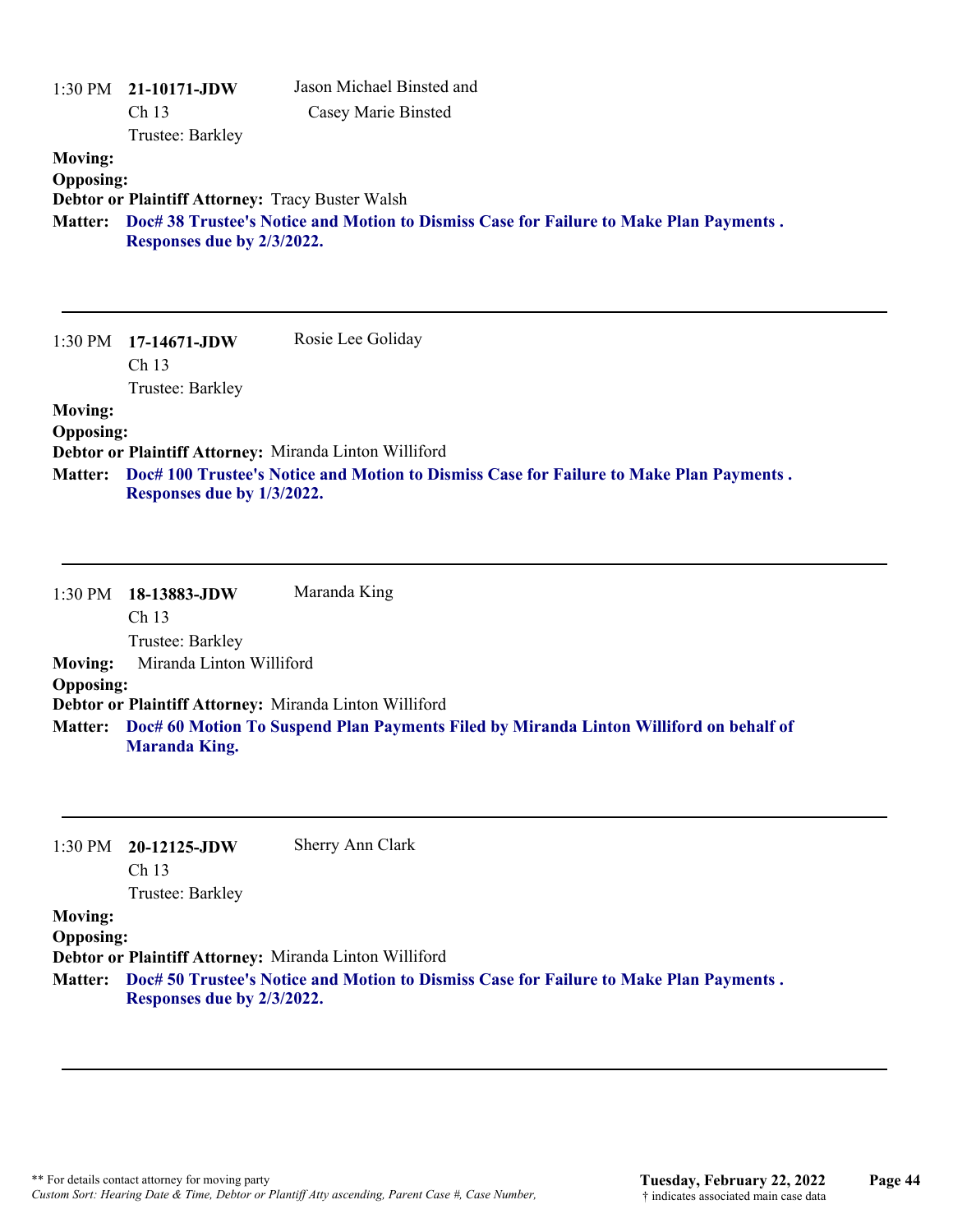| 1:30 PM          | 20-12140-JDW          | Sarah M Schade and                                                                                                                               |
|------------------|-----------------------|--------------------------------------------------------------------------------------------------------------------------------------------------|
|                  | Ch <sub>13</sub>      | Thomas Peet                                                                                                                                      |
|                  | Trustee: Barkley      |                                                                                                                                                  |
| <b>Moving:</b>   | Kimberly D. Putnam    |                                                                                                                                                  |
| <b>Opposing:</b> |                       |                                                                                                                                                  |
|                  |                       | Debtor or Plaintiff Attorney: Miranda Linton Williford                                                                                           |
| <b>Matter:</b>   |                       | Doc# 40 Motion for Relief from Stay ., Motion to Abandon ., Motion for Adequate Protection                                                       |
|                  |                       | Filed by Kimberly D. Putnam on behalf of PennyMac Loan Services, LLC.                                                                            |
|                  |                       |                                                                                                                                                  |
|                  |                       |                                                                                                                                                  |
|                  |                       |                                                                                                                                                  |
| $1:30$ PM        | $21-12043$ -JDW       | Misty D. Wofford                                                                                                                                 |
|                  | Ch <sub>13</sub>      |                                                                                                                                                  |
|                  | Trustee: Barkley      |                                                                                                                                                  |
| <b>Moving:</b>   | Brittan Webb Robinson |                                                                                                                                                  |
| <b>Opposing:</b> |                       |                                                                                                                                                  |
|                  |                       | Debtor or Plaintiff Attorney: Miranda Linton Williford                                                                                           |
| <b>Matter:</b>   |                       | Doc# 24 Motion to Assume Lease or Executory Contract, or in the alternative Motion to Reject                                                     |
|                  |                       | Lease or Executory Contract Filed by Brittan Webb Robinson on behalf of AF Title Co. dba<br><b>American Financial. (Attachments: #1 Exhibit)</b> |

1:30 PM **21-12057-JDW**  Ch 13 Trustee: Barkley Donna McGee **Moving:** Kelli Michelle Stevens **Opposing: Debtor or Plaintiff Attorney:** Miranda Linton Williford **Doc# 18 Objection to Confirmation of Chapter 13 Plan Filed by Kelli Michelle Stevens on behalf Matter: of Tower Loan of Mississippi LLC**

|                  | $1:30 \text{ PM}$ 21-12242-JDW                         | Rex A. Wells                                                                                        |
|------------------|--------------------------------------------------------|-----------------------------------------------------------------------------------------------------|
|                  | Ch <sub>13</sub>                                       |                                                                                                     |
|                  | Trustee: Barkley                                       |                                                                                                     |
| <b>Moving:</b>   | Locke D. Barkley                                       |                                                                                                     |
| <b>Opposing:</b> |                                                        |                                                                                                     |
|                  | Debtor or Plaintiff Attorney: Miranda Linton Williford |                                                                                                     |
|                  |                                                        | Matter: Doc# 25 Objection to Confirmation of Chapter 13 Plan Filed by Locke D. Barkley on behalf of |
|                  | <b>Locke D. Barkley</b>                                |                                                                                                     |